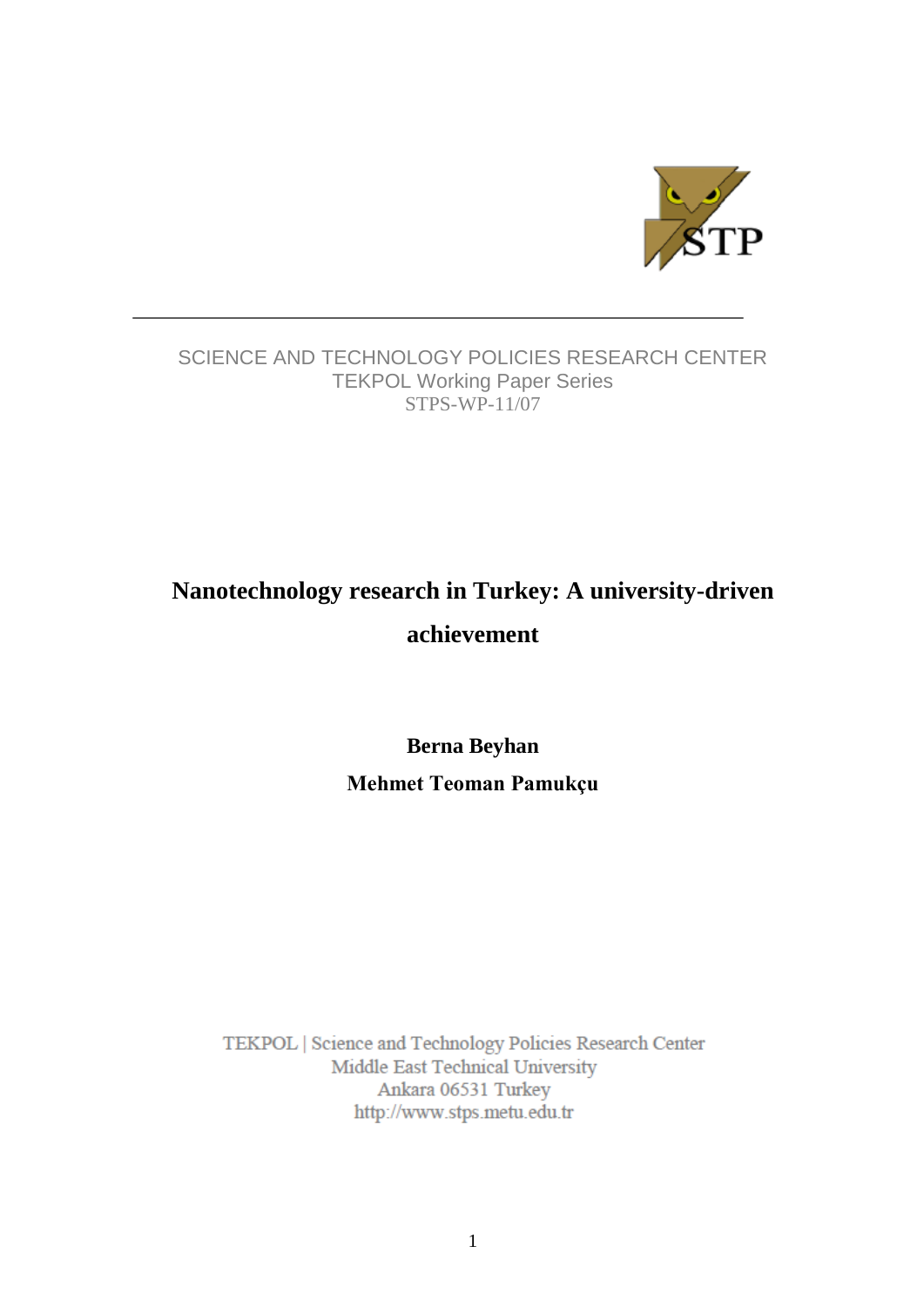## **Nanotechnology research in Turkey: A university-driven achievement**

## **Berna Beyhan<sup>1</sup> Mehmet Teoman Pamukçu<sup>2</sup>**

#### **Abstract**

We deal with nanotechnology research activities in Turkey. Based on publication data retrieved from ISI Web of SSCI database, the main actors and the main characteristics of nanotechnology research in Turkey are identified. Following a brief introduction to nanoscience and nanotechnology research, it goes on with a discussion on nanotechnology related science and technology policy efforts in developing countries and particularly in Turkey. Then using bibliometric methods and social network analysis techniques, this paper aims to understand the main actors of the nanoscale research in Turkey and how they collaborate across institutes and disciplines. The research indicates that there has been an exponential growth in the number of research articles published by Turkish nanoscience and nanotechnology (NST) scholars for the last ten years. However, the analysis of the main characteristics of nanotechnology research carried out at Turkish universities indicates some drawbacks and barriers to the future development of nanotechnology research in Turkey. These barriers are (i) a high concentration of nanoscale research at certain universities; (ii) low level of interdisciplinarity; (iii) a large number of universities which are not well connected to other universities in the field, and finally (iv) low level of international collaborations. Finally, science and technology policy implications of this research are discussed in the conclusion.

**Keywords:** Emerging technologies nanotechnology, nanoscience, scientific publications, SSCI, bibliometric data, social network analysis, collaborations, interdisciplinarity, science and technology policies, emerging economies, Turkey.

<u>.</u>

<sup>&</sup>lt;sup>1</sup> Department of Science and Technology Policy Studies, Graduate School of Social Sciences, Middle East Technical University, Ankara, Turkey; Email: **[berna.beyhan@gmail.com](mailto:berna.beyhan@gmail.com)** Phone: +90-312-2103719; Fax: +90-312-2107993 (corresponding author).

<sup>&</sup>lt;sup>2</sup> Department of Science and Technology Policy Studies, Graduate School of Social Sciences, Middle East Technical University, Ankara, Turkey; Email: [pamukcu@metu.edu.tr](mailto:pamukcu@metu.edu.tr) Phone: +90-312-2103719; Fax: +90-312-2107993.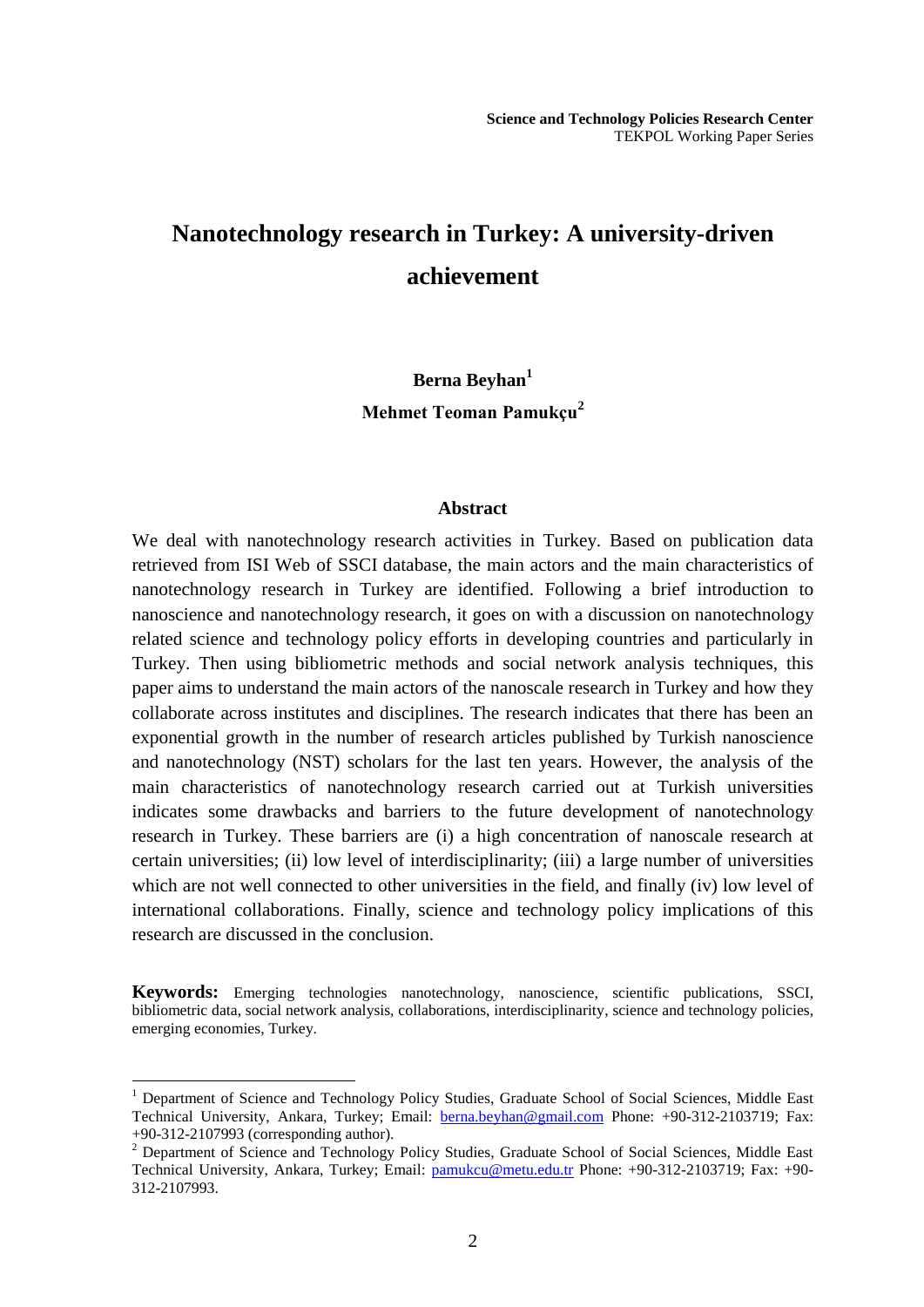#### **1. An introduction to nanotechnology**

The *nano* prefix comes from a Greek word *nanos* which means dwarf. However this prefix is used by scientists to indicate one billionth of a meter. A single human hair is about 80 thousand nanometer (nm) wide, a red blood cell is approximately 7 thousand nm wide, a DNA molecule 2 to 2.5 nm or a water molecule is 0.24 nm. Thus, when we are talking about nanotechnology we are indeed talking about a scale of size or length; in other words, nanoscale is the size scale at which nanotechnology operates (Allhoff et al., 2010). In this emerging technology field, size matters not only for the aim of a simple delineation of the limits of the technology but also because of the changing properties of materials at the nanoscale. For example, at nanoscale, laws of physics change, metals become harder and ceramics become softer, chemical resistance increases, weight reduces, new electrical and novel biological properties occur (Bhat, 2003).

Although size matters for nanotechnology, what nanotechnology makes revolutionary is not merely the size of the substances that nanotechnology deals with. Because, in the manner of size, nanotechnology is not new; humans have been nanotechnologists for millennia. Lycurgus Cup from  $4<sup>th</sup>$  century in the collection of the British Museum has some unusual optical properties which are caused by a haphazard dispersion of nanometer sized particles of a gold-silver alloy in a glass matrix (Barber and Freestone, 1990, as cited in McCray 2005). The oldest known nanotechnology dates back to the fabrication of the first lustre potteries; some Abbasid lustre ceramics have nano-gratings and in this way objects would change their color depending on the viewing angle (OECD 2009b). Moreover, the long established materials such as Indian ink invented by ancient Egyptians or soap rely on nanotechnology in the broad sense (Jones, 2004). However, what makes us today talking about the revolution of nanotechnology is, fundamentally, the purposeful control and manipulation of the materials and properties at the nanoscale which is enabled by the inventions of scanning tunneling microscopy (STM) and atomic force microscopy (AFM) by IBM researchers.

The official definition of nanotechnology provided by National Nanotechnology Initiative (NNI) in the USA is as follows: "Nanotechnology is the understanding and control of matter at dimensions between approximately 1 and 100 nanometers, where unique phenomena enable novel applications. Encompassing nanoscale science, engineering, and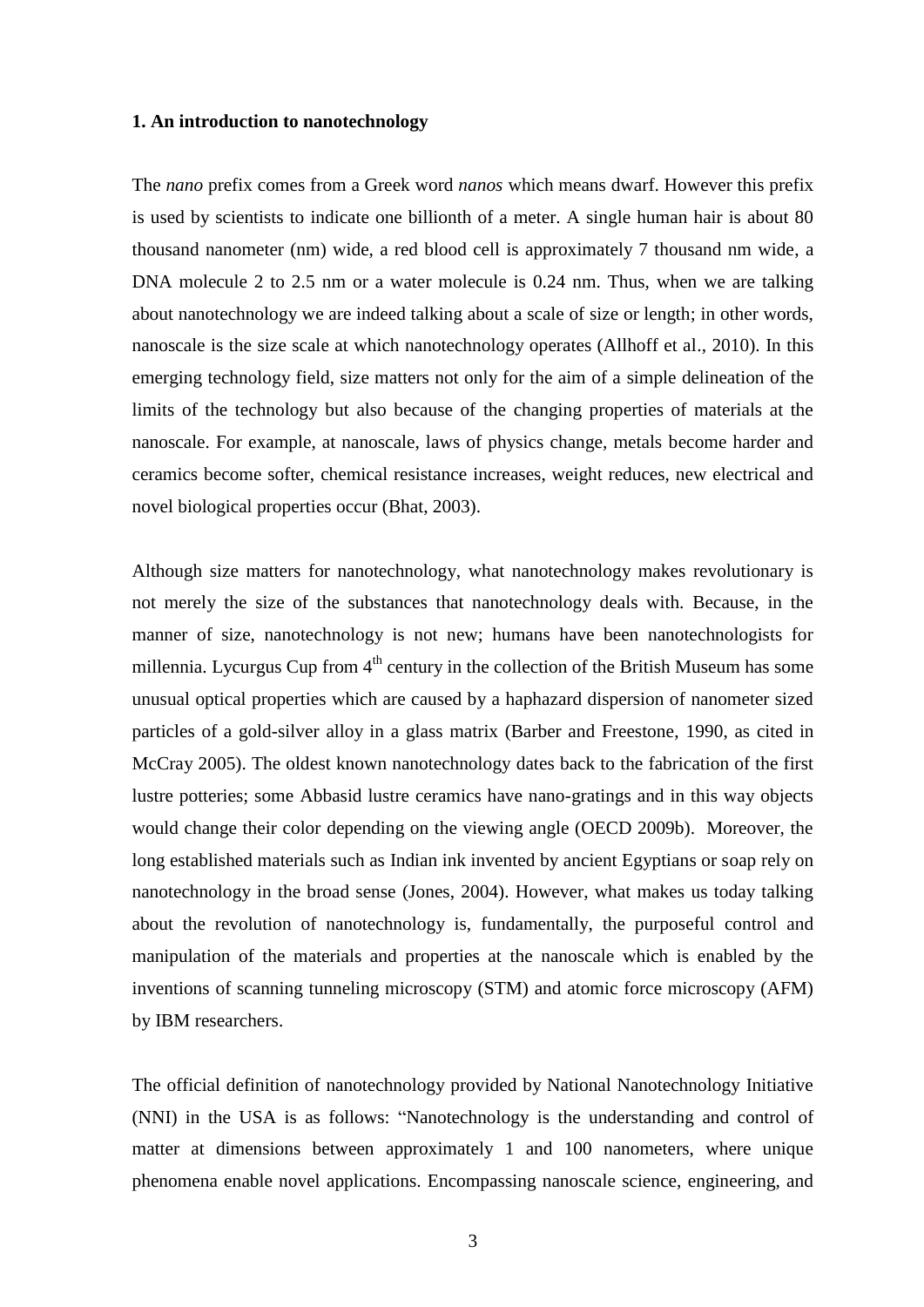technology, nanotechnology involves imaging, measuring, modeling, and manipulating matter at this length scale…Unusual physical, chemical, and biological properties can emerge in materials at the nanoscale. These properties may differ in important ways from the properties of bulk materials and single atoms or molecules $3$ .

The history of nanotechnology starts with a seminal talk given by Richard Feynman, the Nobel Prize winner physicist, to the American Physical Society on December 29th, 1959 at Californian Institute of Technology (Caltech). In this talk entitled "There is plenty of room at the bottom" (Feynman, 1960), he anticipated that physicists would eventually be able to manipulate matter at the atomic scale (Bennett and Sarewitz, 2006) and presented the initial vision of the innovative nano-research that scientists could do (McCray, 2005). Although the initial vision regarding to the nanotechnology was presented in the USA, the term "nanotechnology" was first used by a Japanese researcher Norio Taniguchi in 1974 in a paper (Taniguchi, 1974) on precision engineering which refers to engineering at length scales less than a micrometer (OECD 2009a; Bainbridge, 2007; McCray 2005). However, the rise of the nanotechnology and the nanoscale research in the sense of controlling and manipulating atom and molecules needed to wait until the invention of appropriate tools which are namely scanning tunneling microscopy (STM) and atomic force microscopy (AFM) in the 1980s.

STM was invented in 1981 by Gerd Binnig and Heinrich Rohrer employed by IBM"s Zurich Laboratory; and they won the 1986 Nobel Prize in physics for their invention (Baird and Shew, 2004). This invention was shortly followed by the invention of AFM by Binnig, Quate and Gerber in 1986 (Jones, 2004). The invention of these microscopes is perhaps the most important development in the crystallization of nanoscale science and technology as an emerging field or discipline; in both STM and AFM techniques, images are obtained not only by gathering reflected or refracted waves from a sample but also a very fine tip is scanned across the surface of the sample and interacting with it (Wood et al., 2003). Since in these microscopes the images are get through probing they are also called as scanning probe microscopies (SPM).

1

<sup>&</sup>lt;sup>3</sup> <http://www.nano.gov/html/facts/whatIsNano.html> last accessed on October 6, 2010.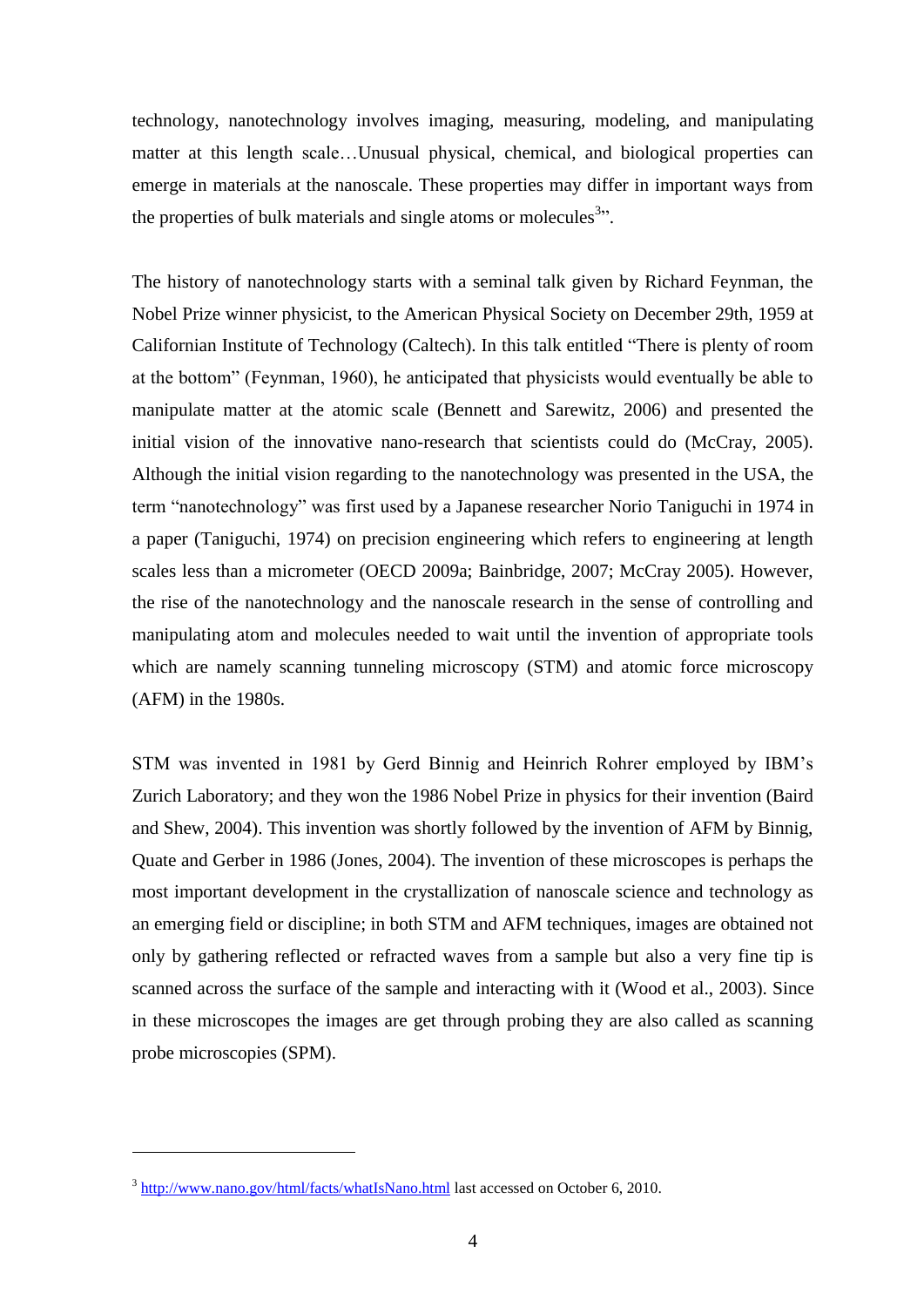In 1985, Richard Smalley, Robert Curl, James Heath, Sean O'Brien, and Harold Kroto at Rice University prepared the first fullerene which is a molecule composed entirely of carbon and takes the form of sphere, ellipsoid or tube. Since ball-shaped structures of the carbon atoms assembled were like the geodesic domes designed by architect Buckminister Fuller in 1960s, these assemblies of carbon atoms came to be called "buckyballs" or more formally "buckminster-fullerenes" or shortly as "fullerenes" (Bainbridge, 2007). The first and most famous fullerene is also known as C60 which is a spherical structure of 60 carbon atoms. Cylindrical fullerenes or nanotubes were first discovered by Sumio Iijima employed by NEC in Japan. These carbon nanotubes (CNTs) are usually only a few nanometres wide but they are the strongest and most flexible material yet discovered. Due to its molecular structure, carbon nanotubes have some special features such as electrical and thermal conductivity (UNESCO, 2006).

In terms of science and technology policy, the most prominent breakthrough in the short history of nanotechnology occurred on January 20th, 2000; former US President Bill Clinton again chose Caltech to announce the creation of National Nanotechnology Initiative (NNI) of the USA (Roco 2004b; Kulinowski 2004). The real nanotechnology breakthrough came with the creation of NNI with a huge research funding program launched by the Clinton Administration (Fiedeler, 2008). At the end of his presidency, Bill Clinton proposed the NNI with a 225 million US dollar budget for fiscal year 2001, appoximately 83% increase over expenditures on nanotechnology in the previous year (Baird and Shew, 2004). Approximately three years after Clinton"s support for the NNI, the "21st Century Nanotechnology R&D Act" was signed by the next president Bush on December 3rd, 2003. Through this Act, nanotechnology was recognized by the US Congress as a key challenge for the future of the USA in the 21st century (Roco 2004b).

Economic expectations related to nanotechnology are extremely high. According to Lux Research, nanotechnology impacted 254 billion USD worth of products (in other words, the worth of all products using any form of nanotechnology) in 2009 (Forfas, 2010). Today, nanotechnology is widely used in textile, cosmetics, sunglasses, and sport equipments. However, in the medium term, new products powered by nanotechnology are foreseen, such as much smaller but powerful computers; nanostructured drugs, drug delivery systems targeted to specific organs, sensors for labs-on-chip, bio-compatible replacements, cancer research; bio-sensors; or new types of batteries, quantum well solar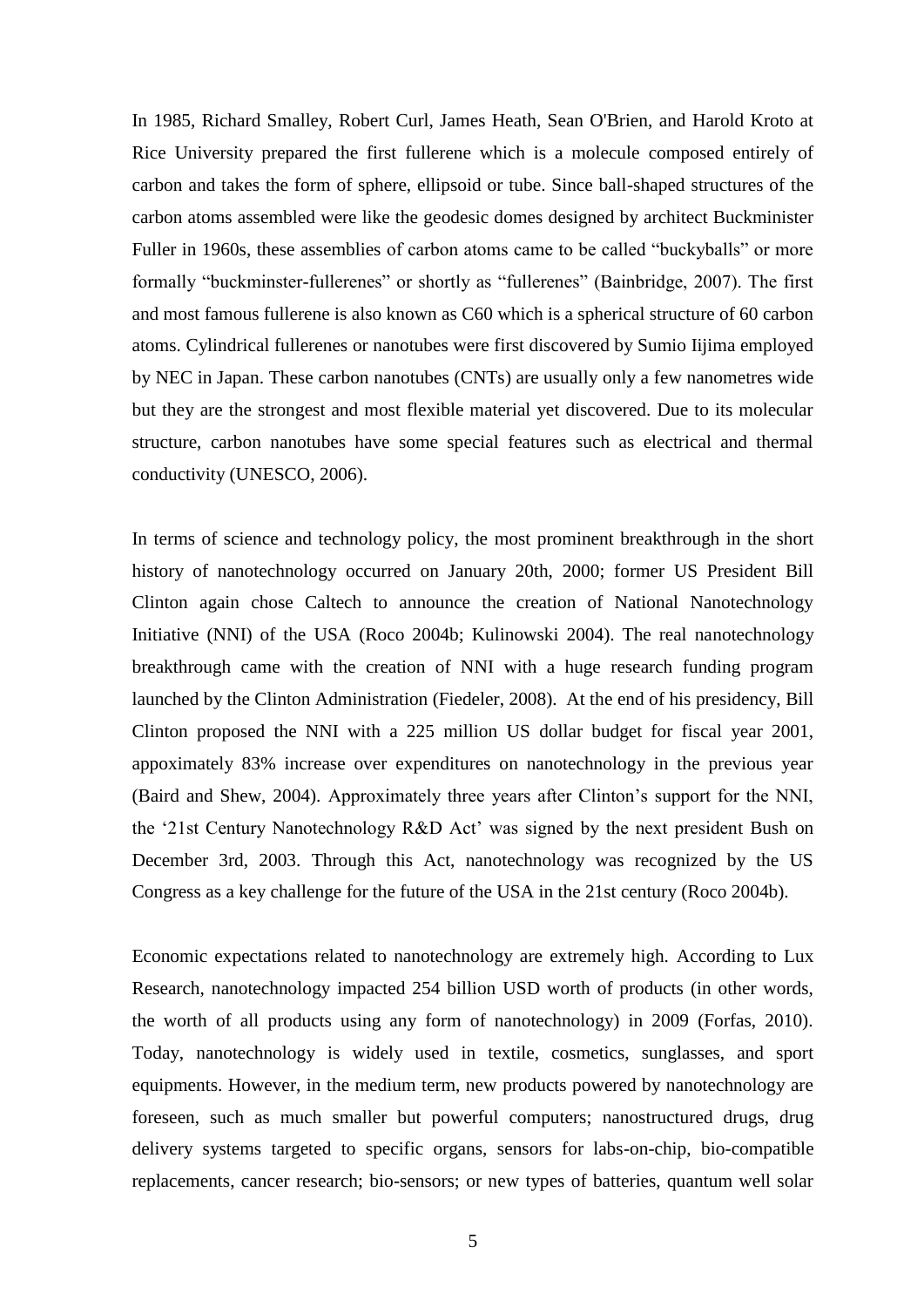cells, safe storage of hydrogen for use as a clean fuel. These foreseen nanoproducts seem to provide solutions to our most current problems related to energy efficiency, environmental and health related issues, improving the quality of life, etc.

The proposition that nanotechnology provides a great opportunity to address global challenges has increased the expectations related to the future of nanotechnology and also R&D investments in terms of public and corporate fundings. Among those expectations the best known is the one made by National Science Foundation (NSF) of the USA in 2001; NSF estimated a world market for nanotechnological products of 1 trillion USD for 2015 (Roco 2001; 2005; Hullman 2007; EC 2006) and a need for two million workers in nanotechnology and about three times as many jobs in supporting activities (Roco 2001, 2005).

Due to some differences regarding to the definition of nanotechnology and its contribution to the added value of the final products, estimations vary between a moderate level of 150 billion USD in 2010 (Mitsubishi Institute, 2002, as cited in Hullman, 2007) and a very optimistic level of 2.6 trillion USD in 2014 (Lux Research, 2004). In 2008, Lux Research has increased the forecast for the global nanotechnology market in 2015 up to 3.1 trillion  $USD<sup>4</sup>$  but after the economic downturn in 2009 again decreased to 2.5 trillion  $USD<sup>5</sup>$ . An Indian based market research company RNCOS expects that nanotechnology incorporated manufactured goods will worth 1.6 trillion USD in 2013<sup>6</sup>. Cientifica, a consultancy company based in London, predicts a global nanotechnology market in 2015 of 1.5 trillion USD excluding semiconductors and 2.95 trillion USD including semiconductors<sup>7</sup> One interesting point regarding aforementioned forecasts is that all "predict a substantial increase of the market for nanotechnological products with a take off somewhere in the early 2010s" (Hullman, 2007; EC, 2006). The same argument can also be observed in data provided by UK nanotechnology report (Mini-IGT 2010).

1

<sup>&</sup>lt;sup>4</sup> "Nanotechnology boom expected by 2015" article published by Industry Week. Available at [http://www.industryweek.com/articles/nanotechnology\\_boom\\_expected\\_by\\_2015\\_16884.aspx?SectionID=3](http://www.industryweek.com/articles/nanotechnology_boom_expected_by_2015_16884.aspx?SectionID=35)

[<sup>5</sup>](http://www.industryweek.com/articles/nanotechnology_boom_expected_by_2015_16884.aspx?SectionID=35) an[d http://www.luxresearchinc.com/press/RELEASE\\_Nano-SMR\\_7\\_22\\_08.pdf](http://www.luxresearchinc.com/press/RELEASE_Nano-SMR_7_22_08.pdf) accessed on Oct 14, 2010 <br><sup>5</sup> "The Recession's Ripple Effect on Nanotech" report by Lux Research available at [https://portal.luxresearchinc.com/research/document\\_excerpt/4995,](https://portal.luxresearchinc.com/research/document_excerpt/4995) accessed on Oct 16, 2010  $6$  Nanotechnology Market Forecast to 2013 by RNCOS (March 2010). Available at

http://www.rncos.com/Market-Analysis-Reports/Nanotechnology-Market-Forecast-to-2013-IM185.htm , accessed Oct 14, 2010

<sup>&</sup>lt;sup>7</sup> "Debunking the trillion nanotechnology market size hype" article available at <http://www.nanowerk.com/spotlight/spotid=1792.php> accessed on Oct 15, 2010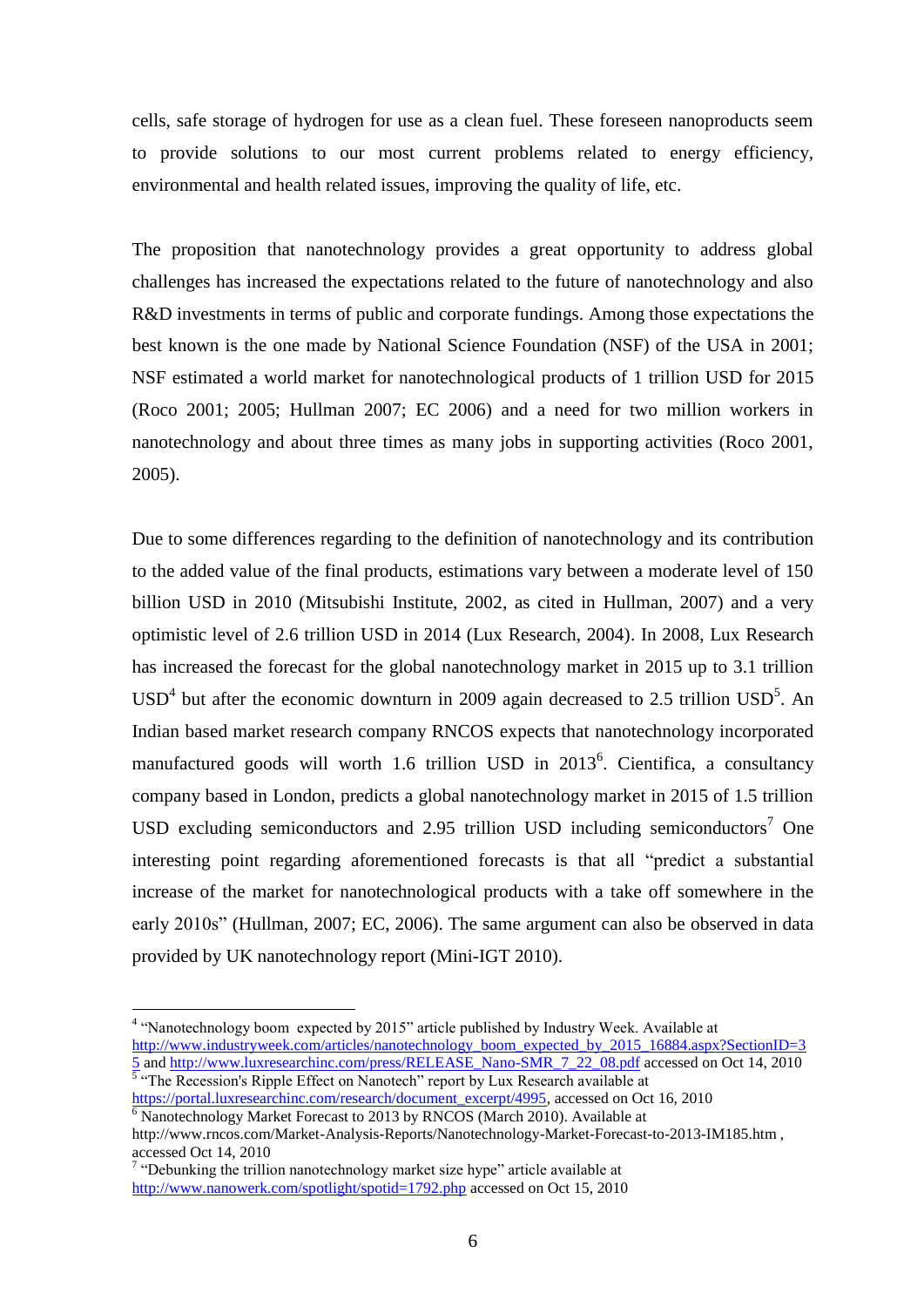These economic expectations are the main rationale behind the rapidly growing public funding for nanotechnology R&D at the global scale. Roco (2005) reports that the worldwide investment in nanotechnology R&D reported by national governmental organizations and European Commission has increased approximately 9 fold –from 432 million USD in 1997 to 4.1 billion USD in 2005. On the other hand, Lux Research estimated a 9.6 billion USD spending made on nanotechnology R&D worldwide in 2005 and 13.5 billion USD in  $2007<sup>8</sup>$ . According to the nanotechnology report prepared by Lux Research (2006), in 2005, 1.7 billion USD of nanotechnology investments was made in North America (mostly in the USA), another 1.7 billion was invested in Asia (dominated by Japan) and 1.1 billion was in Western Europe. The rest of the world invested only 100 million USD on nanotechnology R&D. The global spending on nanotechnology R&D had doubled in three years and reached 18.2 billion USD in 2008 at the global scale. In this amount of spending the amount of government funding ballooned to 8.4 billion USD, corporate spending edged to \$8.6 billion, and venture capitals (VCs) provided 1.2 billion  $USD<sup>9</sup>$ . The amount of investment in nanotechnology has been still rapidly increasing; i.e. the US government"s 2011 budget provides 1.8 billion USD merely for the NNI which is the broadest financial support provided for this initiative since the beginning.

#### **2. Nanotechnology efforts in developing countries**

1

In the previous chapter on nanotechnology, the expected economic impact of this emerging technology was presented and discussed. All these expectations regarding the innovative and transformative capacity nanotechnology have long been considered by policy makers. Therefore, not only advanced industrial countries but also some developing countries such as China, Brazil, India, Argentina or Mexico have started to invest in basic and applied nanotechnology research since the very early days of the 2000s.

Brazil launched a pioneer program for nanotechnology research and development in 2000 which was in the same year as the US initiative (Invernizzi and Foladori, 2005). With this program four institutional, multidisciplinary networks aiming at promoting NST research

<sup>&</sup>lt;sup>8</sup> http://www.luxresearchinc.com/press/RELEASE\_Nano-SMR\_7\_22\_08.pdf accessed on Oct. 17, 2010.

<sup>&</sup>lt;sup>9</sup> "Cleantech's Dollar Investments, Penny Returns" Lux Report in the article "Nanotechnology Intermediates Generate Twice the Profit Margins of Nanomaterials and Nano-Enabled Products" available at [http://www.nanowerk.com/news/newsid=8975.php,](http://www.nanowerk.com/news/newsid=8975.php) accessed on Oct 16, 2010.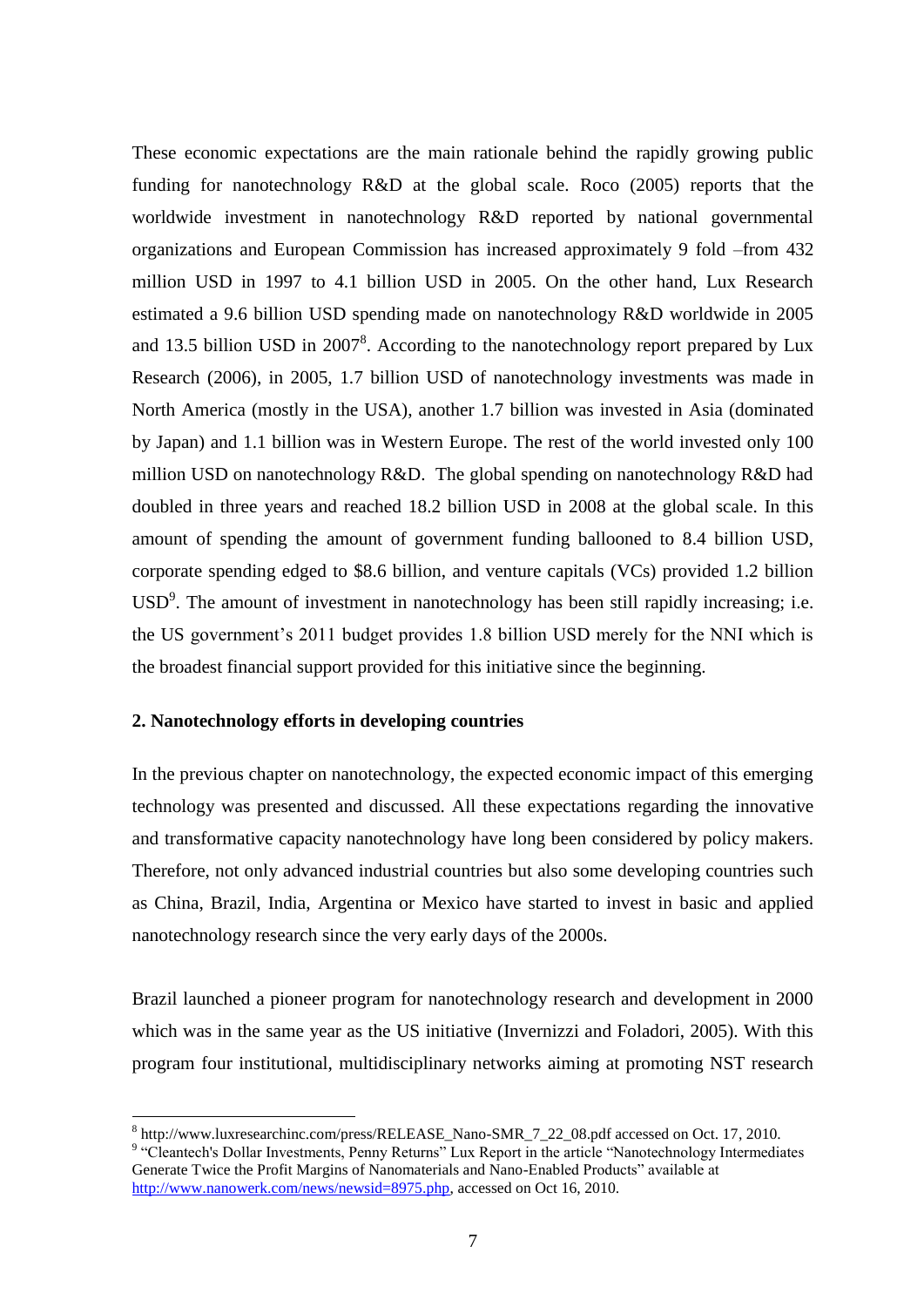were created. The number of researchers in these networks reached 300, the number of institutes 77 and number of companies 13 in the period 2002-2005 (Kay and Shapira, 2009). In India, the Nanomaterials Science and Technology Initiative (NSTI) has been launched in the beginning of the 2000s and with this initiative the Indian government committed to invest 20 million USD into nanomaterials research and commercial development over the period 2004 - 2009 (Matsuura, 2006). South Korea is also an early mover country in the field of NST. The government of South Korea had planned to spend 2 billion USD over the first decade of the new millennium (Niosi and Reid, 2007). Among late coming countries China has the most aggressive NST research policy; and several nanotechnology programs at national and regional level have been launched between 1995 and 2005 (Matsuura, 2006). Chinese government launched "Climbing Project on Nanometer Science" for the period 1990–1999 (Wonglimpiyarat, 2005) and 240 million USD in four years from 2003 to 2007 were granted to the sector by the central government and approximately 240–360 million USD by local governments to support nanotechnology research (Niosi and Reid, 2007; Wonglimpiyarat, 2005). While Singapore, in 2002, established University of Singapore Nanoscience and Nanotechnology Initiative (NUSNNI) in Taiwan the National S&T Priority Program on Nanotechnology (NPNT) with a budget of 680 million USD was established in the 2000s. Finally, in Russia, a nanotechnology funding programme has been approved, making it the largest one in the world, with 3.95 billion USD earmarked until 2015 (Mini-IGT 2010, OECD 2009a).

#### **3. An overview of nanotechnology efforts in Turkey**

Turkey has attempted to integrate nanotechnology into its technology development strategy with the inclusion of this field in Vision 2023 strategy document (TUBITAK, 2004). In this document, Turkey"s future strategy for nanotechnology has been stated by the Scientific and Technological Research Council of Turkey (TUBITAK). According to this document, the subjects which are planned to be focused on are (i) nanophotonics, nanoelectronics, nanomagnetism; (ii) nanomaterials; (iii) fuel cells, energy; (iv) nanocharacterization; (v) nanofabrication; (vi) nanosized quantum information processing; and (vii) nanobiotechnology. Nanotechnology is also included in the last Development Program prepared by State Planning Organization (SPO) for the period 2007-2013 as among the technology fields with priority. Albeit its given importance by these documents, until now no special policy initiative, program, allocated budget or funding scheme have been launched to support nanotechnology research in Turkey. However there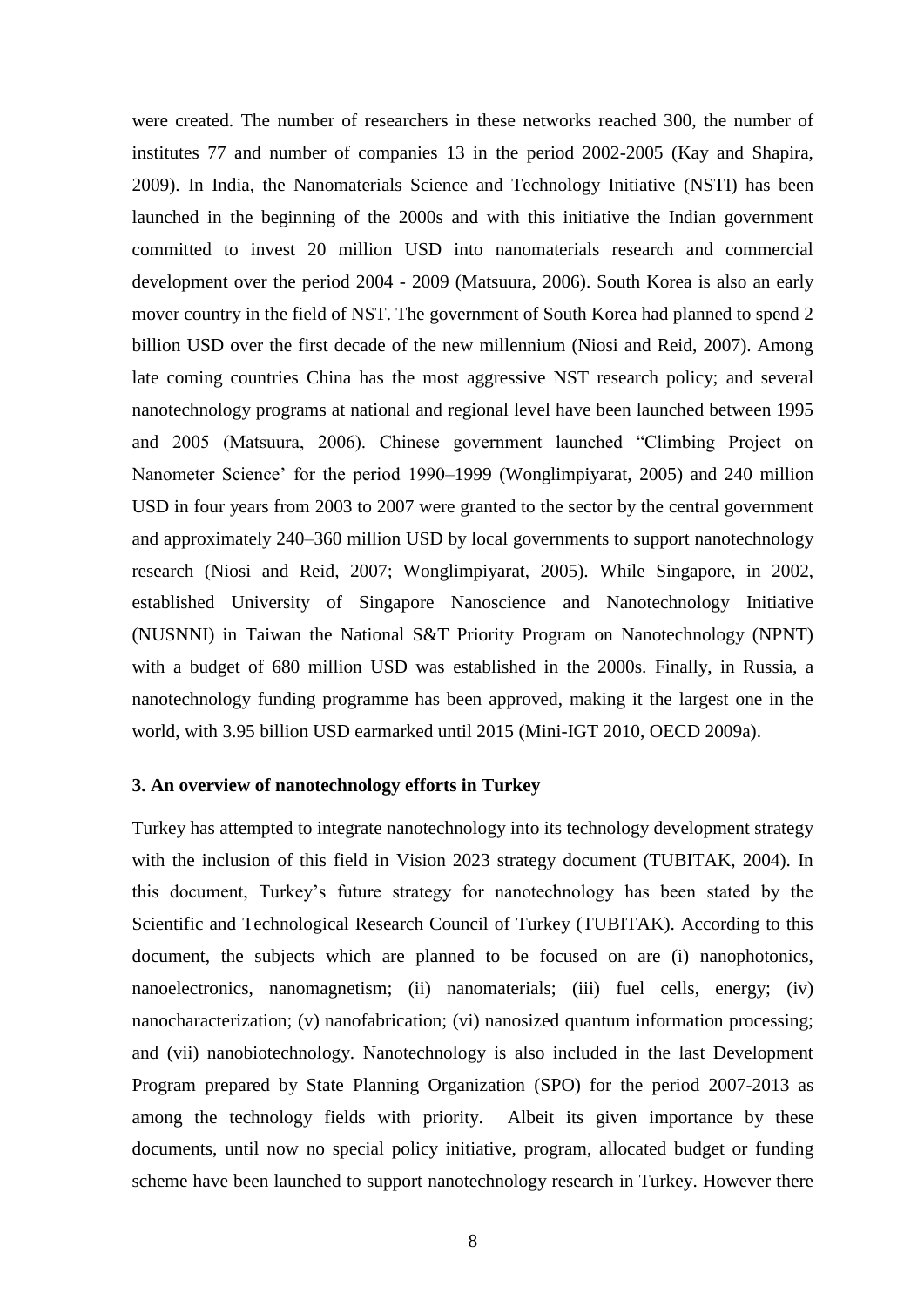are many distributed efforts to support NST research in the country. These efforts can be divided into three groups: (i) foundation of NST-related research centers and institutes to which SPO provides funding, (ii) graduate nanotechnology programs and finally (iii) public funds provided to academia and industry for nanotechnology research and development projects.

In NST field there has been a growing effort for the establishment of nanotechnology research and application centers. A search in the achieves of the Turkish Official Journal (T.C. Resmi Gazete) indicates that six research centers or institutes having nano prefix in their names have been established since 2004. Table 1 provides a list of these centers and institutes. Besides these institutes "Advanced Technologies Education, Research and Application Center at Mersin University" which was founded in 2006 has a declared aim to carry out research in nanotechnology field in its rules and regulations document. The Central Laboratory established at Middle East Technical University (METU) provides state of the art instrumentation not only to the researchers at this university but also to partners from other universities and firms working in nanotechnology field. Moreover, many universities in Turkey (i.e. Gazi University and Hacettepe University in Ankara or Institute of Technology in Izmir) have established their own nanotechnology laboratories.

| NST Research and Application Centers and        | The announcement (Turkish) |
|-------------------------------------------------|----------------------------|
| Institutes                                      | Official Journal)          |
| Gebze Institute of Technology                   | 24 May 2004                |
| Nanotechnology Research and Application Center  |                            |
| <b>Bilkent University</b>                       | 8 May 2007                 |
| Material Science and Nanotechnology Institute   |                            |
| (UNAM)                                          |                            |
| Marmara University                              | 24 June 2008               |
| Nanotechnology and Biomaterials Application and |                            |
| Research center                                 |                            |
| <b>Çanakkale Onsekiz Mart University</b>        | 19 June 2009               |
| Nanoscience and Technology Research and         |                            |
| <b>Application Center</b>                       |                            |
| Gazi University                                 | 16 June 2009               |
| Nanomedicine and Advanced Technologies          |                            |
| Research and Application Center                 |                            |
| Sabancı University                              | 4 June 2010                |
| Nanotechnology Application and Research Center  |                            |

**Table 1. List of nanotechnology research and application centers in Turkey**

Source: Turkish Official Journal (T.C. Resmi Gazete)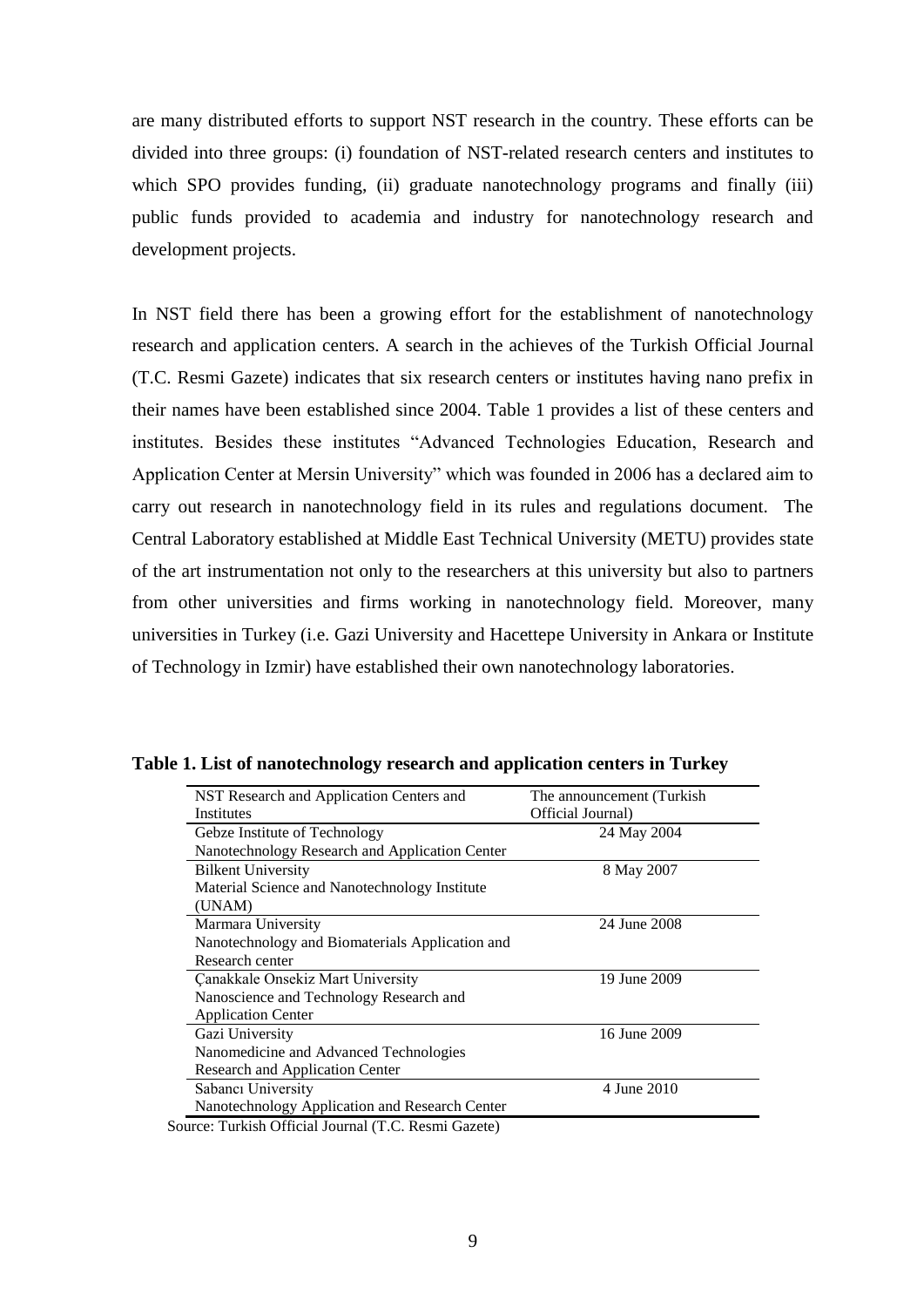The efforts for the establishment of the National Nanotechnology Research Center (UNAM) located at Bilkent University started in 2005 with the application of a group of academicians to the SPO for funding of a nanotechnology center. Although it was named as "national" it is a research institute under the administration of Bilkent University. The first phase of the nanotechnology research center project was completed at the end of 2007 and its cost reached to 28 million TL. In May 2007 the research center project was turned into UNAM Material Science and Nanotechnology Institute. The investments for the second phase of the project were expected to reach  $60-70$  million TL by the end of  $2009^{10}$ . With 62 laboratories in 9000 m<sup>2</sup> closed area UNAM is one of the centers of excellence in nanotechnology in Turkey. The mission of UNAM is defined as "training experts through a multidisciplinary graduate program and develop new and high technologies based on nanoscience to strengthen the competitiveness of Turkish products in international markets and, hence, to contribute to the improvement of living standards in Turkey". SPO also provides funds to different universities and research centers for nanotechnology infrastructure and equipments. Gebze Institute of Technology, Istanbul Technical University and Sabancı University are also funded by SPO for their expenses on nanotechnology infrastructure.

In recent years the number of graduate studies in NST provided by Turkish universities has also increased. Bilkent University, METU, Hacettepe University, Anadolu University<sup>11</sup> and Istanbul Technical University provide master and / or PhD programs in nanoscience and technology. Among master and PhD programs, those provided by Hacettepe University specifically focus on nanomedicine. Hacettepe University has the advantage of combining its high level capabilities in medicine (including pharmacy, and bioengineering), natural and engineering sciences. Furthermore some graduate programs in physics and chemistry also provide courses on nanotechnology.

As the interest in NST-related research in academia has increased the number of projects funded by public resources has increased in recent years as well. Searching for projects having nano prefix in their titles in TUBITAK web sources<sup>12</sup> reveals that by June 2010 such 337 academic projects are funded by TUBITAK; of these projects 176 have been

1

 $10$  [www.nano.org.tr,](http://www.nano.org.tr/) accessed on 27 June 2010

<sup>&</sup>lt;sup>11</sup> Nano Bülten Sayı 09<http://www.nanott.hacettepe.edu.tr/nanobulten/09/nanobulten09.pdf>, accessed on 13 June 2010

<sup>&</sup>lt;sup>12</sup> [http://mistug.tubitak.gov.tr/proje/index.php,](http://mistug.tubitak.gov.tr/proje/index.php) accessed on 28 June 2010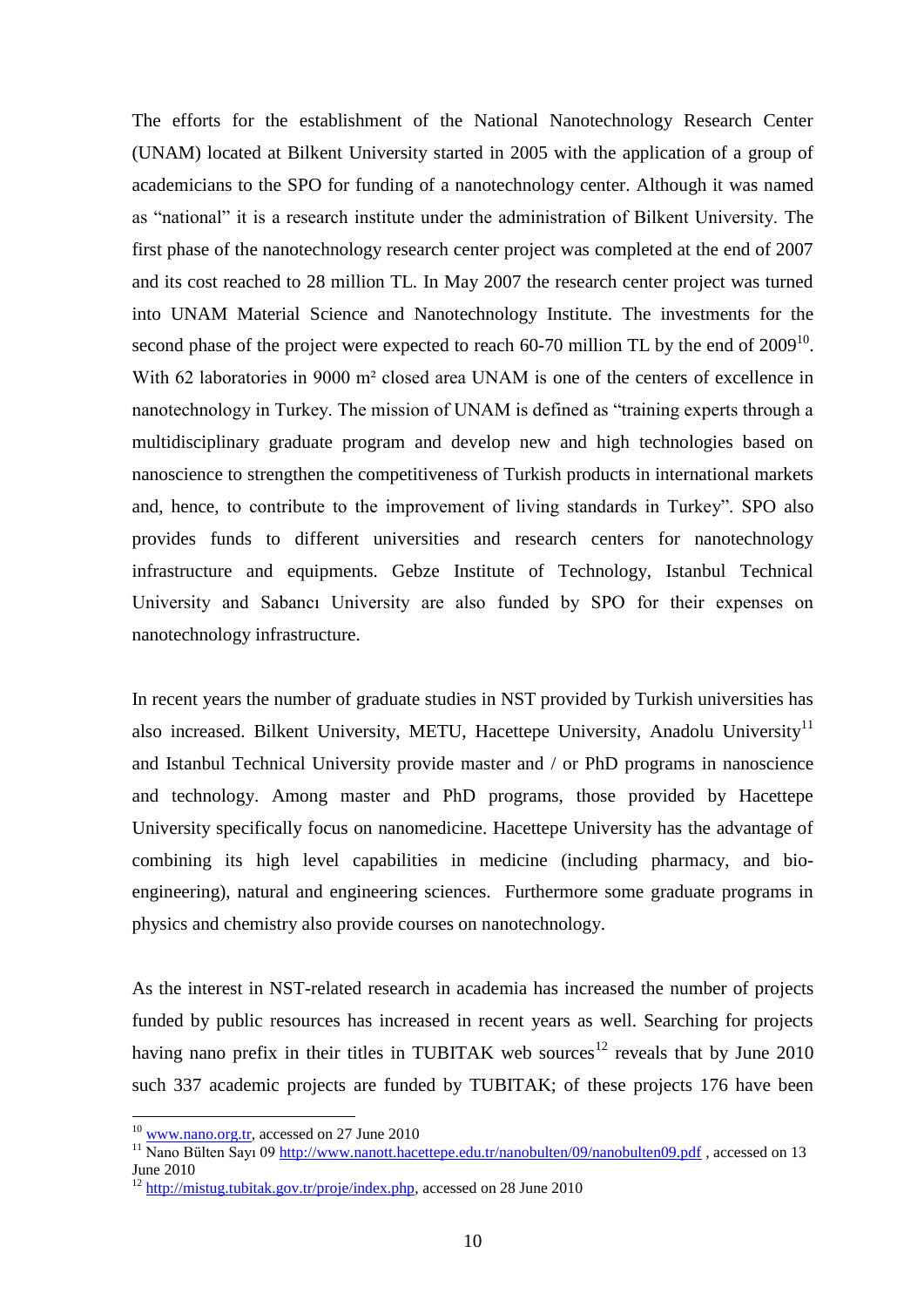completed. TUBITAK TEYDEB also provides funds for firms doing nanotechnology research and development; however no data is available at publicly open web pages or documents of TUBITAK regarding the number of industry projects funded in nanotechnology field.

Another important indicator of NST-related research and development activities is the number of patents assigned to Turkish institutes and firms. For patent research the methodology proposed by Huang et al. (2003; 2004) which is based on the search of certain keywords in titles and abstract of patent documents is preferred. USPTO (US Patent Office) and Turkish Patent Office (TPO) databases were searched for 18 keywords provided in these two studies (Huang et al., 2003; 2004). In USPTO database, 46 patents to which Turkish inventors participated were identified but none of these patents are assigned to Turkish institutes. In TPO database, by 3 March 2010, 162 patents including the selected keywords in their titles of abstracts were found; however only  $39<sup>13</sup>$  of these patents are assigned to Turkish institutes or people resident in Turkey. Patent data indicates that nearly half of these 39 patents are assigned to either universities or public research institutes or individual researchers affiliated to Turkish universities. These results provide further evidence for the importance of nanotechnology research held in universities and the potential economic value of research outputs produced at universities in nanotechnology. On the other hand, a search for the number of nanotechnology patents by Huang et al. (2003; 2004) reveals that, between 1976 and 2004, 5363 USPTO and, between 1978 and 2004, 2328 EPO patents are assigned worldwide (Li et al., 2007).

In addition to aforementioned problems related to nanotechnology (i.e. no special support programmes or strong institutional initiatives and low level of patents), some other barriers to NST research in Turkey are (i) scarce financial resources for research activities and technological infrastructure; (ii) concentration of research facilities and activities at certain universities and centers in big cities; (iii) low level of collaborations between academic disciplines to achieve transdisciplinary research; and (iv) low level of collaboration between universities and firms (TÜSİAD, 2008).

1

<sup>&</sup>lt;sup>13</sup> The number of patents found were actually 41. However 2 were excluded because nano-prefix used in these patent documents indicated a measure, i.e. nanometer which is not about nanotechnology.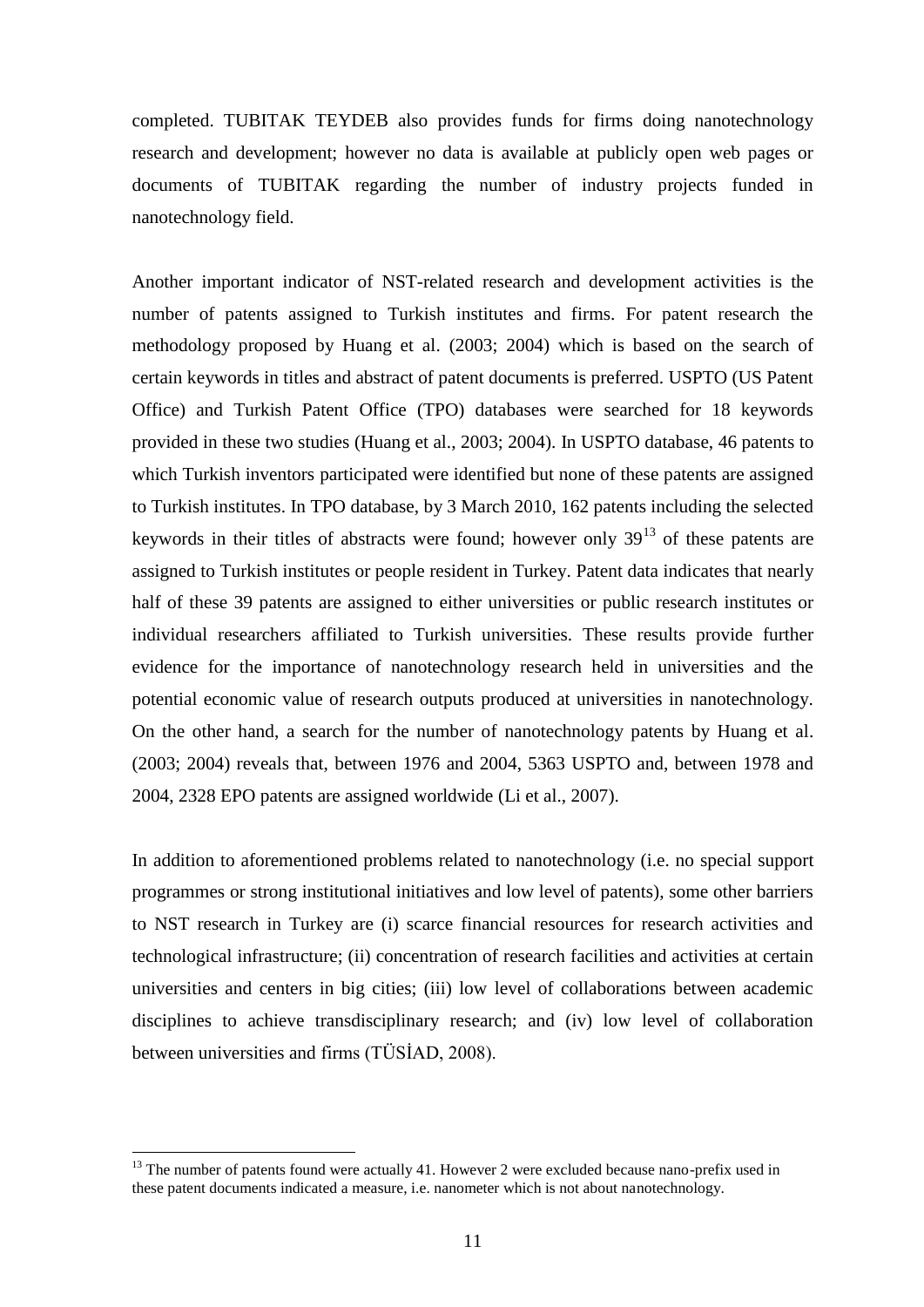The following sections will mainly focus on NST research activities in Turkish universities. This section aims to understand strengths and weaknesses of NST research carried out mainly in universities and, hence, to make some policy recommendations in order to improve NST research productivity, research collaborations and knowledge transfers among different actors of the nanotechnology innovation system in Turkey.

#### **4. Bibliometric analysis of NST articles by Turkish universities**

The most important problem in the bibliometric studies focusing on the emerging field of NST is the delineation of the field. This is not only because nanotechnology is an emerging technology field but also it is interdisciplinary. Many efforts have been spent for analyzing academic efforts and also patents in nanotechnology since the mid-1990s.

Braun et al. (1997) was the first study dealing with nanoscale research (Hullman and Meyer, 2003). For this study, authors (Braun et al., 1997) built a database of articles on the frequency of usage of the prefix-nano in the title of science and technology journal papers during the period 1986-1995. Tolles (2001) followed a similar way and searched the SCI database using "nano\*" to analyze the international scientific standing of USA in nanotechnology. At first, searching a nano-prefix seemed a very useful approach for the delineation of the field but this method has the risk of inclusion of some terms or phrases such as nanosecond, nanogram, nanoplankton or some elements such as "NaNO2" or "NaNO3" which are not directly related to nanotechnology.

The first attempt using a list of keywords and phrases instead of nano-prefix was held in a project prepared for the EU Commission; Noyons et al. (2003) summarize the report of the project which, using publication and patent data, aims to identify centers of excellence in nanotechnology across Europe. In this project, authors first started with a core set of publications of which some publicly known NST experts agreed on their representativeness. From titles and abstracts of these core publications noun phrases were extracted. However, the final list of the phrases for the delineation of the NST field was decided through the opinions and suggestions of a wider group of experts doing NSTrelated research. After 2005, the number of studies aiming at the delineation of the field of nanotechnology using text mining and bibliometric methods has increased. Among those Zitt ve Bassecoulard (2006), Porter et al. (2007) and Kostoff et al. (2007a) have come into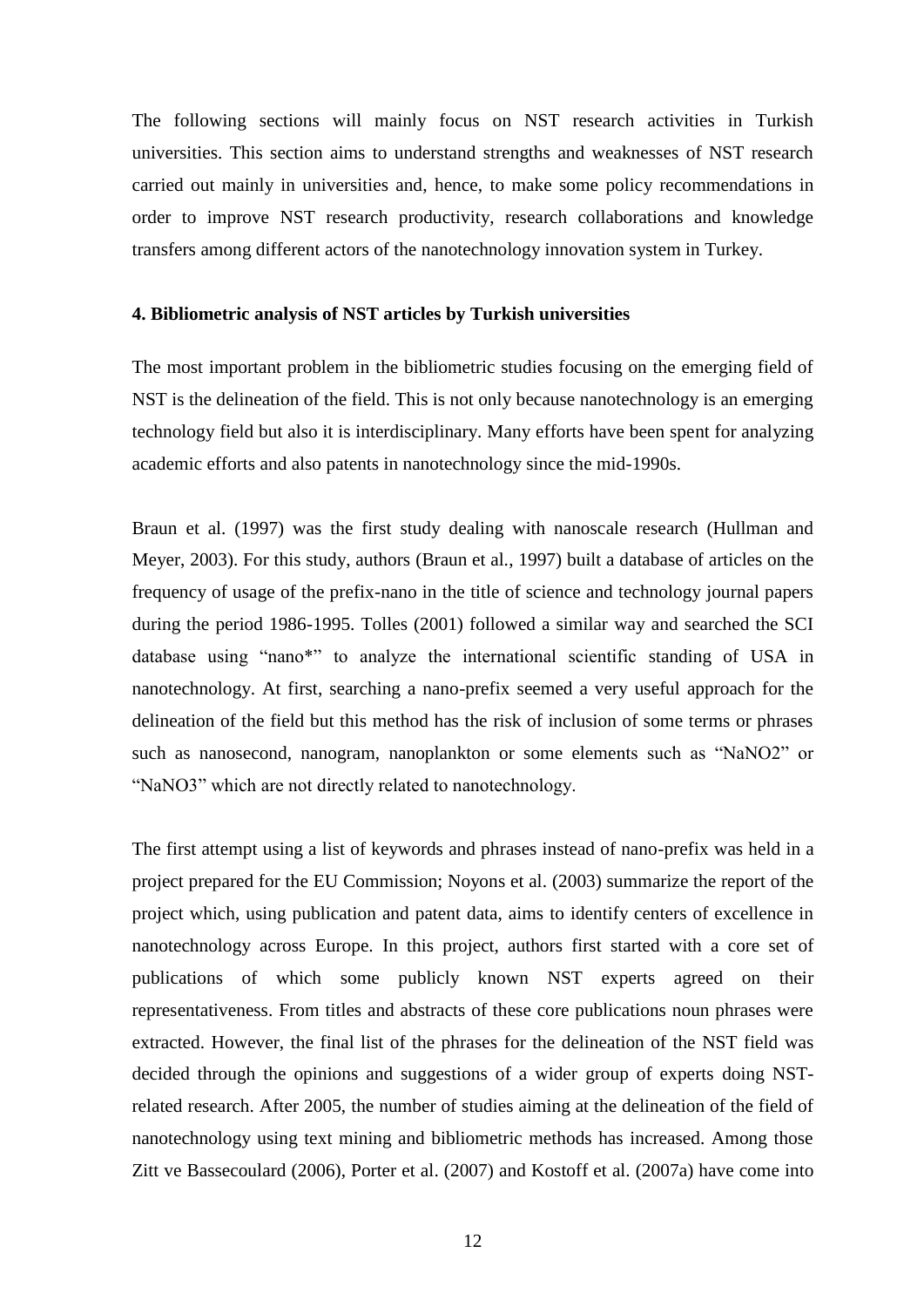prominence more than the others. Table 2 provides the number of NST publications from Turkey which are retrieved from ISI Web of Science (WoS) SCI-EXPANDED database on 24 June 2010 by using three different set of keywords proposed by Kostoff et al. (2007a), Porter et al. (2008) and Noyons et al. (2003).

|                             | Number of publications*   |                         |                         |  |  |  |  |
|-----------------------------|---------------------------|-------------------------|-------------------------|--|--|--|--|
| Years                       | Kostoff et al.<br>(2007a) | Porter et al.<br>(2008) | Noyons et al.<br>(2003) |  |  |  |  |
| 2010**                      | 554                       | 483                     | 343                     |  |  |  |  |
| 2009                        | 1064                      | 996                     | 626                     |  |  |  |  |
| 2008                        | 896                       | 826                     | 538                     |  |  |  |  |
| 2007                        | 741                       | 696                     | 410                     |  |  |  |  |
| 2006                        | 608                       | 544                     | 320                     |  |  |  |  |
| 2005                        | 484                       | 453                     | 264                     |  |  |  |  |
| 2004                        | 474                       | 459                     | 230                     |  |  |  |  |
| 2003                        | 328                       | 336                     | 157                     |  |  |  |  |
| 2002                        | 257                       | 279                     | 137                     |  |  |  |  |
| 2001                        | 188                       | 196                     | 98                      |  |  |  |  |
| 2000                        | 144                       | 143                     | 60                      |  |  |  |  |
| 1999                        | 151                       | 158                     | 59                      |  |  |  |  |
| 1998                        | 111                       | 116                     | 42                      |  |  |  |  |
| 1997                        | 98                        | 100                     | 30                      |  |  |  |  |
| 1996                        | 104                       | 83                      | 36                      |  |  |  |  |
| 1995                        | 65                        | 49                      | 26                      |  |  |  |  |
| 1994                        | 27                        | 35                      | 14                      |  |  |  |  |
| 1993                        | 28                        | 27                      | 6                       |  |  |  |  |
| 1992                        | 35                        | 30                      | 15                      |  |  |  |  |
| 1991                        | 22                        | 24                      | 12                      |  |  |  |  |
| 1990                        | 5                         | 3                       | 3                       |  |  |  |  |
| 1989                        | $\overline{4}$            | 3                       | 3                       |  |  |  |  |
| 1988                        | $\overline{\mathcal{L}}$  | $\overline{c}$          | 3                       |  |  |  |  |
| 1987                        | $\mathbf{1}$              | $\overline{c}$          |                         |  |  |  |  |
| 1986                        | $\overline{3}$<br>3       |                         |                         |  |  |  |  |
| 1985                        | $\,1\,$                   | $\overline{2}$          |                         |  |  |  |  |
| Total                       | 6397                      | 6048                    | 3432                    |  |  |  |  |
| Rate of change<br>2000-2009 | %639                      | %596                    | %943                    |  |  |  |  |

**Table 2. Number of NST publications of Turkish scholars retrieved from SCI-EXPANDED by using three different methodologies, 1985-2010**

 *\* Numbers include book reviews, editorials and brief notes \*\*First semester*

 *Source: Own calculation from ISI- WoS*

Among those three studies Kostoff et al. (2007a), which is carried out for the Office of Naval Research in the US and Porter et al. (2008) which is conducted by scholars in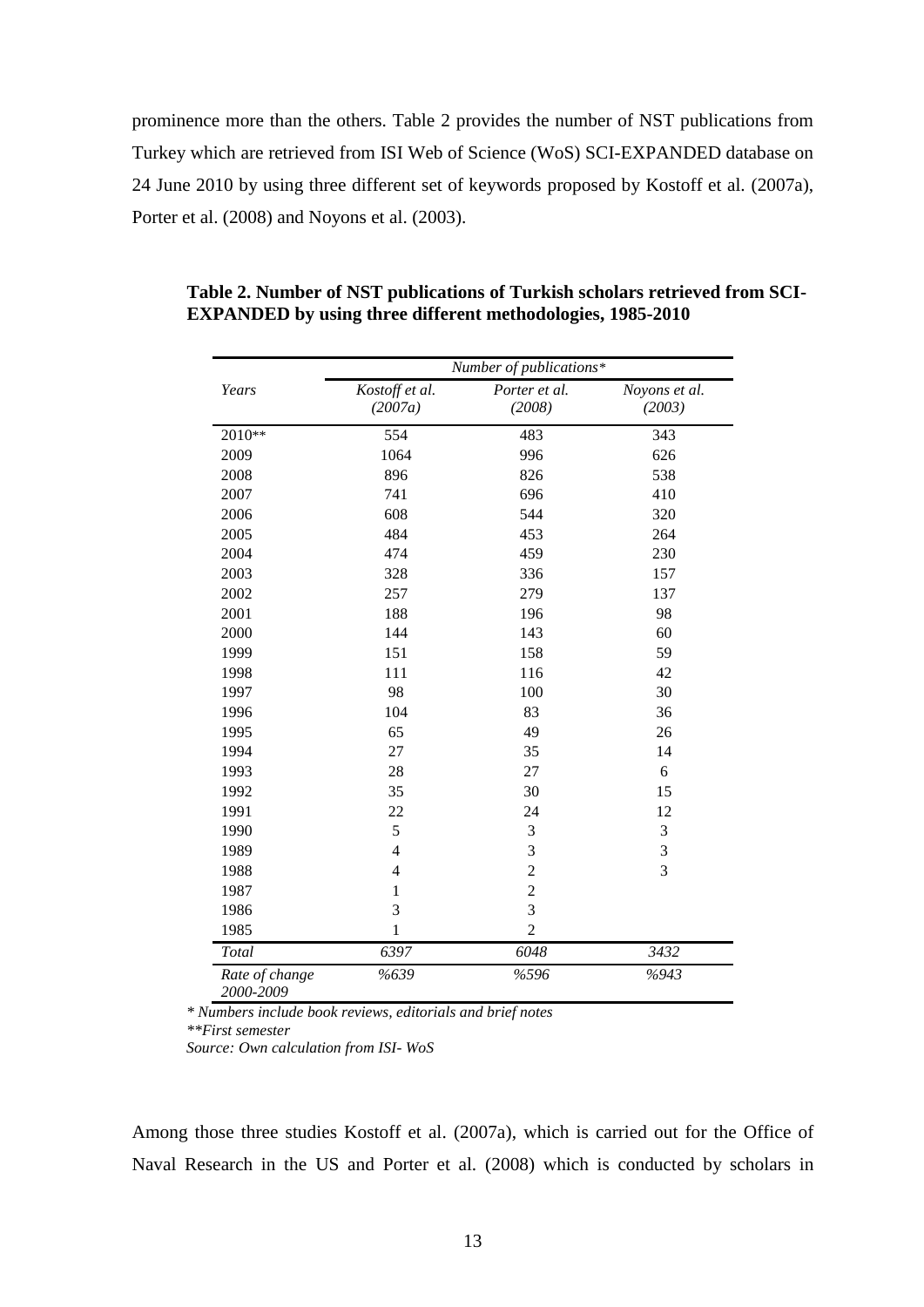Georgia Institute of Technology is very similar not only in terms of numbers they produce but also the methodology. Porter et al. (2008) also compares its results with those provided by Kostoff et al. (2007a) because Kostoff et al (2006) research formulation served as the basis for Porter's study. Authors' comparison suggests that the overall nano-publication trend shows a very similar trajectory in both of these studies and country trends are quite aligned as well. However authors find that there are some second tier differences when the publications provided by these two methodologies are compared based on selected topical areas, authors and source journals. Finally, in this research, for the analysis of the NST research in Turkish universities, the methodology and keywords provided by Kostoff et al. (2007a) for the delineation of the field was preferred.

This section summarizes how bibliometric data of nano articles published by Turkish scholars was retrieved from the ISI WoS- SCI EXPANDED database.

(1) For a ten year period from 2000 to the end of 2009, the bibliometric data including the full contents of the articles including the keywords provided by Kostoff et al. (2007a) in their title or abstracts, and having at least one author affiliated to Turkish institutes were retrieved from the ISI Web of Science databases on 11 January 2010

(2) Using pull-down menu on the web page the results were further refined to include only the original articles; in other words, book reviews, editorials, and brief notes were discarded from the set of results and we were left with 4408 original articles.

(3) Full bibliometric records of these articles were exported as a text file from ISI WoS.

(4) These records were reformatted into a Microsoft Access 2003 database using a Visual Basic script.

(5) Each of these articles was given a unique number from 1 to 4408 and all variables included in bibliometric content (i.e. authors. institutes. addresses. titles and keywords) were linked to each other through this unique identifier.

(6) Data manipulation and analyses were performed through created tables and queries in this database. Most of these tables and queries were recreated from bibliometric software tool Sitkis (Schildt, 2005) which is also based on Microsoft Access.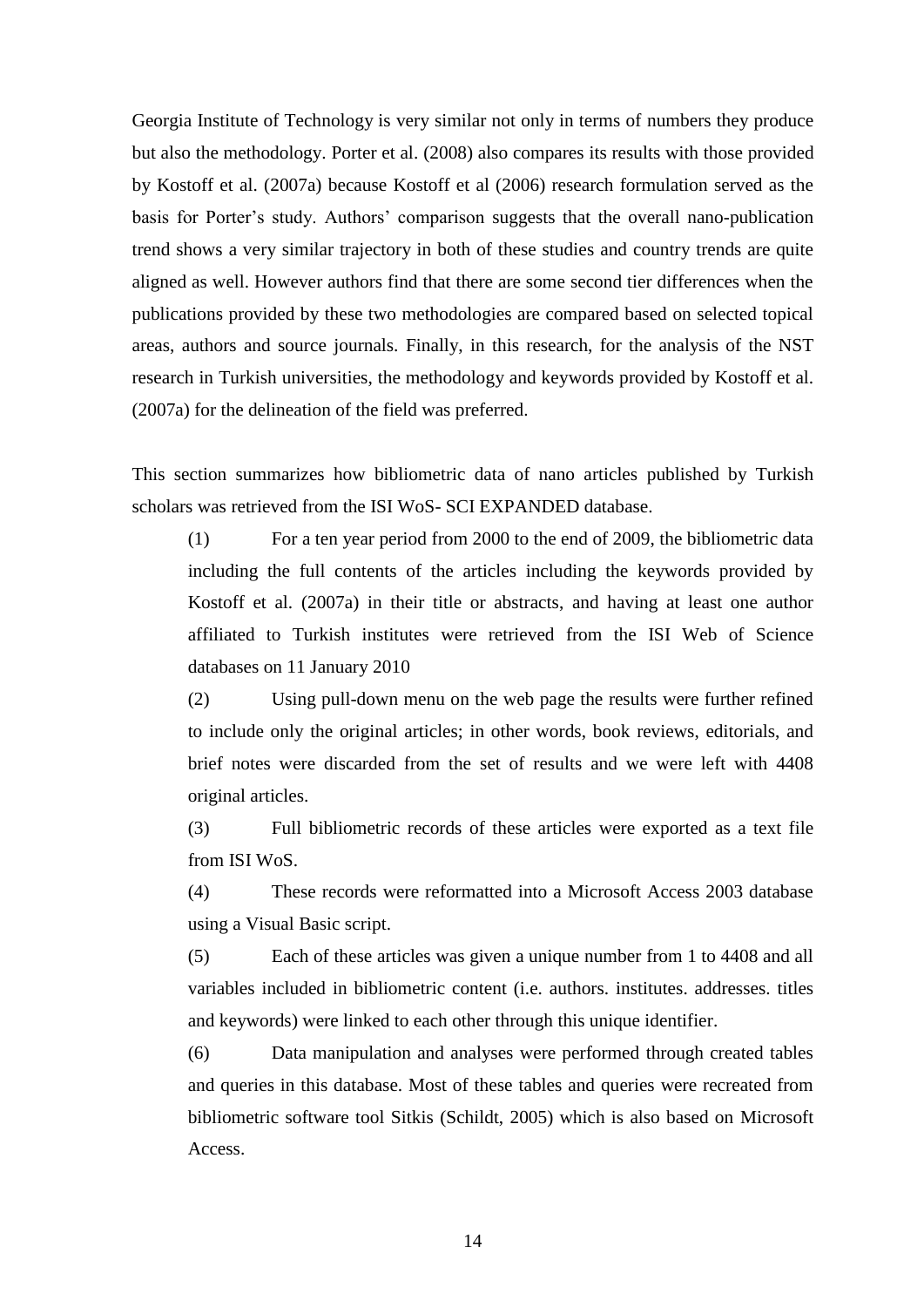(7) These different tables are used for simple counting of articles by year, institute or author; and queries allow matching different tables by the unique identifier in order to count the frequency of simultaneous occurrences of two different elements (i.e. networks of authors, networks of institutes) in the same document.

The tool, Sitkis, also allows the manipulated data to be exported to MS Excel and UCINET (Borgatti et al., 2002) compatible tables. The network measures (i.e. degree centrality) were calculated using the social network analysis software UCINET and networks were drawn with NetDraw package embedded to UCINET.

#### **5. Results from the bibliometric study**

#### **5.1. Turkey presence in worldwide NST research**

Global NST research literature has grown exponentially in the last two decades. The number of records regarding NST publications in the SCI / SSCI was 11,265 in 1991 however it reached 64,737 records in 2005 with an almost six fold increase (Kostoff et al. 2007b). Our bibliometric research shows that the total number of NST related publications in SCI-EXPANDED has already exceeded a hundred thousands in 2009. Therefore, before concentrating on NST research held in Turkish universities a brief review of the worldwide NST research is going to be provided.

Since the original research article is a good indicator of the new knowledge created in the academia, in the rest of the analysis, the number of research articles instead of all document types (i.e. review, editorial material, proceedings paper, meeting abstract and letter) will be considered. The analysis of the data retrieved from SCI-EXPANDED for this research shows that the number of research articles reached to 91,970 in 2009, a three fold increase as compared to 29,648 in the year 2000. Although the number of research articles has exponentially grown in the last decade the most productive countries in NST field stay more or less the same. These are simply USA, China, Japan, Germany and France. Among those China has made a great effort in the last decade, and increased not only the number of articles but also the quality<sup>14</sup> of its publications which now appears to be comparable to France, Italy, Japan and Australia (Kostoff, 2008; Kostoff et al., 2007b).

1

 $14$  The quality of a publication is usually measured by the number of citations.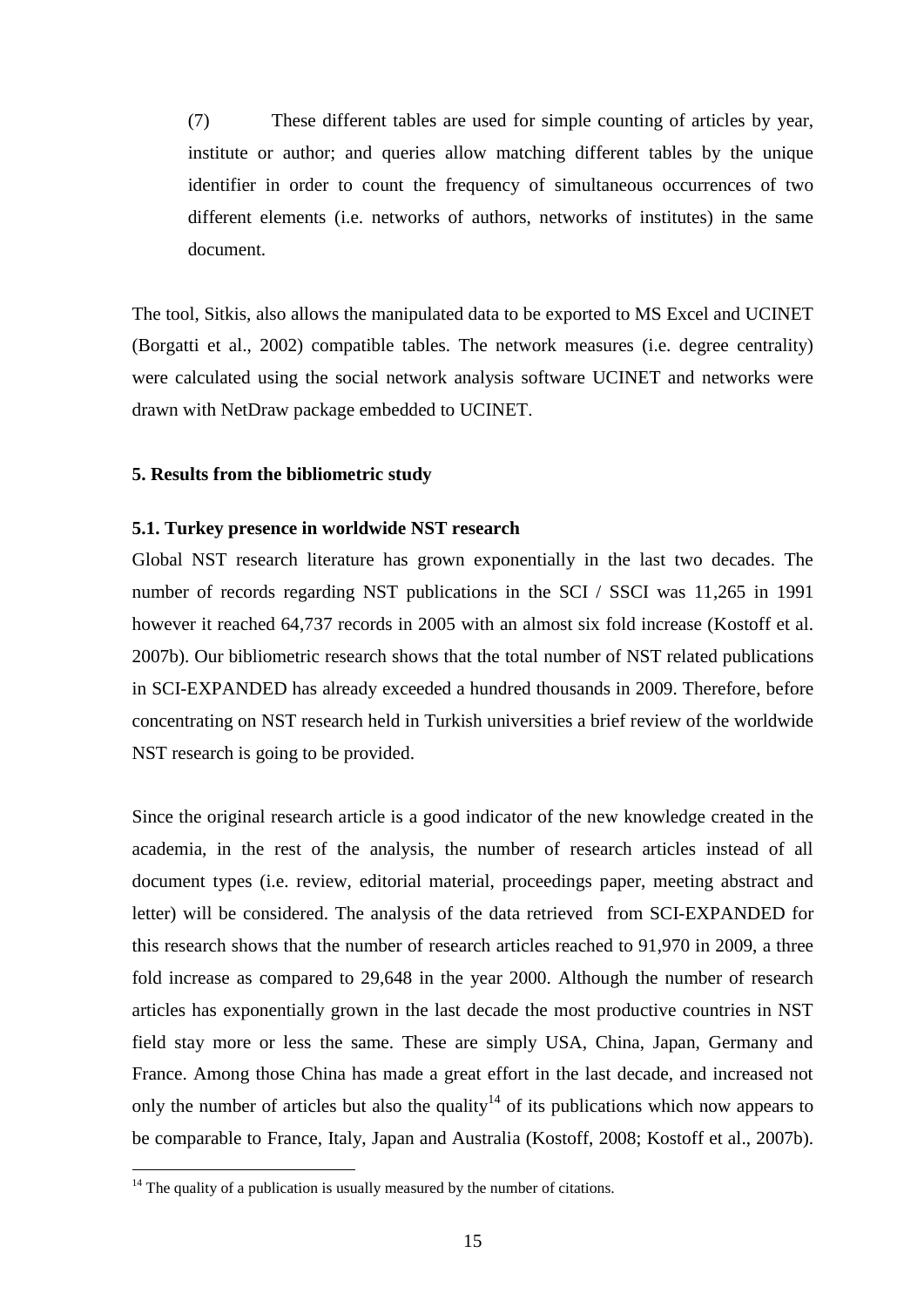The results of the worldwide NST publications in this study confirm the findings of the previous studies that while shares of the US and Japan in global NST publications have dropped in the period from the early 1990s to 2005; the share of other countries such as China and South Korea grew rapidly over the course of the decade (Kostoff et al., 2007b; Kostoff et al., 2007c).

Bibliometric data collected from ISI WoS indicates that Turkey"s presence in the worldwide NST research has improved for the last decade. In the year 2000, Turkey was on the 34th rank among the most prolific countries of NST research; however it went up to 23rd rank in 2009 as a country contributing 1.06 percent of NST research articles in SCI-EXPANDED. Figure 1, Figure 2 and Figure 3 compare the number of research articles linked to Turkey with those linked to some Western European countries, Eastern European and Middle East countries and those in Asia Pacific and Latin America respectively. These figures indicate that Turkey has increased its knowledge stock in the NST field more rapidly than some other countries which are economically and technologically more developed than Turkey such as small countries Austria, Finland, Denmark, Ireland, Portugal or Norway. On the other hand, Turkey lags behind some late-coming, transition or developing countries such as Czech Republic, Poland, Taiwan, Singapore, Iran or Brazil. This also indicates that there is a strong competition among countries in the race for catching up in the field of NST.



Source: Data retrieved from WoS, SCI-EXPANDED.

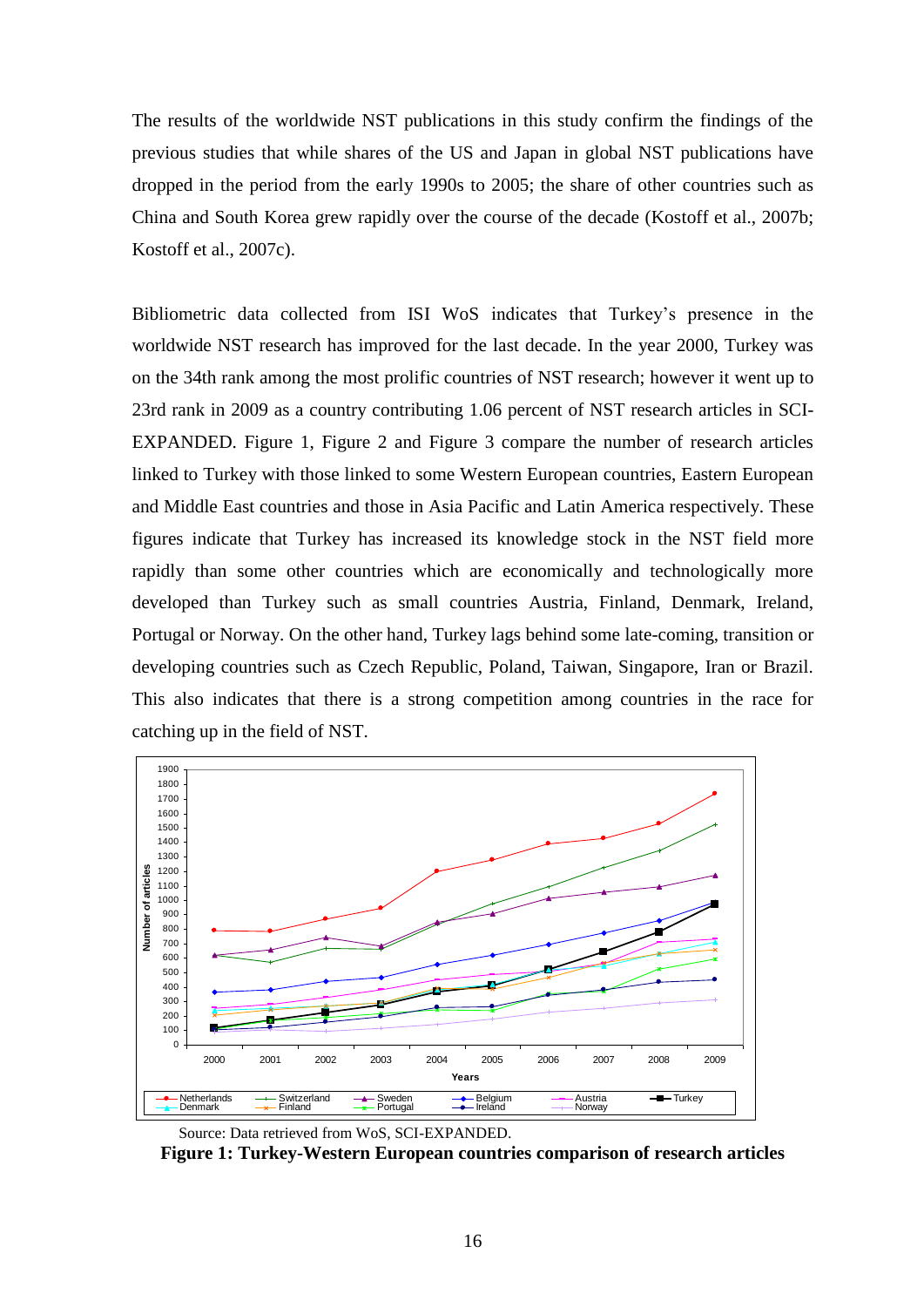

Source: Data retrieved from WoS, SCI-EXPANDED.





Source: Data retrieved from WoS, SCI-EXPANDED.

#### **Figure 3: Turkey-Asian & Latin American countries comparison of research articles**

The following part of the section will focus on the main characteristics of NST research at Turkish universities and institutes.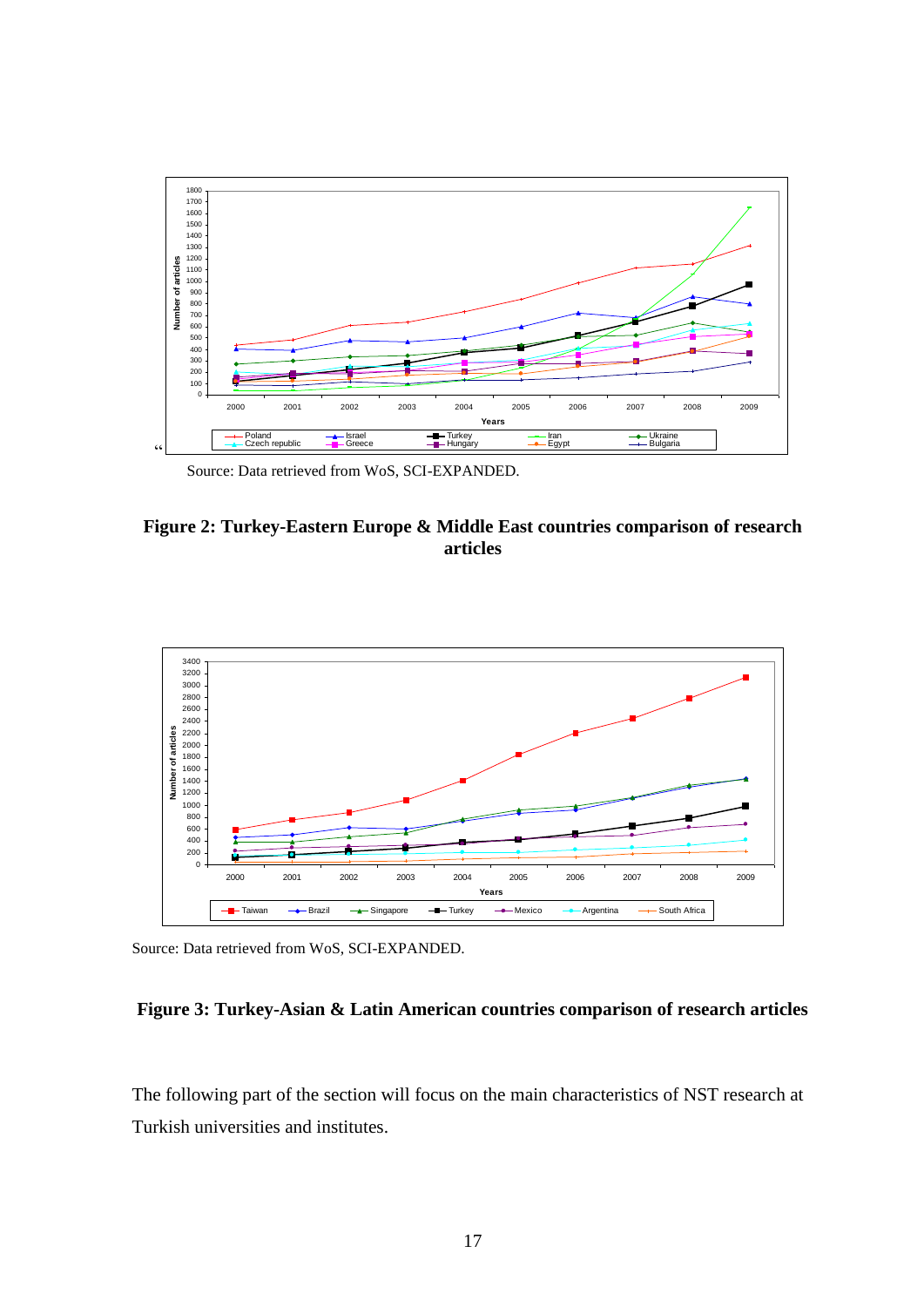#### **5.2. Main characteristics of nanoscale research at Turkish universities**

During 1980s and 1990s the number of NST-related publications of Turkish scholars in the SCI-EXPANDED was very low. However after the year 2000 an upward trend in publications became apparent. From 2000 to 2009 an almost eight fold increase (from 115 in the year 2000 to 928 in 2009) has occurred in the number of NST articles written by Turkish researchers. Not only the number of publications but also the number of Turkish institutes contributing to NST literature has increased. While the number of national institutes or organizations contributing to NST-related publications was only 37 in 2000 it increased to 107 in 2009; 90 of these 107 institutes were universities, and only 16 of these universities were private universities. The total number of public universities in Turkey was 94 and the number of private universities was 45 by April 5,  $2010^{15}$ . Thus, our data provides that nearly 79 percent of public universities contributed to NST-related research in Turkey.

Figure 4 indicates that the concentration in NST-related research has steadily decreased in the last 10 years. While in 2000 the first ten most prolific universities in Turkey generated 70 percent of NST-related articles this ratio decreased to 56 percent in 2009. Furthermore, the share of the most productive five Turkish universities in total number of NST-related articles decreased from 54 percent in the year 2000 to 41.2 percent in 2009. Thus in the last ten year NST-research in Turkey has become much more dispersed.



Source: Data retrieved from WoS, SCI-EXPANDED

#### **Figure 4 Number of nanotechnology publications (SCI) of Turkish universities by year (2000-2009)**

1

[www.yok.gov.tr](http://www.yok.gov.tr/)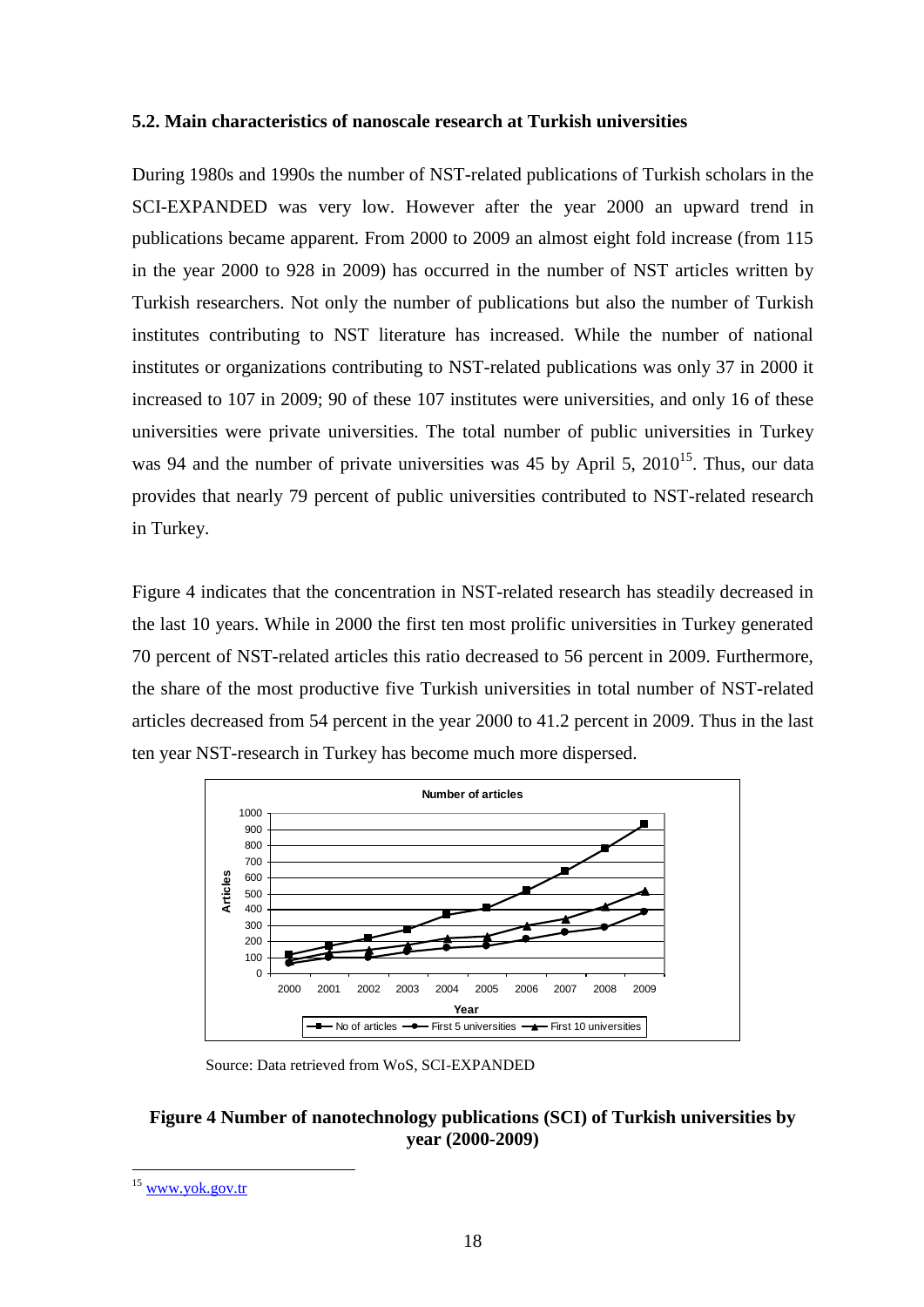Analysis of the publication data also shows that the most important contributor to NST research in Turkey is universities. They contributed to 99.2 percent of research articles published in the ten year period from 2000 to 2009. On the other hand, public research institutes and governmental bodies contributed 3.3 percent of articles; among those institutes and organizations TUBITAK was more apparent. However, 2.4 percent of the NST articles in total were produced by different research institutes of TUBITAK; the share of the industry's contribution was only 1.1 percent<sup>16</sup>.

Nano-institutions, as defined by Schummer (2007b), are those using the prefix "nano" in their official names. The measurement of the contribution of nano-instiutions to the NST research in Turkey is important to understand to what extent the institutionalization of nanotechnology research has been achieved and also to assess the success of public incentives and funds provided for the establishment of research infrastructure. Analysis of 4408 articles in our data set shows that nano-institutions first appeared in 2004 in the addresses of Turkish scholars and their share in publications increased to nearly 11 percent in 2009.

Table 3 shows the most prolific universities of NST-related research in Turkey. The list of universities indicates a significant regional agglomeration in nanotechnology research. Five of the top six universities of the field are located in Ankara. Another interesting point that needs to be mentioned is that the number of publications falls significantly after Hacettepe University situated at the third place. The number of articles authored or coauthored by the scholars affiliated to METU is two times higher than the articles of Istanbul Technical University on the fourth rank.

1

<sup>&</sup>lt;sup>16</sup> Due to articles co-authored from different types of institutes the sum of ratios does not equal to 100.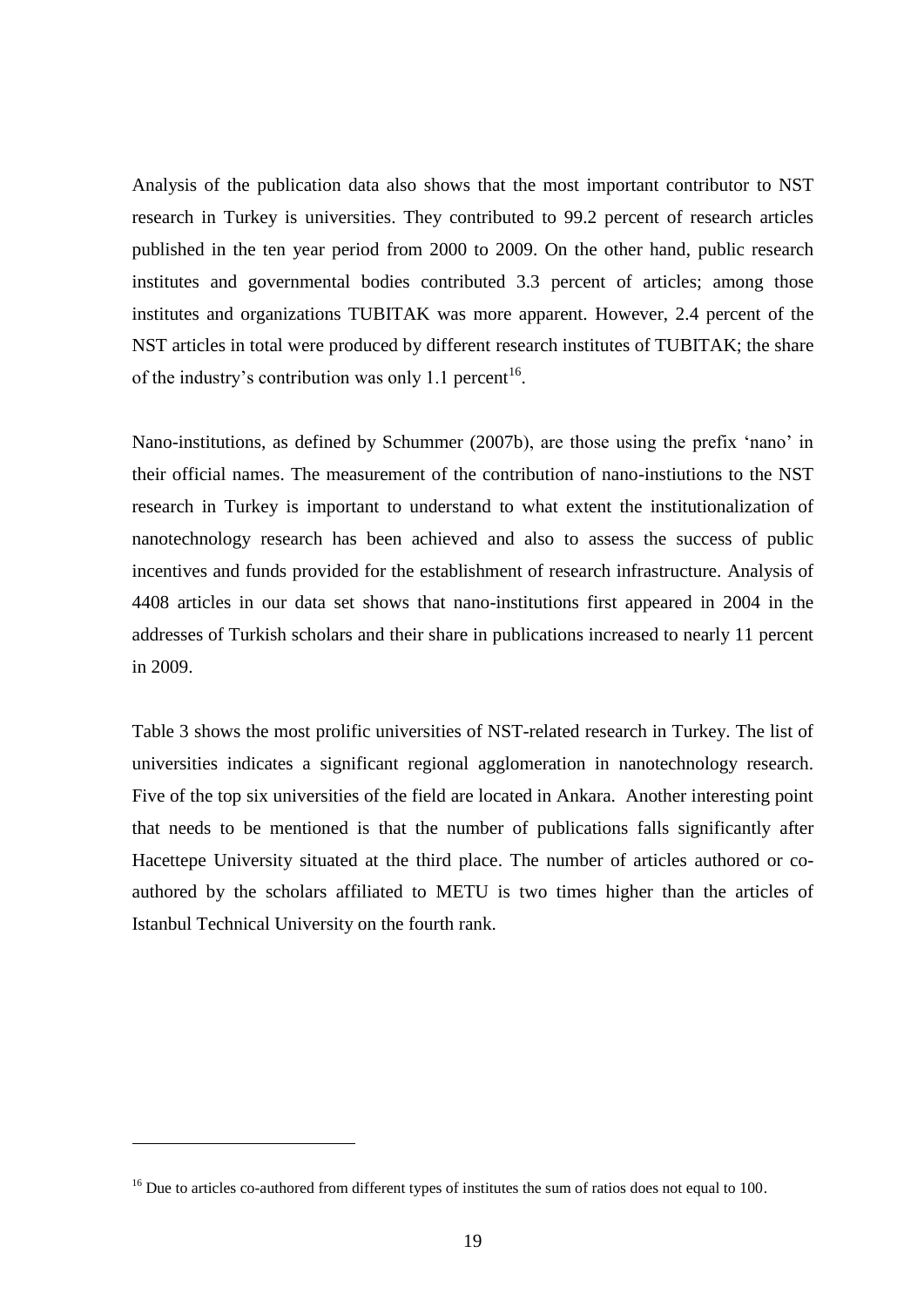| Rank             | University               | Total<br>number of<br>publications | Period I<br>2004-2000 | Period II<br>2009-2005 | Growth rate<br>2000-2009<br>(%) |  |
|------------------|--------------------------|------------------------------------|-----------------------|------------------------|---------------------------------|--|
| $\mathbf{1}$     | <b>METU</b>              | 590                                | 201                   | 389                    | 93.53                           |  |
| $\overline{c}$   | <b>Bilkent Univ</b>      | 428                                | 117                   | 311                    | 165.81                          |  |
| 3                | Hacettepe Univ           | 414                                | 128                   | 286                    | 123.44                          |  |
| $\overline{4}$   | Istanbul Tech Univ       | 296                                | 77                    | 219                    | 184.42                          |  |
| 5                | Gazi Univ                | 265                                | 66                    | 199                    | 201.52                          |  |
| 6                | Ankara Univ              | 248                                | 77                    | 171                    | 122.08                          |  |
| $\boldsymbol{7}$ | Dokuz Eylul Univ         | 199                                | 60                    | 139                    | 131.67                          |  |
| 8                | Ege Univ                 | 161                                | 38                    | 123                    | 223.68                          |  |
| 9                | Istanbul Univ            | 142                                | 36                    | 106                    | 194.44                          |  |
| 10               | Gebze Inst Technol       | 142                                | 28                    | 114                    | 307.14                          |  |
| 11               | <b>Ataturk Univ</b>      | 128                                | 41                    | 87                     | 112.20                          |  |
| 12               | Ondokuz Mayis Un         | 124                                | 25                    | 99                     | 296                             |  |
| 13               | Cumhuriyet Univ          | 122                                | 49                    | 73                     | 48.98                           |  |
| 14               | Anadolu Univ             | 109                                | 20                    | 89                     | 345                             |  |
| 15               | Erciyes Univ             | 101                                | 27                    | 74                     | 174.07                          |  |
| 16               | Koc Univ                 | 101                                | 20                    | 81                     | 305                             |  |
| 17               | Marmara Univ             | 98                                 | 21                    | 77                     | 266.67                          |  |
| 18               | Selcuk Univ              | 98                                 | 11                    | 87                     | 690.91                          |  |
| 19               | Fırat Univ               | 97                                 | 25                    | 72                     | 188                             |  |
| 20               | Bogazici Univ            | 94                                 | 29                    | 65                     | 124.14                          |  |
| 21               | Suleyman Demirel U.      | 91                                 | 9                     | 82                     | 811.11                          |  |
| 22               | Kirikkale Univ           | 87                                 | 16                    | 71                     | 343.75                          |  |
| 23               | <b>Balikesir Univ</b>    | 84                                 | 26                    | 58                     | 123.08                          |  |
| 24               | Karadeniz Tech Univ      | 84                                 | 17                    | 67                     | 294.12                          |  |
| 25               | Izmir Inst Technol       | 83                                 | 16                    | 67                     | 318.75                          |  |
| 26               | Inonu Univ               | 78                                 | 18                    | 60                     | 233.33                          |  |
| 27               | Cukurova Univ            | 77                                 | 9                     | 68                     | 655.56                          |  |
| 28               | Yildiz Tech Univ         | 76                                 | 14                    | 62                     | 342.86                          |  |
| 29               | Sakarya Univ             | 74                                 | 18                    | 56                     | 211.11                          |  |
| 30               | Eskisehir Osmangazi U.   | 72                                 | 8                     | 64                     | 700                             |  |
| 31               | Sabanci Univ             | 58                                 | 16                    | 42                     | 162.5                           |  |
| 32               | Gaziosmanpasa Univ       | 52                                 | 10                    | 42                     | 320                             |  |
| 33               | Mersin Univ              | 51                                 | 14                    | 37                     | 164.29                          |  |
| 34               | <b>Onsekiz Mart Univ</b> | 49                                 | $\tau$                | 42                     | 500                             |  |
| 35               | Kocaeli Univ             | 47                                 | 8                     | 39                     | 387.5                           |  |

**Table 3 Top 40 institutions in terms of SCI publications in nanotechnology in Turkey, 2000-2009**

Source: Data retrieved from WoS, SCI-EXPANDED.

These most prolific universities of NST research in Turkey are also the ones which have achieved a critical mass in terms of researchers. Table 4 shows the number of nanoscientists who are currently affiliated to these universities and have published at least three research papers in the last five years from 2005 to 2009. METU and Hacettepe University have the highest number of NST researchers. Although the number of NST researchers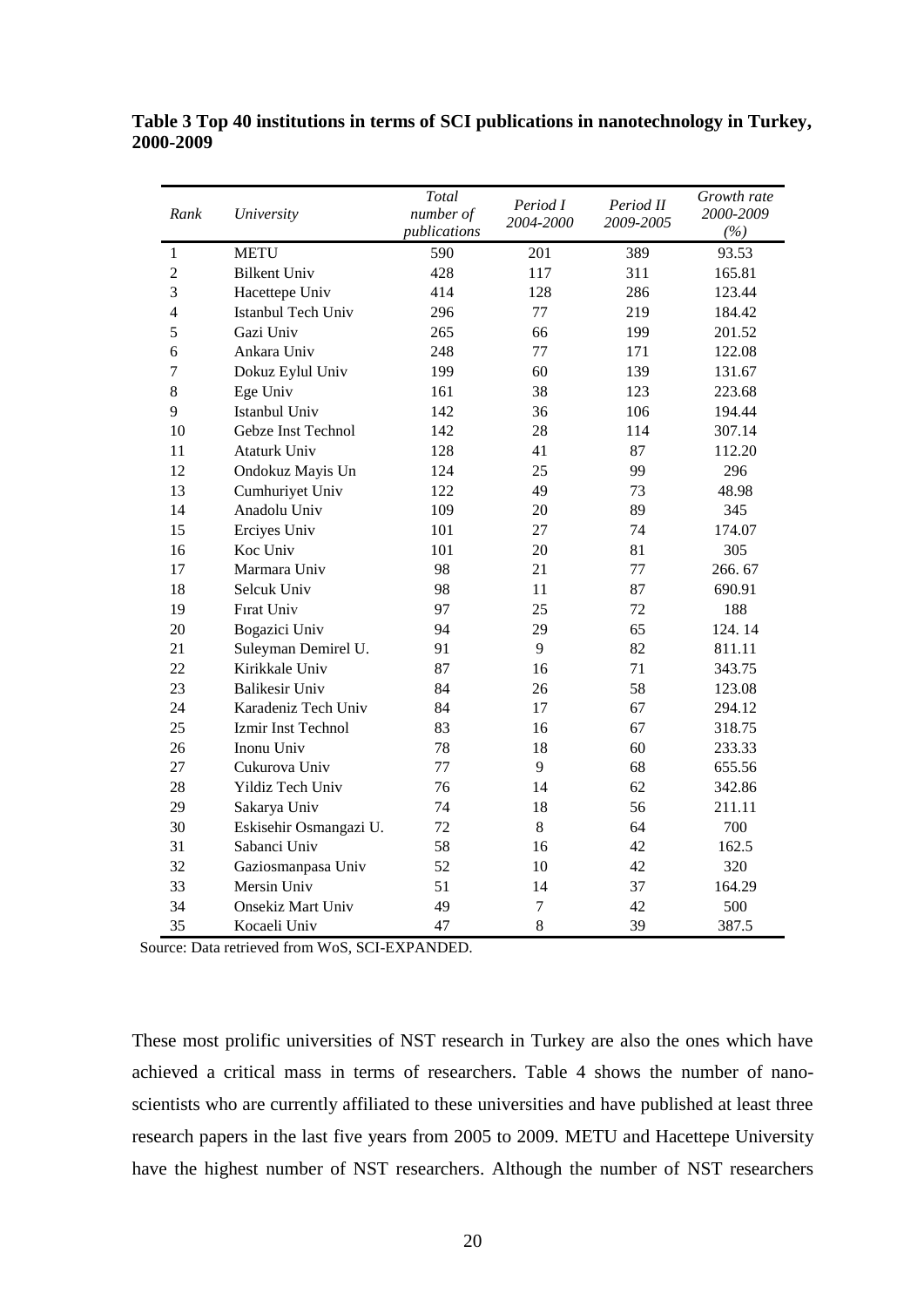currently affiliated to Bilkent University is a bit lower than the other universities this university has the advantage of hosting a nanotechnology research center.

| University                           | Number of NST researchers |
|--------------------------------------|---------------------------|
| Middle East Technical University     | 45                        |
| Hacettepe University                 | 41                        |
| Ankara University                    | 33                        |
| Gazi University                      | 31                        |
| <b>Ataturk University</b>            | 27                        |
| <b>Bilkent University</b>            | 26                        |
| <b>Istanbul Technical University</b> | 26                        |
| Gebze Institute of Technology        | 23                        |
| Ege University                       | 21                        |
| Dokuz Eylul University               | 19                        |

#### **Table 4 Number of NST researchers affiliated to most prolific universities of Turkey, 2005-2009**

For further analysis of the main characteristics of NST research, disciplinary contributions to 4,408 articles in our dataset are considered. For this aim, the disciplinary classification used by Schummer (2004) is followed (Table 5). In this research, we assume that the disciplinary affiliation of authors corresponds to their disciplinary knowledge contribution and here the "discipline" is taken as a combined social and cognitive category.

|  | Table 5 Disciplinary categories* |  |
|--|----------------------------------|--|
|--|----------------------------------|--|

| Abbreviation | Discipline                                                                                                          |
|--------------|---------------------------------------------------------------------------------------------------------------------|
| P            | Physics; engineering physics                                                                                        |
| C            | chemistry                                                                                                           |
| B            | biomedical sciences, including biomedical engineering,<br>medicine, dentistry, pharmacology, pharmacy, biochemistry |
| M            | material sciences and engineering, including special materials<br>like ceramics, polymers etc.                      |
| <b>ME</b>    | mechanical engineering incl. micro manufacturing                                                                    |
| EE           | electrical engineering incl. electronics, microelectronics,<br>micro systems                                        |
| <b>CE</b>    | chemical engineering, incl. process engineering                                                                     |
| IC.          | information and computer sciences                                                                                   |
| ТG           | general technology (unresolved affiliation on the<br>departmental level)                                            |
| OTH          | other sciences mostly earth sciences, geology, mines,<br>minerals, environmental science                            |

\*Adopted from Schummer (2004)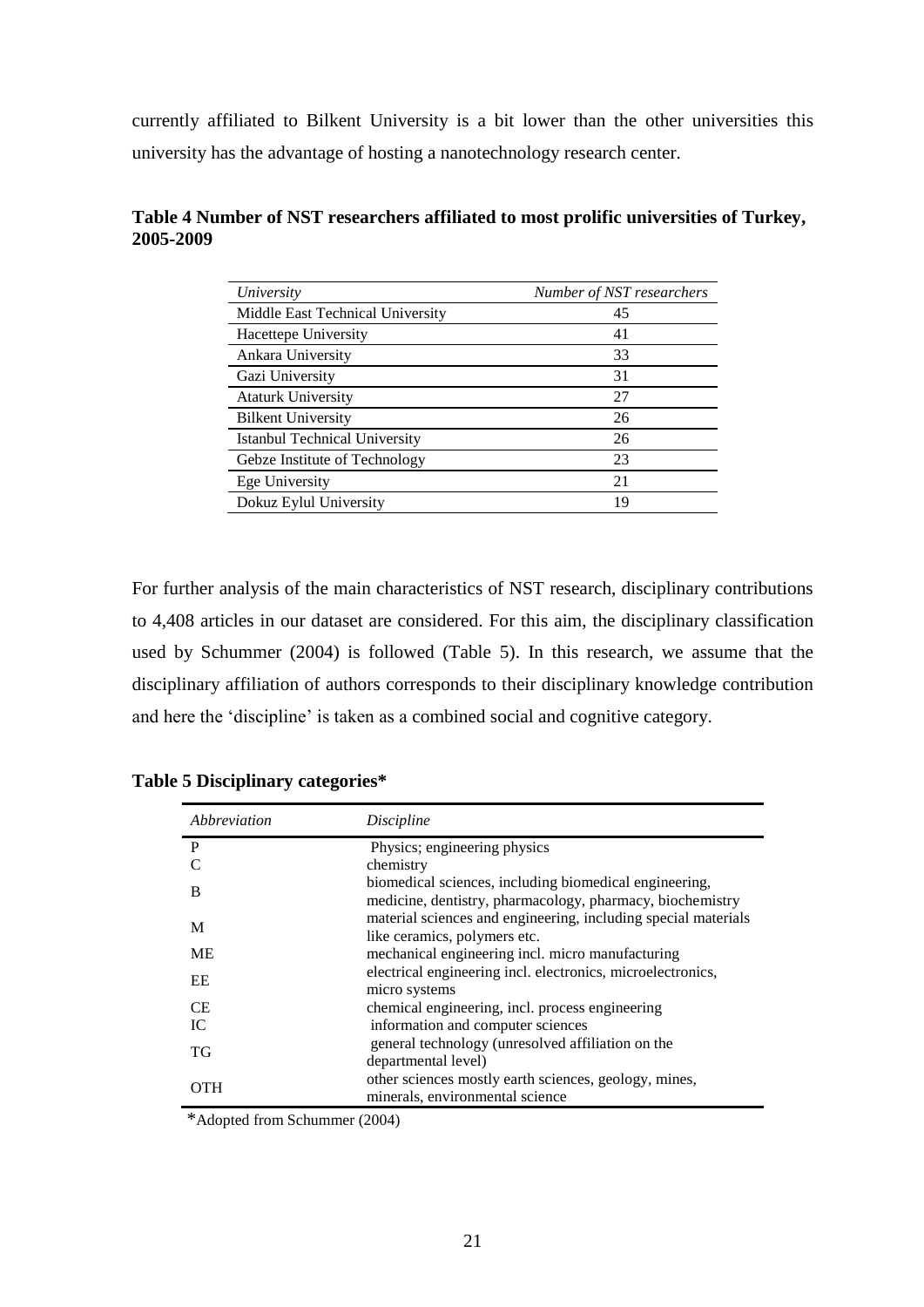The analysis of the disciplinary origins of authors contributing to NST research in Turkey shows that physics and chemistry disciplines contribute nearly to 70 percent of the articles in our dataset. While the researchers in biological sciences contribute to13.6 percent of articles, 16 percent of articles are written by the researchers affiliated to engineering disciplines (Figure 5). While the shares of three disciplines namely chemical engineering and material science and engineering decreased from the year 2000 to 2009 other disciplines increased their shares in NST related research.



Source: Data retrieved from WoS, SCI-EXPANDED.

### **Figure 5 Disciplinary origins of authors contributing to NST research in Turkey**

In science and technology policy discourse nanotechnology is presented as an intrinsically interdisciplinary field (Rafols and Meyer, 2007). Indeed, it is not only about the nanotechnology itself but about the way of making science in this new era. In recent years efforts to promote interdisciplinary scholarship and research have increased. Among those efforts special funds aimed at promoting cross-disciplinary collaboration, interdisciplinary training programs or hiring initiatives targeted at a faculty whose expertise spans traditional academic boundaries are apparent (Jacobs and Frickel, 2009). The underlying assumption of these policies and initiatives is that "cross-disciplinary research generates a higher rate of breakthroughs, is more successful at dealing with societal problems and fosters innovation and competitiveness" (Rafols and Meyer, 2007).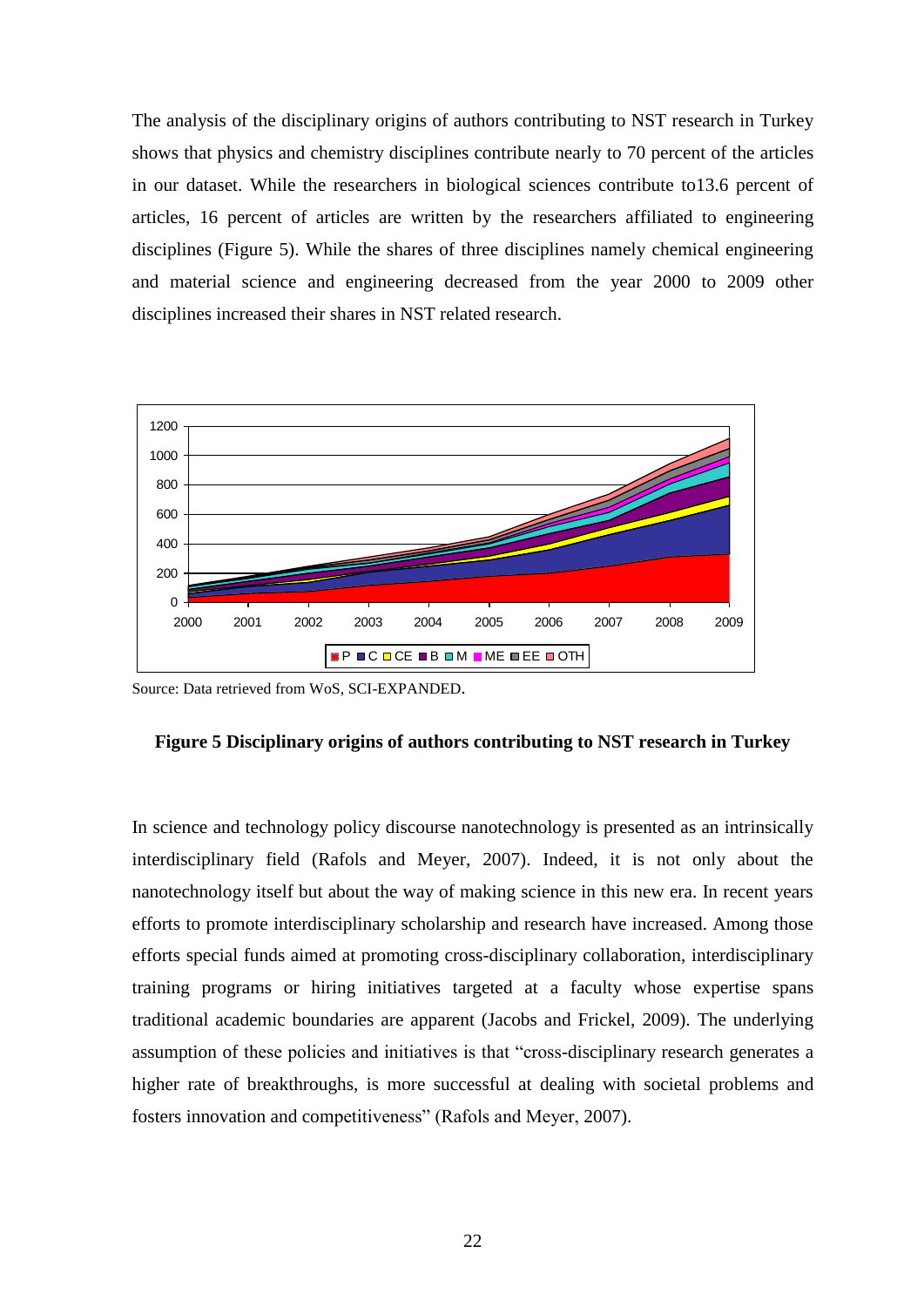There are many academic efforts aiming to understand and analyze the interdisciplinary characteristics of nanotechnology (Meyer and Persson, 1998; Schummer, 2004; Rafols and Meyer, 2007; 2010; Porter and Rafols, 2009). Among those Schummer (2004) carried out a co-author analysis, which was based on the simple counting of the co-occurrences of disciplinary affiliations. Schummer defined two indices (i) multidisciplinarity and (ii) interdisciplinarity. In the study multidisciplinarity was measured by the number of disciplines involved and multidisciplinarity index  $(M^{0.05})$  was defined as the number of disciplines involved by authorships in at least 5 percent of the total number of articles.

 $M^{0.05} = \text{count}[c_i]$  if  $c_i > 0.05$  and  $c_i = n_i / N$ 

in which  $c_i$  was the relative size of discipline *i*,  $n_i$  was the number of papers in which at least one author of discipline *i* was involved, and *N* was the total number of papers in NST field.

On the other hand, in the same study, interdisciplinarity was measured by the relative number of papers co-authored by authors from more than one discipline. Two different interdisciplinarity indices were defined.

 $I^2$  = number of papers co-authored by authors from 2 or more disciplines / the total number of papers in NST field.

 $I<sup>3</sup>$  = number of papers co-authored by authors from 3 or more disciplines / the total number of papers in NST field.

For the measurement of the extent of interdisciplinarity of nanoscale research in Turkey, the method proposed by Schummer (2004) was used in our thesis. Disciplinary boundaries are traditionally very strict in Turkey; and the low level of collaboration among people from different disciplines is a major barrier to the development of NST research in Turkey (TÜSİAD, 2008). Therefore, any study of interdisciplinarity in the field of NST in Turkey should consider how authors from different disciplines cooperate in a single research, in other words, how traditional disciplinary boundaries have been spanned in NST field. The answers to these questions are also important in order to determine science and technology policy needs aimed at reducing not only cognitive but also social boundaries between academic disciplines because the interdisciplinarity has become the new "mantra of science policy" since the mid-1990s (Rafols and Meyer, 2007; Bruce et al., 2004; Mentzer and Zare, 1999).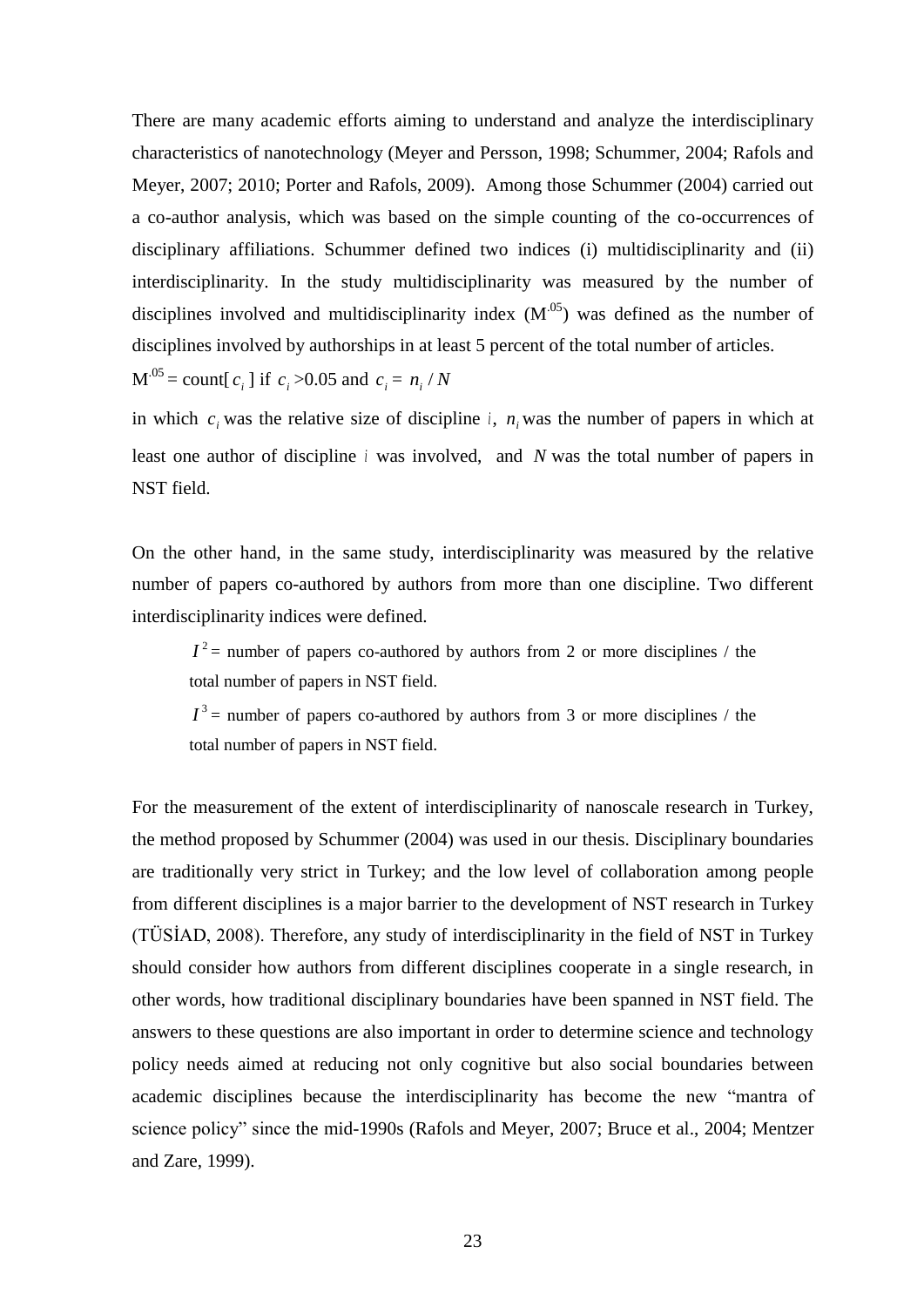**Table 6 Percentage distribution of articles in NST field according to the authors' disciplinary affiliations in Turkey, 2000-2009**

| Years | $\boldsymbol{P}$ | C     | CE   | B     | M     | ME   | EE   | <i>OTH</i> | $M^{05}$ | $I^2$ | $I^3$ |
|-------|------------------|-------|------|-------|-------|------|------|------------|----------|-------|-------|
| 2000  | 32.17            | 23.48 | 9.57 | 15.65 | 13.91 | 1.74 | 1.74 | 6.09       | 6        | 0.12  | 0.02  |
| 2001  | 37.50            | 27.98 | 5.95 | 14.88 | 10.71 | 2.38 | 3.57 | 3.57       | 5        | 0.19  | 0.02  |
| 2002  | 33.64            | 29.55 | 8.64 | 17.73 | 13.64 | 4.09 | 1.82 | 3.64       | 5        | 0.21  | 0.02  |
| 2003  | 42.12            | 32.97 | 4.03 | 12.45 | 6.23  | 1.47 | 6.59 | 6.96       | 6        | 0.19  | 0.01  |
| 2004  | 39.07            | 27.87 | 4.10 | 14.21 | 4.64  | 2.73 | 2.73 | 5.74       | 4        | 0.12  | 0.02  |
| 2005  | 43.03            | 28.61 | 5.13 | 13.69 | 6.85  | 2.93 | 3.91 | 4.89       | 5        | 0.16  | 0.02  |
| 2006  | 38.88            | 30.95 | 7.93 | 12.77 | 8.90  | 4.84 | 5.03 | 7.35       | 7        | 0.24  | 0.03  |
| 2007  | 38.52            | 34.12 | 7.55 | 7.39  | 8.96  | 5.66 | 7.23 | 6.92       | 8        | 0.31  | 0.03  |
| 2008  | 39.56            | 32.73 | 6.70 | 16.88 | 8.51  | 4.12 | 7.47 | 6.19       | 7        | 0.29  | 0.04  |
| 2009  | 35.99            | 35.24 | 6.79 | 14.01 | 10.56 | 4.09 | 5.93 | 7.76       | 7        | 0.28  | 0.04  |
| Total | 38.45            | 31.90 | 6.60 | 13.57 | 8.92  | 3.90 | 5.47 | 6.42       | 7        | 0.24  | 0.03  |

P: Physics; C: Chemistry; CE: Engineering Chemistry; B: Biology; M: Material Science and Engineering; ME: Mechanical Engineering; EE: Electronic Engineering; OTH: Other disciplines, i.e. environmental engineering, geology, mines, etc.

Source: Data retrieved from WoS, SCI-EXPANDED.

The multidisciplinarity index calculated for overall NST research in Turkey is the same with that provided by Schummer (2004) for worldwide NST research (Table 6). This result provides evidence that NST research in Turkey is indeed multidisciplinary as expected. On the other hand, our results provide that Turkish NST research is very weak in terms of interdisciplinarity. Schummer (2004) found  $I^2$  index as 36.5 and  $I^3$  index as 5.7 for worldwide NST articles published in 2002 and 2003 which are higher than those we found for Turkey (0.24 and 0.03 respectively). This low level of interdisciplinarity indicates that the disciplinary boundaries are still a very important barrier to research collaborations in Turkish academia and also emphasizes the importance of promoting collaborations among researchers affiliated to different disciplines.

Not only the collaborations among different disciplines but also collaborations among different institutes, countries and authors are also very important in modern science. There are many studies providing evidence that scientific collaborations not only increase the productivity of researchers which is measured by the number of articles (Lee and Bozeman, 2005) but also the impact of the articles measured by citations (Katz and Hicks, 1997, Van Raan, 1998; Guan and Ma, 2007). Katz and Hicks (1997), for example, use a database containing UK articles in the Science Citation Index (SCI) between 1981 and 1994 and find out that adding an author from the same institution to a paper earns an additional 0.76 citations, an additional author from another domestic institution earns 0.78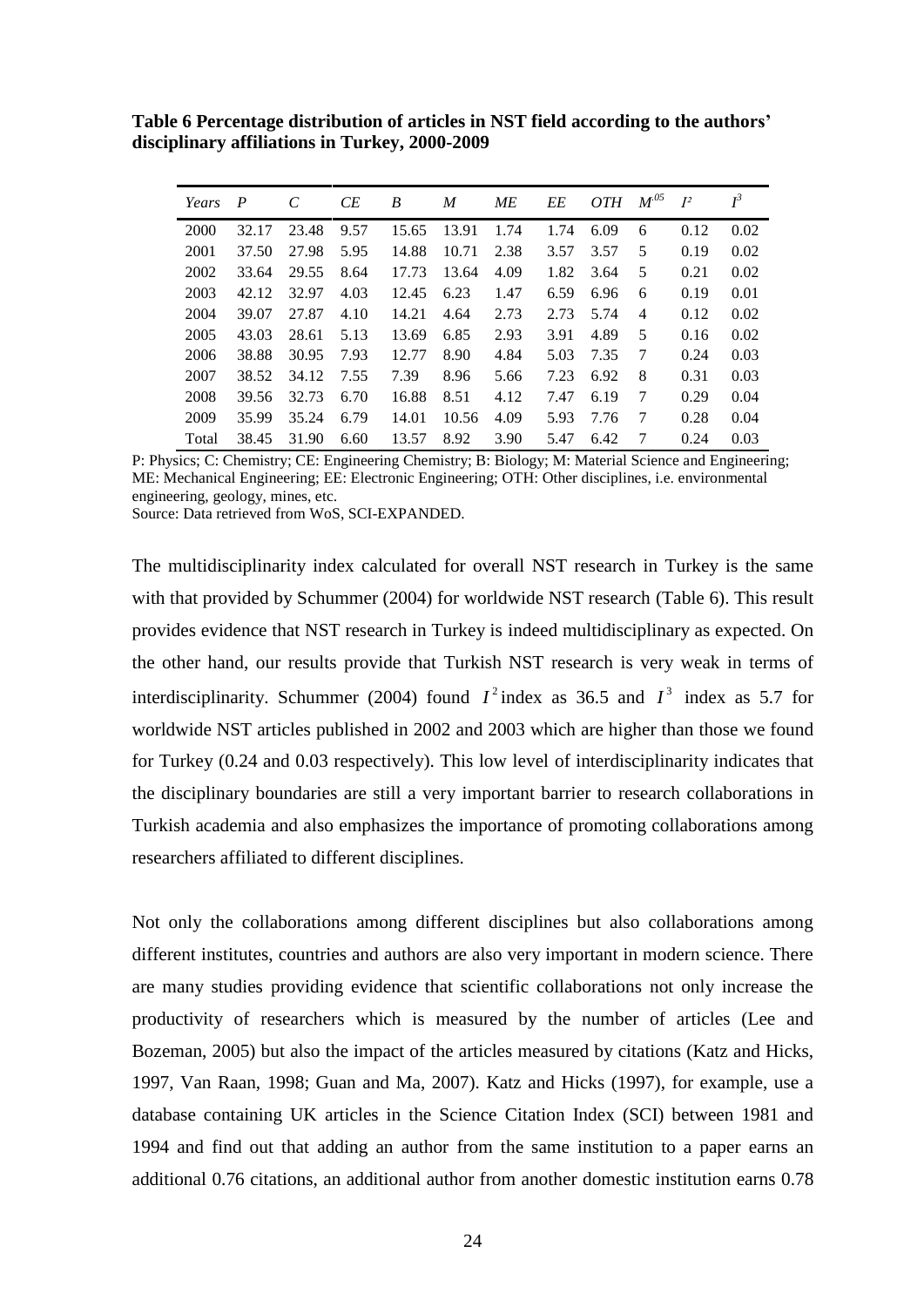and from a foreign institution earns 1.60 additional citations per paper on average. On the other hand, for developing countries the role of international collaboration becomes an important issue and needs to be considered in the evaluation of any increase in productivity and impact of academic studies. Basu and Aggarwal (2001) provide evidence that international collaboration serves to increase both the overall productivity of Indian institutes and the average impact factor of their academic outputs. A similar study on Brazilian research outputs reveals that the average impact of an article written by one Brazilian researcher is just 0.79, the same ratio increases to 1.12 citations for articles written by more than one researcher affiliated to Brazilian institutes and to 3.39 citations when Brazilian authors collaborates with other research in foreign institutes (Leta and Chaimovich, 2002).

Our analysis of international collaborations in NST-related articles produced by scholars at Turkish universities indicates that although the number of international joint publications has increased in the last ten year period, the share of international joint publication among all NST articles decreased from 44 percent in 2000 to 28 percent in 2009. This is probably because of the increase in the number of national institutes which are not connected to international networks. The increase in the number of institutes contributing to NST field is promising in the sense that these institutes have developed their NST capabilities; however this may turn into a disadvantage if these new universities cannot build their own networks, which provide them access to high quality knowledge located abroad. Figure 6 shows that Turkish NST scholars collaborate more with their colleagues affiliated to European institutes than those linked to others located in various regions of the world. Findings of a detailed analysis of collaborations suggest that Turkish scholars are strongly linked to those scholars affiliated to institutes in USA, Germany, UK, France and Italy.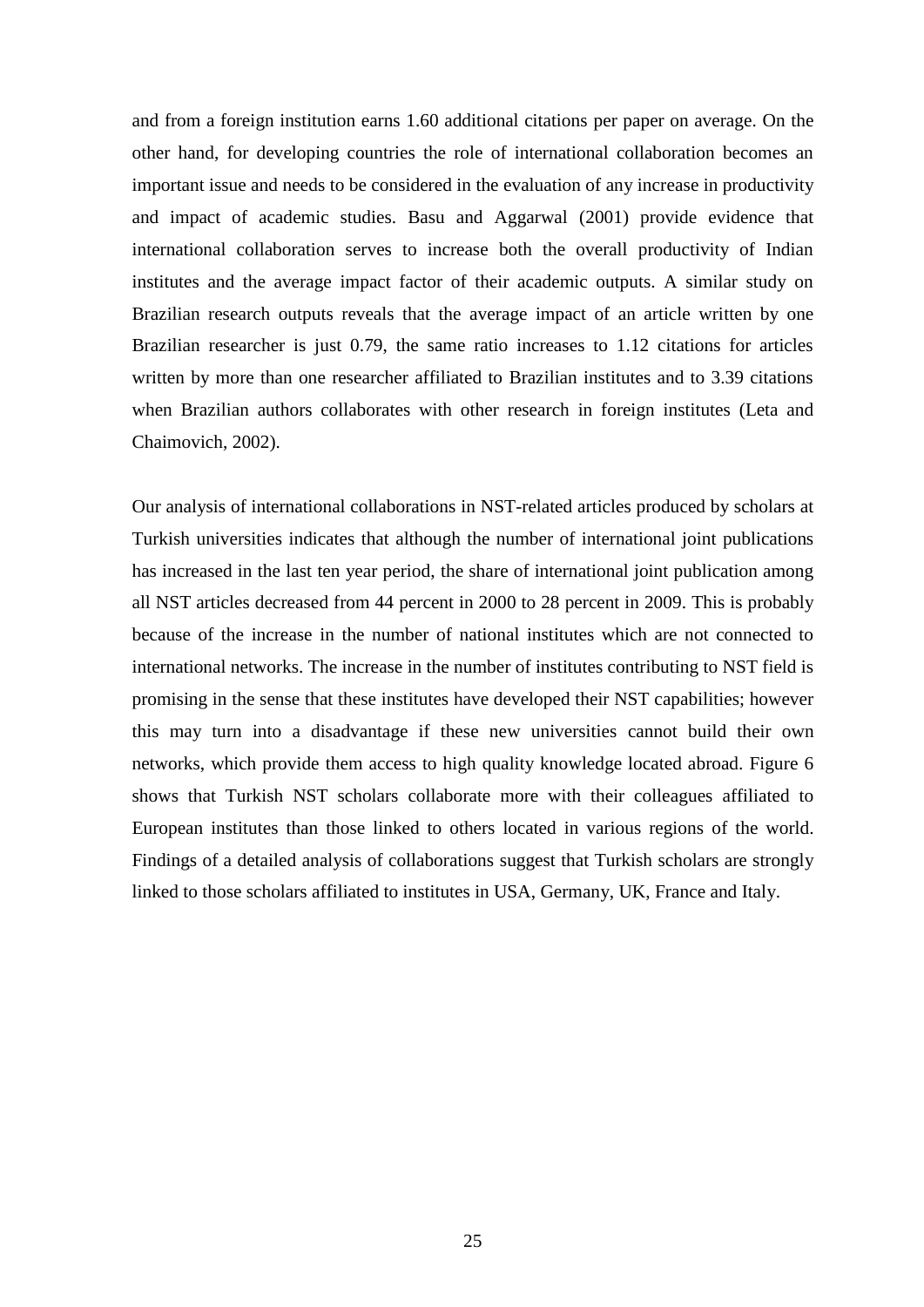

Source: Data retrieved from WoS, SCI-EXPANDED.

#### **Figure 6 Distribution of international joint publications of Turkish NST scholars by years and regions, 2000-2009**

#### **5.3 Collaborations and research networks**

1

The most characteristic tendency of today's scientific production is the intensification of research collaboration (De Solla Price 1963; Hudson, 1996; Katz and Martin, 1997; Glanzel, 2002). In spite of some critics towards the assumption that multi-authorship and collaboration are synonymous terms (Katz and Martin, 1997) scientific collaboration is generally reflected by the co-authorship of publications and analyzed with bibliometric methods (Glanzel, 2002).

The analysis of co-authorship patterns in NST literature generated at Turkish universities indicates that the number of institutes collaborating with each other increased more than three times from the year 2000 to 2009 in line with the increase in the number of institutes. While, in the year 2000, 29 of 37 institutes collaborated, in 2009, 105 of 107 institutes collaborated with another institute. The sharp increase in the number of nodes<sup>17</sup> and links<sup>18</sup>

 $17$  The number of nodes is measured by the number of institutes / agents in collaboration.

<sup>&</sup>lt;sup>18</sup> The number of links is measured by using co-authorship patterns: If one researcher from an institute / agent /node co-publishes an article with someone in another institute we can assume that these two researchers and these two institutes have a link.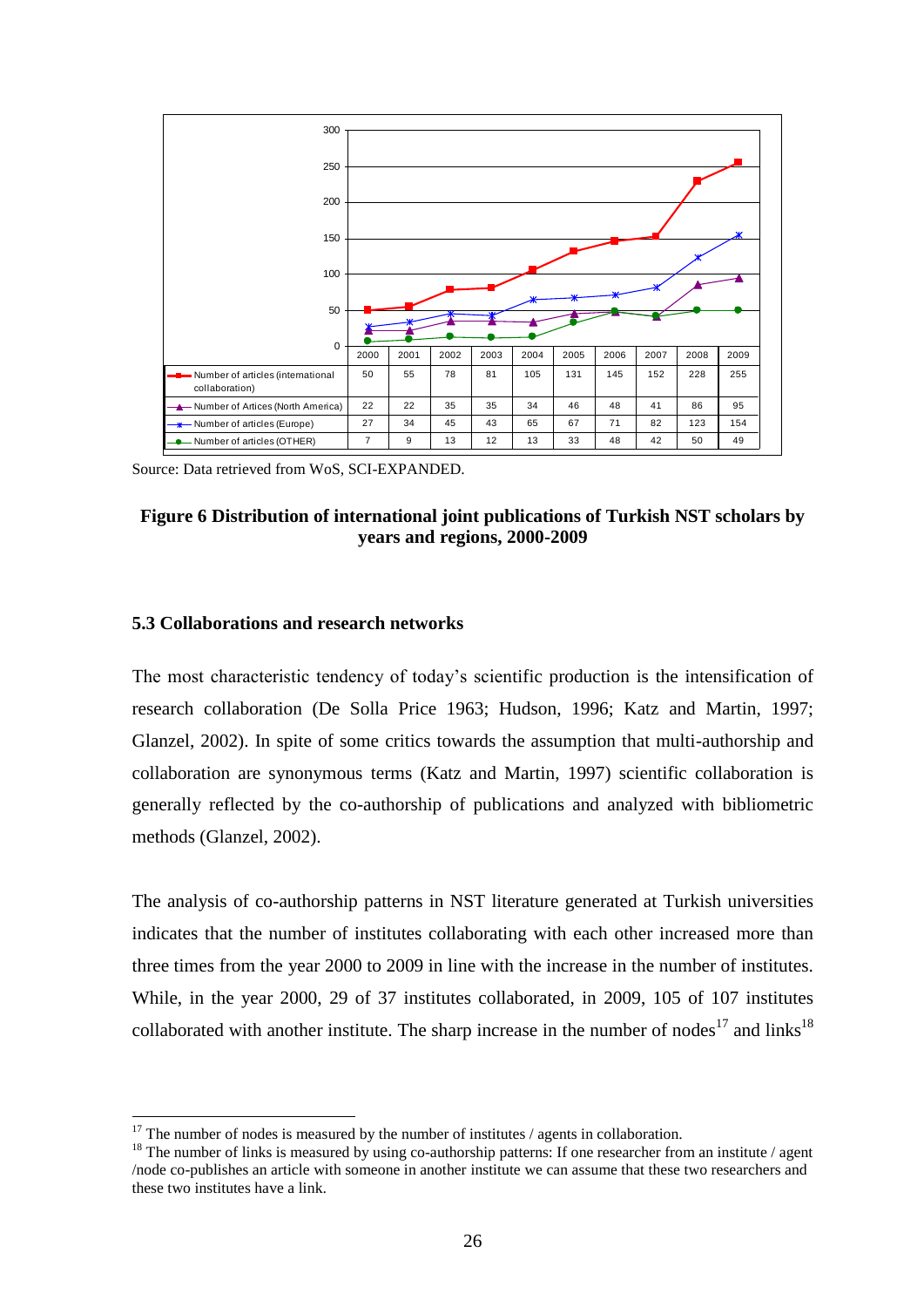

indicated in Figure 7 also provides evidence for the increasing trend of collaboration in NST research in Turkey.

Source: Our data collected from Web of Science, SCI-EXPANDED

#### **Figure 7 Turkish NST research networks: Number of nodes and links, 2000-2009**

However, the number of institutions and authors per article indicates that Turkish NST research has some weaknesses in terms of collaborations (Figure 8). In 2000, nearly 37 percent of research articles were authored by a single institute this ratio increased to 43 percent in 2009; and the percentage of articles co-authored by two institutes decreased from 45 percent to 34 percent in the same period. While the share of single-authored articles decreased from 11 percent to 7 percent, the share of articles with 5 or more authors increased from 16 percent to 29 percent in the ten year period from 2000 to 2009. This may indicate that authors would prefer to collaborate with other researchers in their own institutes. On the other hand, we found that the average number of authors collaborating per article was 3.38 in the year 2000 and increased to 3.83 in 2009. It is interesting to note that the average number of institutes per article, which was 1.9, did not change in 2009. These findings indicate that while the number of NST-related articles has significantly increased in the last ten years research collaborations and networks (in our case which is measured by co-authorship) have not improved among nano-scientists who are employed in different institutes / universities. In other words, the number of collaborators within universities has increased in this period 2000-2009, probably due to the increased number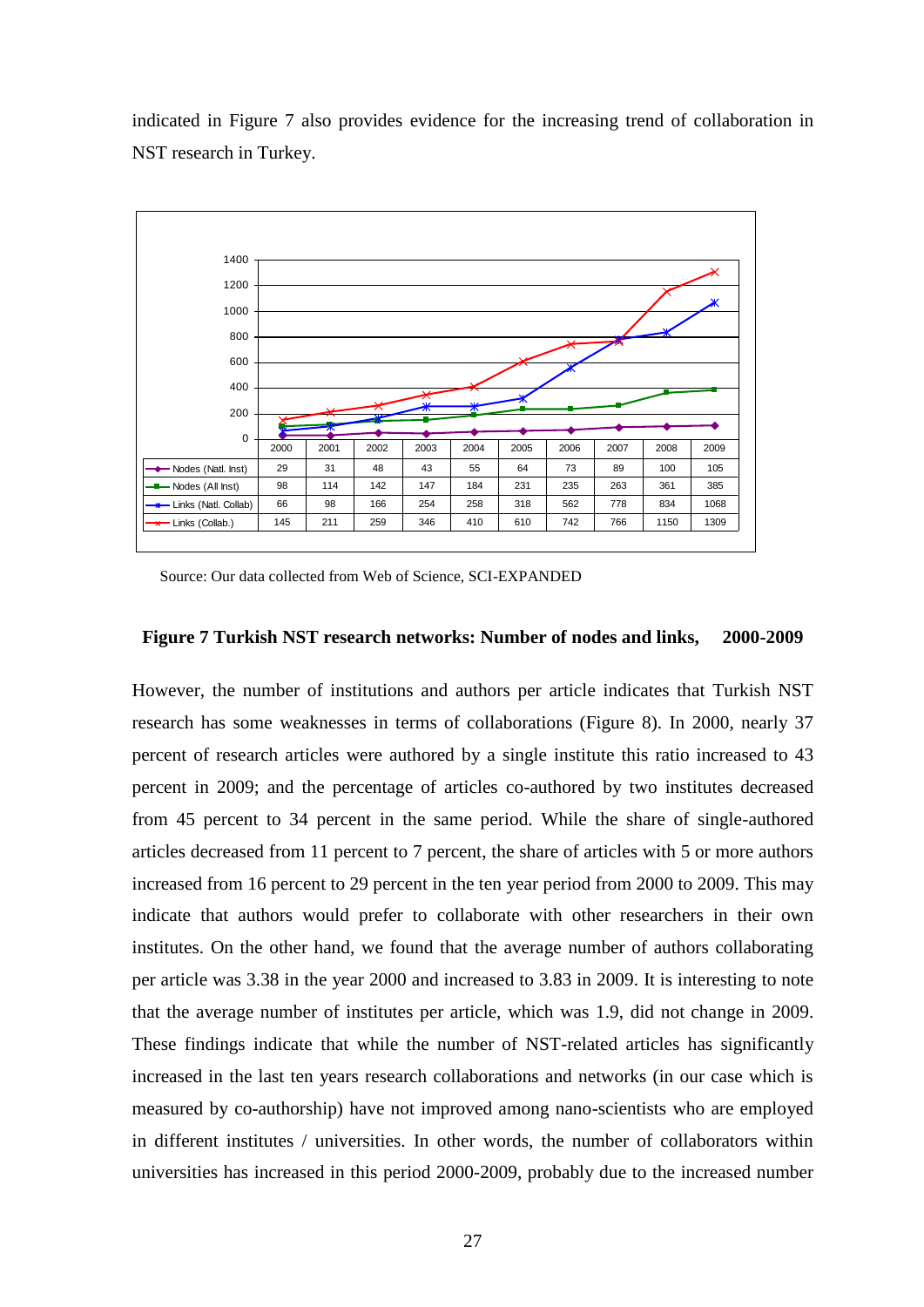of nano-scientists, however, the pattern of research networks or collaborations have not changed. Hence, inter-institutional networking is still very low in NST-field.



Source: Data retrieved from WoS, SCI-EXPANDED.

#### **Figure 8 Collaboration per article measures, 2000-2009**

For further analysis of Turkish NST research collaborations, social network analysis techniques and indicators (i.e. degree centrality) have been applied. Degree centrality "measures the extent to which a node connects to all other nodes in a social network" (Knoke and Yang, 2008). In network studies, it is proposed that nodes or agents with higher number of ties with other nodes may be advantaged since they occupy a more central position than those having lower number of ties and, hence, have more access to knowledge of other agents in the network. Degree centrality is measured in a non-directed network, in which the relations between nodes are bilateral, by the following formula:

$$
C_D = \sum_{j=1}^{g} X_{ij} (i \neq j)
$$
 (Eq. 5.1)

where  $C_D$  denotes degree centrality for node *i* and  $\sum_{j=1}^{g}$ *j Xij* 1 counts the number of direct ties that node *i* has to  $g-1$  other *j* nodes. In this formula  $i \neq j$  excludes *i*'s relation to itself (Knoke and Yang, 2008).

Figure 9 indicates how NST research network of Turkish universities and institutes expanded in a ten year period from 2000 to 2009. The visual expressions of two networks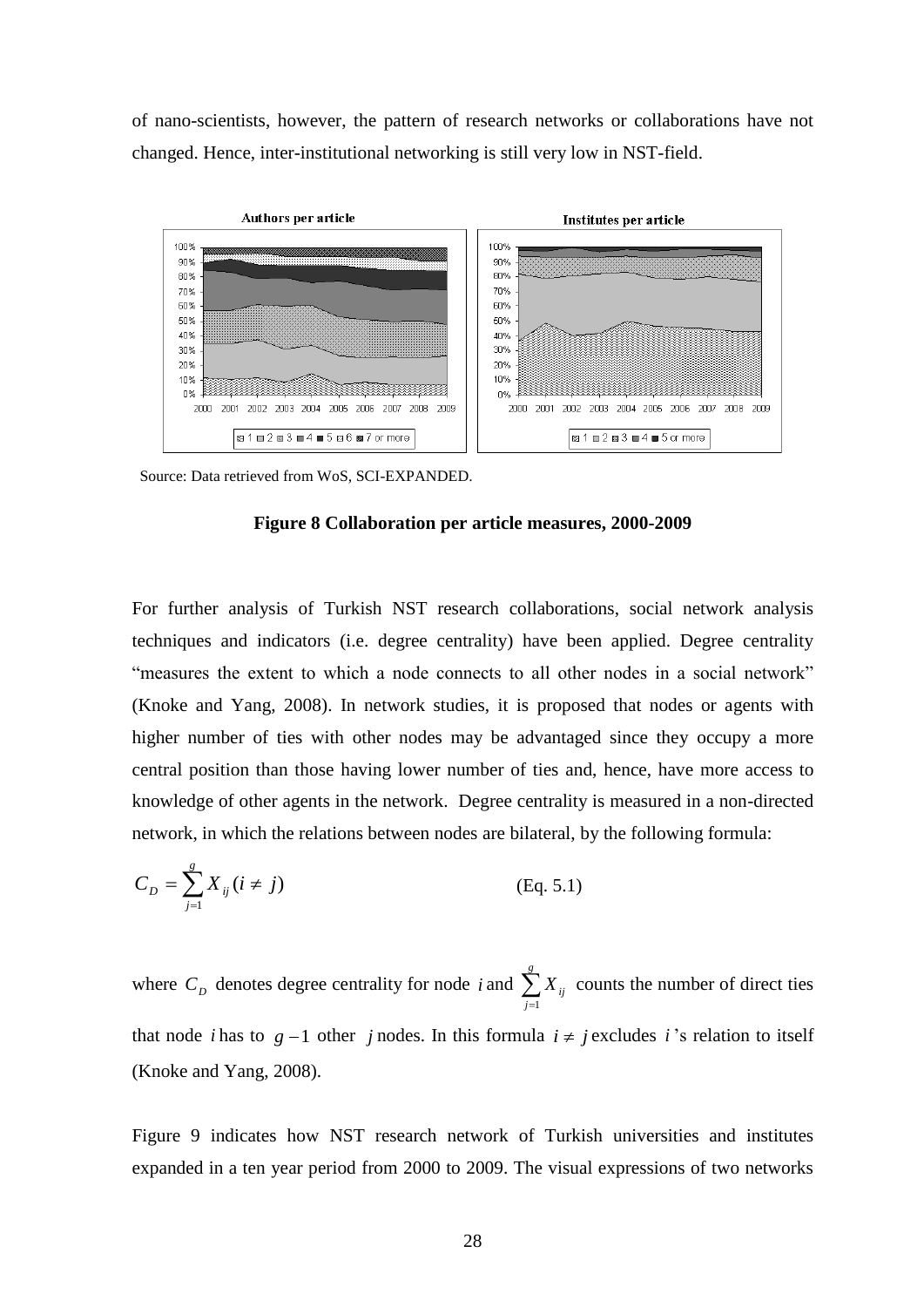in 2000 and 2009 show that while the number of links in the networks is increasing the network density figures are decreasing. Network density is simply expressed as the proportion of the number of links to the maximum possible number of links in a network. Hence, it is inversely related to the network size; the larger the social network the lower the network density because the number of possible links increases rapidly with the number of nodes included in the network.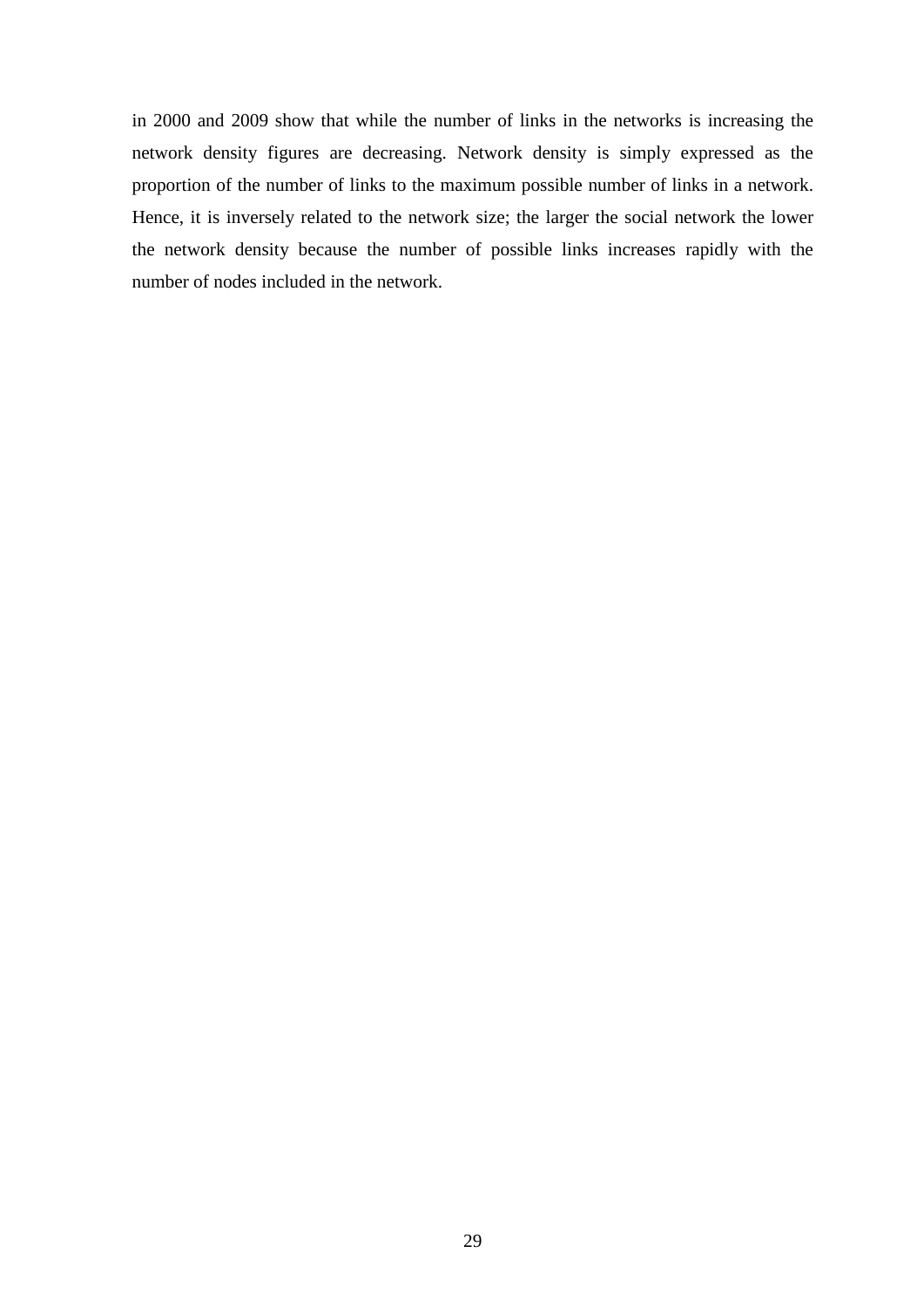

\* Black nodes represent national institutes; and red ones for foreign institutes

Source: Data retrieved from WoS, SCI-EXPANDED.

**Figure 9 NST research networks: a comparison 2000-2009**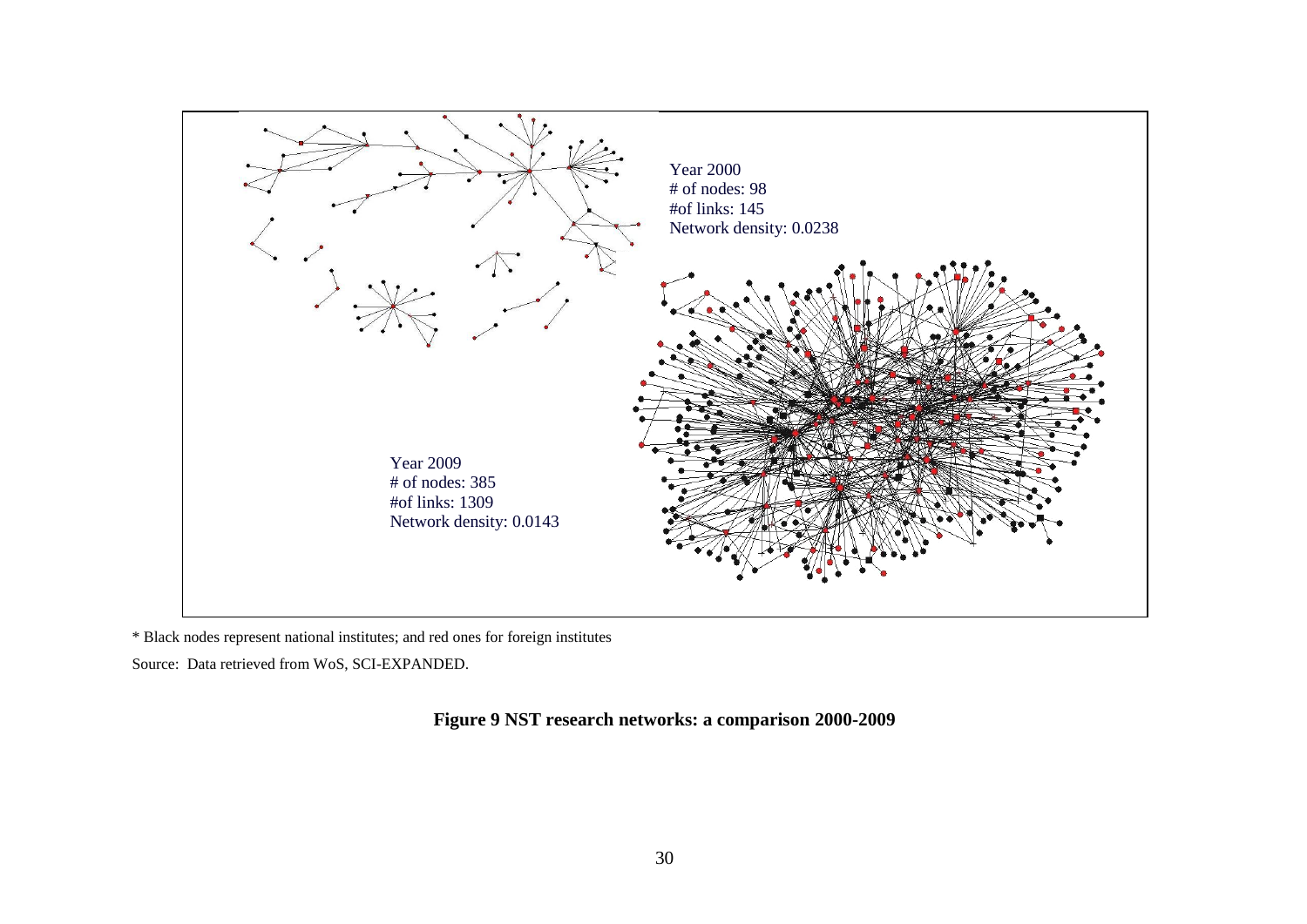The mean degree centrality of NST research networks was 2.306 and the standard deviation was 2.597 in the year 2000. While, in 2009, mean degree centrality increased to 5.486 the standard deviation has increased to 12.622 with an almost five fold increase. This might indicate the presence of two different groups of institutions: (i) a large group of institutes with low degree centrality and (ii) a small group of institutes with higher degree centrality, or in other words, a small group of institutes which are well connected to others and a large group of institutes with low number of links to the other nodes in the network. Even though it is expected that in growing networks degree centrality measures are more heterogeneous; therefore, mean value is not representative (Kay, 2008), such a higher standard deviation indicates that NST research network follow a power law where there is a large number of institutes with a very low number of links. The cause of this heterogeneity in the network might be the fact that especially in recent years many universities entered into NST research network and they have not built their links with the others yet.

Another interesting point of Turkish NST research occurs when domestic network among Turkish institutes are separately considered. Degree centrality measures indicate that domestic NST research network is less heterogeneous than international networks. However, the detailed analysis focusing on certain institutes reveals that some research institutes have different characteristics in national and overall research networks. Figure 10 compares degree centralities of institutes in domestic research networks and whole research networks which include national and foreign institutes for the year 2009. It indicates that universities on the diagonal line have no international links however those slightly over the line have international links but their share in their network is comparatively low. According to this diagram, while Hacettepe, Gazi and Middle East Technical University have very central positions in domestic research networks, Bilkent University occupies the most central position when the whole NST research network is considered due to its higher number of international links. For example, in 2009, according to the degree centrality measure (which is 110) Bilkent University is the most central node in the network; however in the same year, it is at the fourth most central position in domestic research network after Hacettepe, Gazi and Middle East Technical University. Here the positions of Hacettepe and Middle East Technical University are remarkable because these two universities are well connected to national and international networks. Thus, they can play a brokerage role for knowledge flows from foreign institutes to some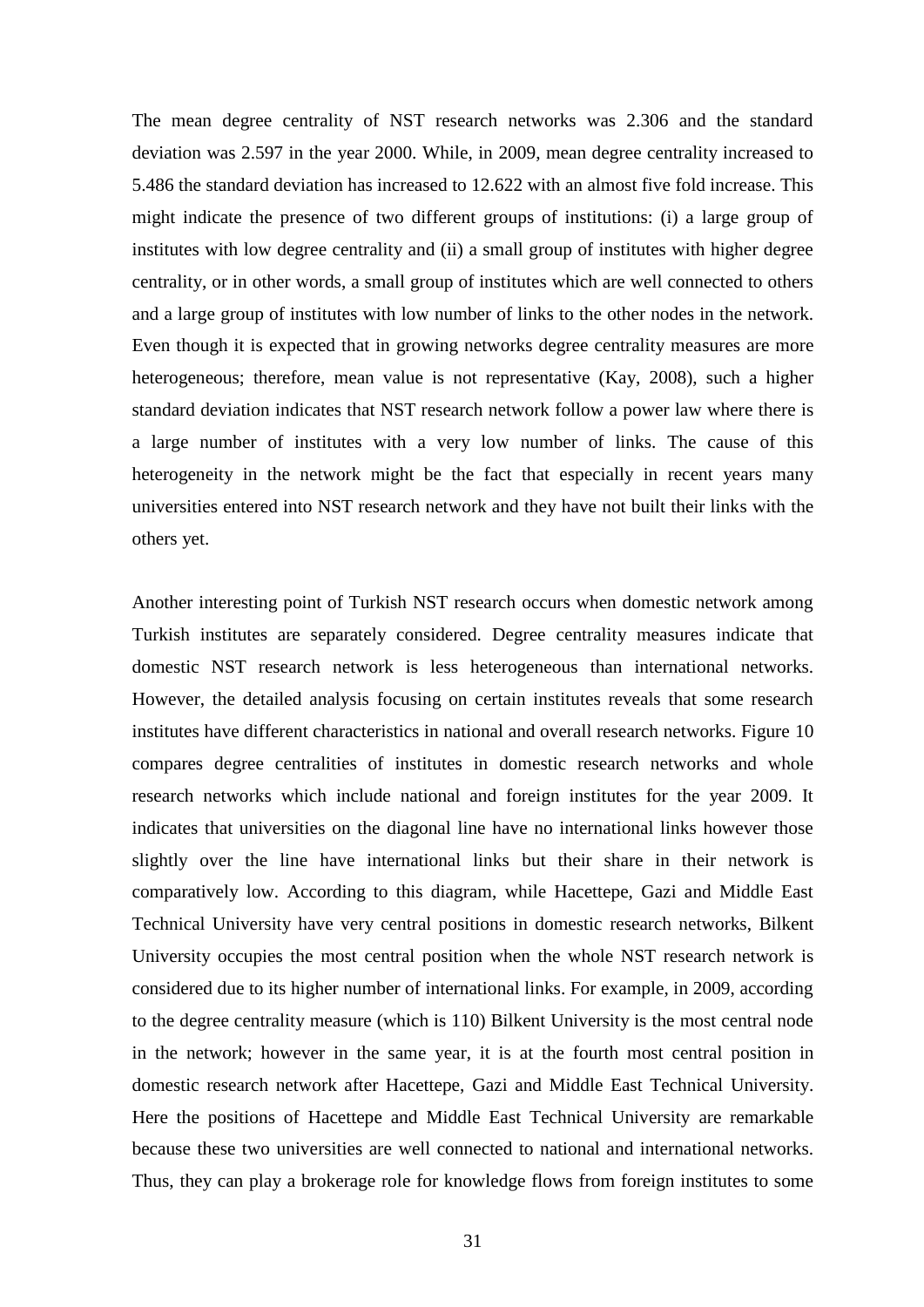national institutes which are generally located in the periphery of networks with a small number of linkages to others (see also Gossart and Ozman, 2009).



Source: Data retrieved from WoS, SCI-EXPANDED.

#### **Figure 10 Comparison of degree centrality measures of Turkish institutes, 2009**

#### **6. Conclusions and implications of the research**

This paper aims to understand the structure of NST-related research in Turkish universities. The analysis of the data retrieved from ISI WoS SCI-EXPANDED to characterize the NST research in Turkish research institutes indicates that Turkey"s presence in worldwide NST research has become more apparent in recent years. There has been an exponential growth in the number of research articles published by Turkish NST scholars for the last ten years. Moreover, the NST research network has grown in the same period in terms of institutes, authors, links, national and international collaborations.

The overall NST research in Turkey presents an advantageous position for achieving technological change and, hence, may open up a window of opportunity for economic growth. However, the analysis of the main characteristics of nanoscale research carried out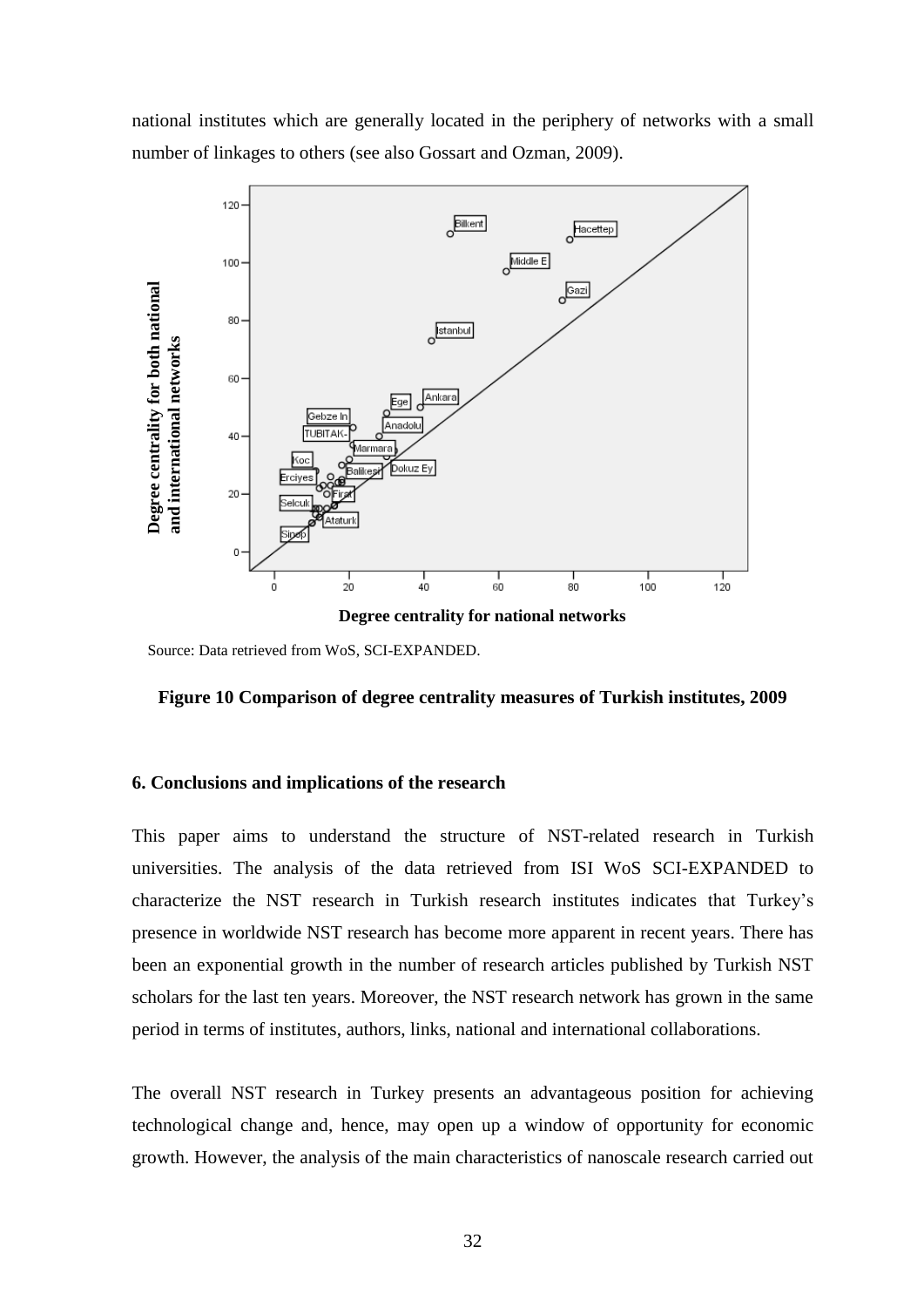at Turkish universities indicates some drawbacks and barriers to the future development of the NST field in Turkey. The results indicate that, first of all, there is a high concentration of nanoscale research at certain universities. Although the intensity of concentration has been decreasing in the last five years, the most ten prolific universities in Turkey generated more than half of the NST related research articles in 2009.

Second, although NST-related research in Turkey is multidisciplinary, in other words, generated by the contribution of various disciplines, it is not interdisciplinary in the sense that articles are produced by collaborating academicians from the same disciplines. Third, analysis of research networks among universities in the NST field in Turkey also indicates that there is a small number of universities with a large number of links, on the other hand, a larger number of universities are not well networked with other universities in the field. Fourth, in the recent years, with the increase in the number of institutes in the NST research networks, national collaborations have increased. However, the number of universities which have access to international research networks is still limited to some prolific universities of the country. Nonetheless, the international collaborations which allow accessing new knowledge located in other countries are important especially for countries which are new in the NST field with limited research capabilities. Last but not least, the most important contributor to the NST research in Turkey is universities; the share of industry"s contribution is limited with the 1.1 percent of the total NST-related articles.

There is a race among countries which are not only the advanced but also developing ones (e.g. China, Brazil, India, Russia, South Korea) to become the leading countries of NST research; and scientific research carried out at universities is one of the most important components of these efforts. Any science policy design for nanotechnology in Turkey, therefore, needs to consider NST-related research activities at universities in order to become part of in this race. Nanotechnology-related science and technology policies, therefore, need to cover some measures to eliminate the aforementioned conclusions about the NST-related research at Turkish universities.

High concentration of nanotechnology research at certain universities or labs is a common phenomenon due to the nature of NST-related research. The role of instrumentation in scientific research in this field is very important; not only because of higher cost of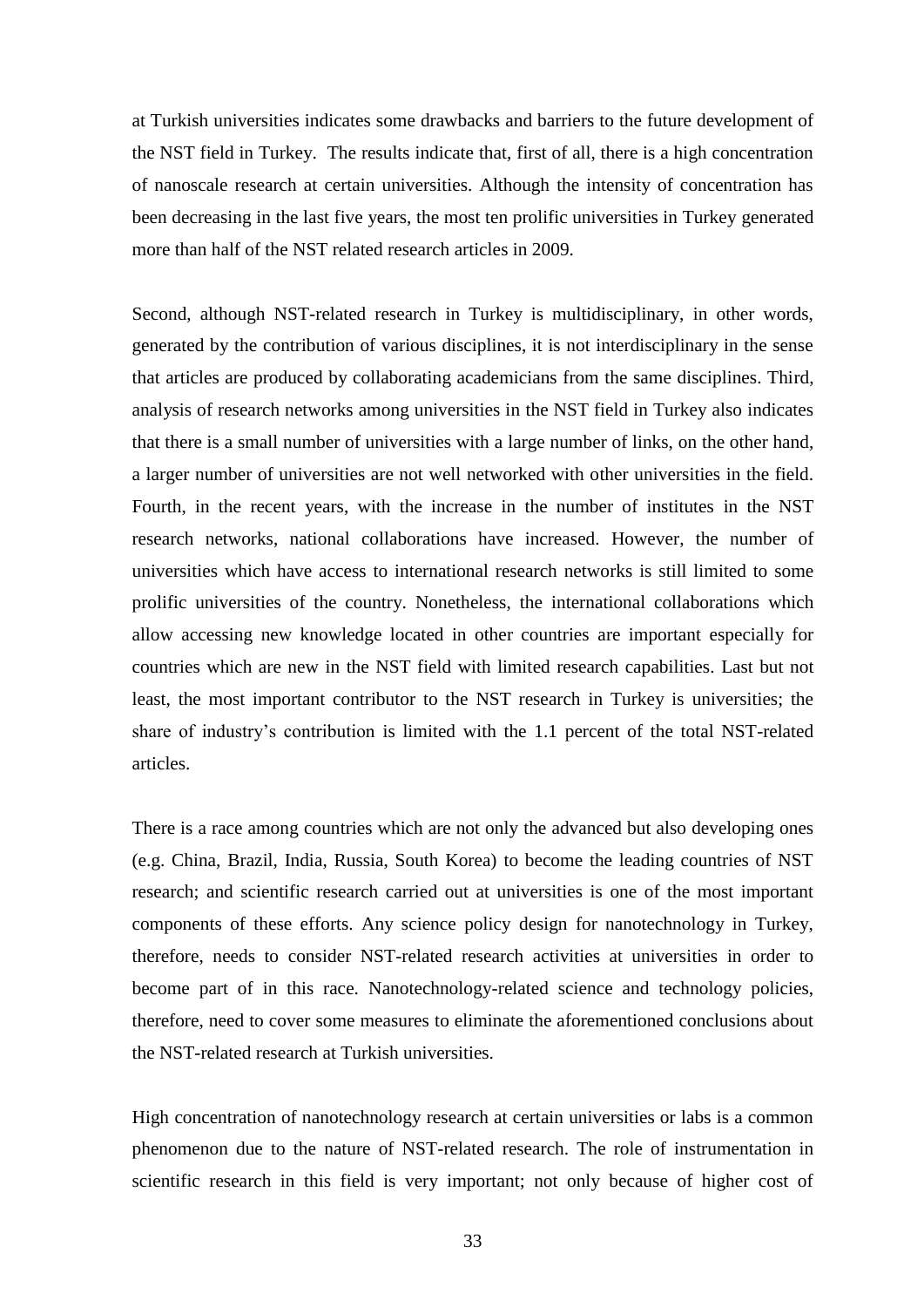instruments used in nanotechnology research but also the need for specialized research staff to use these instruments, especially SPMs. Therefore, the establishment of nanotechnology centers should consider the needs of specific regions and the agglomeration of industries in regions; and should be designed to support regional innovation systems. One or two universities in certain regions can be selected and supported to increase NST-related academic research, create new centers of excellence. Technological agglomeration in the sense of co-location of scientific and technological capabilities supports the development of nanotechnologies in a region; therefore, new organizational arrangements for sharing of facilities, equipment and skilled technicians across different disciplines, and in a wider range of institutions are required (Robinson et al., 2007). Research infrastructures which are mainly held by universities in Turkey might serve as an effective tool for the establishment of technological platforms on the regional basis.

The number of institutes per article and number of authors per article reveal that research collaborations are still weak in Turkish academia even in the field of NST which supposedly increases collaboration (Rafols and Meyer, 2007; 2010; Porter and Rafols, 2009; Porter and Youtie, 2009). In order to increase collaborations among institutes and authors science policy tools and support mechanisms are needed. For instance, during the application for public research funding universities or TUBITAK might consider whether and to what extent the prospected research project is open to collaboration; and whether the research projects which include academicians from different institutes, different disciplines and even from different regions might be preferred over the others. Supporting collaborative research from different national and international institutes and disciplines is an important policy tool and it is easy to apply without too much additional cost. Thus, in this way, collaborations across various institutes, disciplines or regions would accelerate the diffusion of NST research results; and might decrease the inequal distribution of NSTrelated knowledge and research skills.

Moreover, collaborations with countries such as USA, UK, Germany, France or Italy needs to be supported because co-authorship networks with the institutes located in these developed countries might affect positively not only the number of publications but also the quality of the research and knowledge flow to Turkish institutes through these research links. Indeed, there are many mechanisms launched by TUBITAK to support international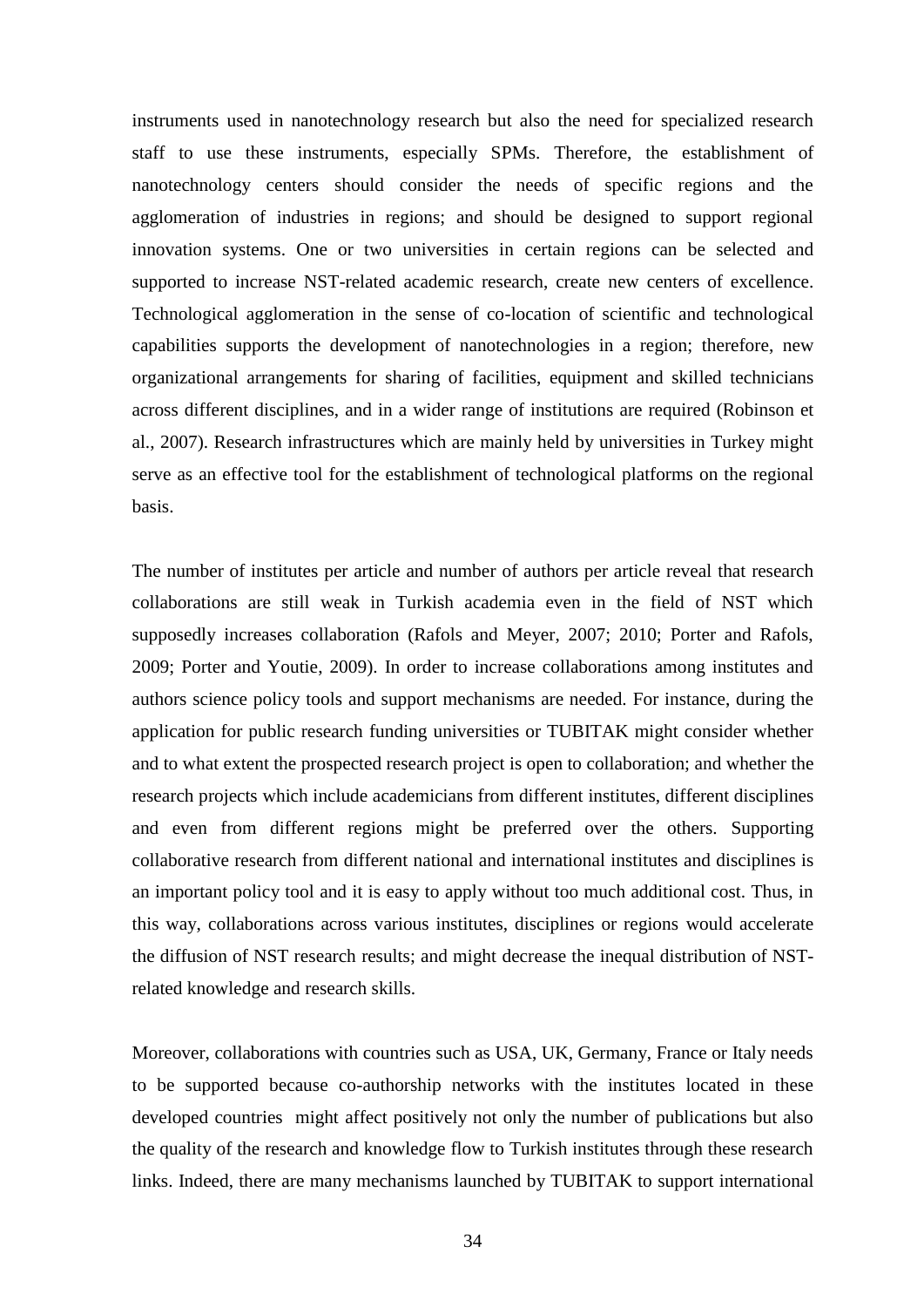mobility of scientists and their networking activities. However, our research indicates that, at least for the field of nanotechnology, except some researchers at certain universities (i.e. Bilkent, METU, Hacettepe) international research collaboration of Turkish nano-scientists is considerably low. Therefore, why these tools and mechanisms designed to support collaboration do not work should be investigated carefully and redesigned, if needed.

This problem might be due to the fact that research capabilities of some universityscientists do not suit well for the requirements to access international networks. In this sense, new strategies should be needed to improve these research capabilities; such as implementing mechanisms to encourage some universities to play the role of brokerage among Turkish and foreign scholars. As aforementioned Hacettepe and METU are good candidates for knowledge brokerage. However, if, for example, Bilkent University increases its collaboration with Turkish institutes and if Gazi University increases its links with the foreign institutes they may become successful knowledge brokers as well. In other words the development of policies that foster the tying down of international knowledge at national level is essential (Gossard and Ozman, 2009) for Turkey.

On the other hand, the weak contribution of the industry to NST research indicates a problem related to industrial R&D skills. This problem might be related to the fact that (i) industry does not have enough resources for doing nanotechnology -related R&D; or (ii) it does not have collaborations with university researchers to formalize and publish their research results in international journals. Nonetheless, the weak contribution of industry to NST research indicates that although co-publication of university and firm scientists is an important channel of university-industry collaboration, it is not effectively used by universities and firms in the NST field in Turkey.

However, in the literature, there are many studies emphasizing the importance of the integration with the science community from the perspective of firms. Cockburn and Henderson (1998) by using data on co-authorship of scientific papers between pharmaceutical company scientists and publicly funded researchers find that connectedness to open science community has a positive impact on firms" performance in drug discovery. Again Zucker et al (1998b) scrutinize the impact of co-authorships between university and firm researchers in biotechnology and find that for an average firm five articles coauthored by academic stars and the firm"s scientists imply about five more products in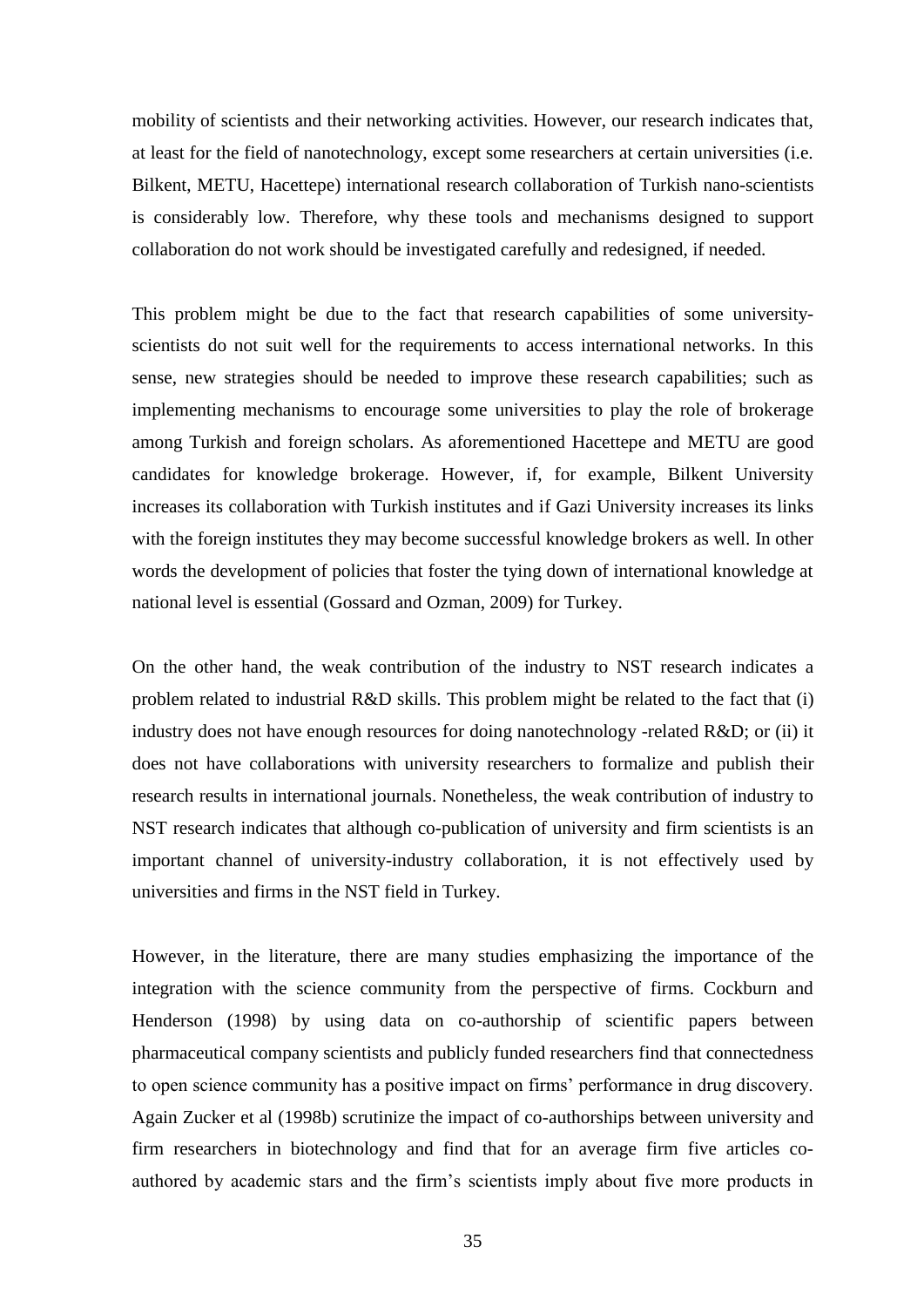development and 3.5 more products in the market. On the other hand, discoveries in biotechnology and nanotechnology are characterized by natural excludability<sup>19</sup> and, therefore, involve extensive tacit knowledge (Zucker et al 1998a; Darby and Zucker, 2004). Therefore, in the fields of biotechnology and nanotechnology, for a firm researcher, it is very important to carry out research in the laboratory together with university researchers, and would probably provide more opportunities for learning-by-doing and also will improve the knowledge and technology spillovers between universities and firms. Doing research at laboratory is very important in nanotechnology; however laboratories are heavily used by university researchers, and firm researchers are excluded from this realm of scientific knowledge production. Nonetheless, science-based technologies, especially biotechnology and nanotechnology, needs heavy usage of laboratory facilities and and specialized instruments which are not available at corporate labs. Hence, encouraging firm researchers to actively participate to research projects at university labs will increase the number of articles contributed by firm researchers; collaborations among university and firm researchers; and knowledge and technology spillovers between academia and industry.

As a final point, low patenting level in nanotechnology should be considered as an important indicator of bottlenecks in the commercialization of NST-related research carried out both at universities and firms. However, patenting issues in nanotechnology should be urgently included in national science and technology policies on nanotechnology. There is a very heavy patenting activity in nanotechnology; even a tiny research result is patented and the number of patents issued and the patent applications have been exponentially growing. However, most of these patents are acquired by multinational companies or universities in advanced countries; and unfortunately these patents would not be accessible by firms in developing countries. Even for some developing countries which have good indicators in NST-related research (i.e. China, Brazil, India) the low number of nanotechnology patents is the most examined issue for

1

<sup>&</sup>lt;sup>19</sup> Scientific discoveries are achieved by small communities; and people out of these communities can be excluded from making use of these discoveries due to tacit knowledge developed during the process of discovery. Zucker et al (1997) argue that inherent in the discovery itself is its degree of natural excludability; i.e. if the techniques for replication are not widely known prior to the discovery, then any scientist wishing to build on the new knowledge must first acquire hands-on experience. Therefore, scientific discoveries with natural excludability can give rise to localized industrial effects where the information is sufficiently costly to transfer due either to its complexity or tacitness.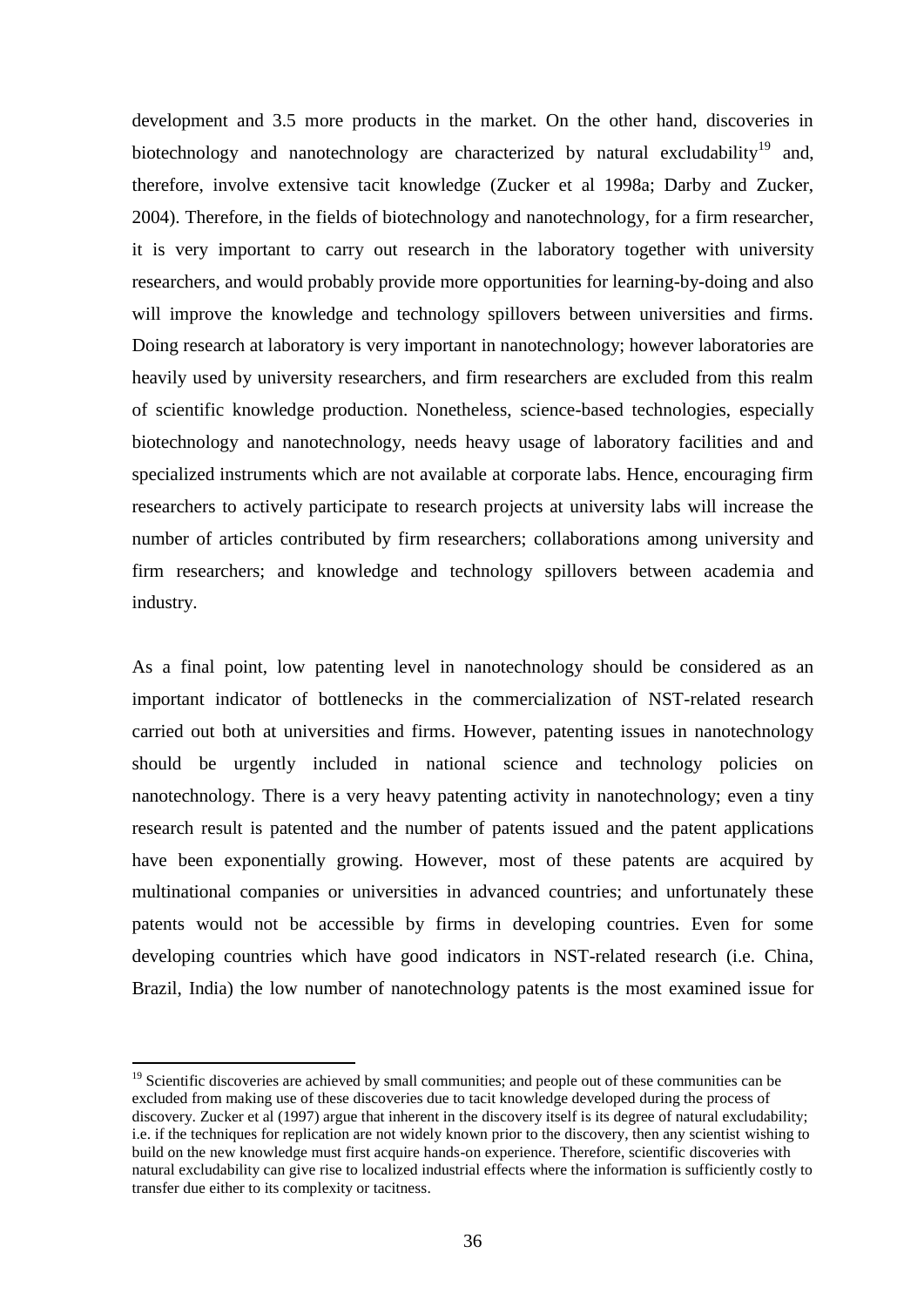catching up. Thus, the patentiability of research results produced at universities should be worked out and encouraged by science policies.

To summarize, in this paper the NST-related research activites at Turkish universities were analyzed by using the articles in ISI WoS SCI-EXPANDED database which were published from 2000 to 2009 by at least with one scholar linked to Turkish institutes. The results indicate that in spite of some bottlenecks in NST related research activities, Turkey has an advantageous position in nanotechnology with the exponentially growing articles in the international literature. Moreover, high amount of investments has been made to establish new research facilities and to improve research infrastructure in the country. Among academicians there is a growing interest towards nanotechnology; and the number of master and PhD programs on interdisciplinary nanotechnology research has also been increasing. Thus, while NST-related research and knowledge capabilities have been growing in universities, how the issue of transfer of these capabilities from academia to industry can be achieved should be included in the agenda; and developing mechanisms facilitating university-industry collaborations should be among the targets of science and technology policy design in nanotechnology in Turkey.

#### **References:**

Allhoff, F., Lin, P., Moore, D. (2010). *What is nanotechnology and why does it matter? From science to ethics.* Sussex: Wiley-Blackwell.

Bainbridge, W. S. (2007). *Nanoconvergence: The Unity of Nanoscience, Biotechnology, Information Technology, and Cognitive Science.* Upper Saddle River, NJ: Prentice Hall.

Baird, D. and Shew, A. (2004). Probing the history of scanning tunneling microscopy. In D. Baird, A. Nordmann & J. Schummer (Eds.), *Discovering the Nanoscale* (pp. 145-156). Amsterdam, Netherlands: IOS Press.

Basu, A. and Aggarwal, R.(2001). International collaboration in science in India and its impact on institutional performance. *Scientometrics*, *52 (3)*, 379–394

Bennett, I. and Sarewitz, D. (2006). Too little, too late? Research policies on the societal implications of nanotechnology in the United States. *Science as Culture*, *15 (4)*, 309-325.

Bhat, J. S. A. (2003). Heralding a new future-nanotechnology? *Current Science*, *85(2)*, 147-154

Borgatti, S. P., Everett, M. G., Freeman, L. C. (2002). *Ucinet for Windows: Software for Social Network Analysis*. Harvard, MA: Analytic Technologies.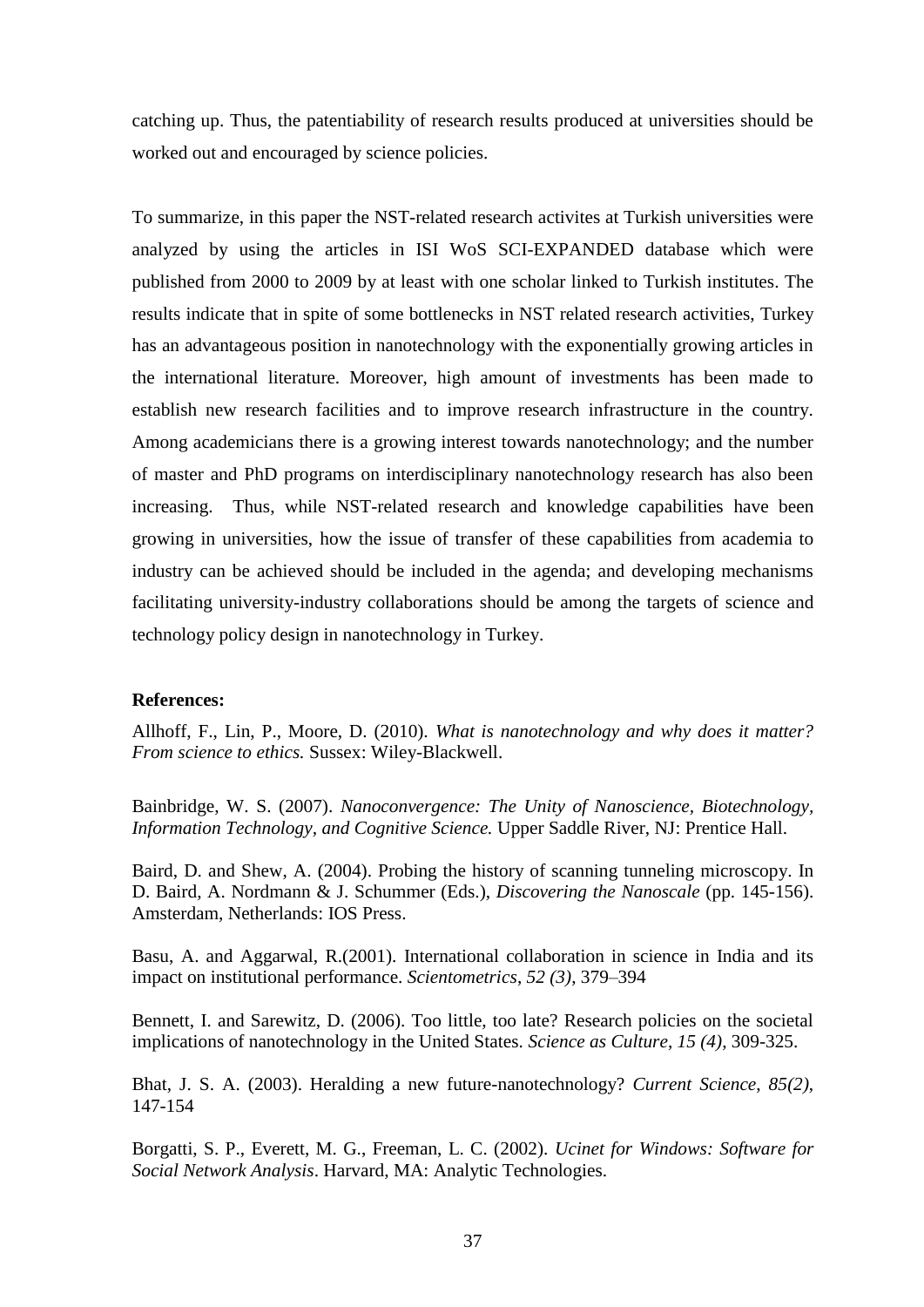Braun, T., Schubert, A., Zsindely, S. (1997). Nanoscience and nanotechnology on the balance. *Scientometrics*, *38 (2)*, 321-325.

Bruce, A., Lyall, C., Tait, J. and Williams, R. (2004). Interdisciplinary integration in Europe: the case of the Fifth Framework programme. *Futures*, *36*, 457–470.

Cockburn, I. M. and Henderson, R. (1998). Absorptive capacity, coauthoring behavior and the organization of research in drug discovery. *The Journal of Industrial Economics*, *46*, 157-182.

Darby, M. R. and Zucker, L. G. (2004). Grilichesian breakthroughs: inventions of methods of inventing and firm entry in nanotechnology (Working Paper No. 9825). Retrieved from National Bureau of Economic Research website:<http://www.nber.org/papers/w9825>

De Solla Price, D. J. (1963). *Little Science, Big Science*. New York, NY: Columbia University Press.

European Commission (2006). The economic development of nanotechnology - An indicators based analysis. Retrieved from: [ftp://ftp.cordis.europa.eu/pub/nanotechnology/docs/nanoarticle\\_hullmann\\_nov2006.pdf](ftp://ftp.cordis.europa.eu/pub/nanotechnology/docs/nanoarticle_hullmann_nov2006.pdf) (Accessed on Aug 1, 2010).

Feynman, R. (1960). There is plenty of room at the bottom. Retrieved from: <http://calteches.library.caltech.edu/47/2/1960Bottom.pdf> (Accessed on Oct. 8, 2010).

Fiedeler, U. (2008). Technology assessment of nanotechnology: problems and methods in assessing emerging technologies. In E. Fisher, C. Selin and J. Wetmore (eds.), *The Yearbook of Nanotechnology in Society Vol. 1* (pp. 241-263). Berlin, Germany: Springer.

Forfas (2010). Ireland"s nanotechnology commercialization framework 2010-2014. Retrieved from: [http://www.forfas.ie/media/forfas310810](http://www.forfas.ie/media/forfas310810-nanotech_commercialisation_framework_2010-2014.pdf) [nanotech\\_commercialisation\\_framework\\_2010-2014.pdf](http://www.forfas.ie/media/forfas310810-nanotech_commercialisation_framework_2010-2014.pdf) (Accessed on Oct 6, 2010).

Glanzel, W. (2002). Coauthorship patterns and trends in the sciences (1980-1998): a bibliometric study with implications for database indexing and search strategies. *Library Trends*, *50 (3)*, 461-473

Gossart, C. and Ozman, M. (2009). Co-authorship networks in social sciences: the case of Turkey. *Scientometrics*, *78 (2)*, 323–345

Guan, J. and Ma, N. (2007). China"s emerging presence in nanoscience and nanotechnology: a comparative bibliometric study of several nanoscience giants. *Research Policy*, *36*, 880-886.

Huang, Z., Chen, H., Yip, A., Ng, G., Guo, F., Chen, ZK. and Roco, M. (2003). Longitudinal patent analysis for nanoscale science and engineering: country, institution and technology field. Journal of Nanoparticle Research 5, pp. 333-363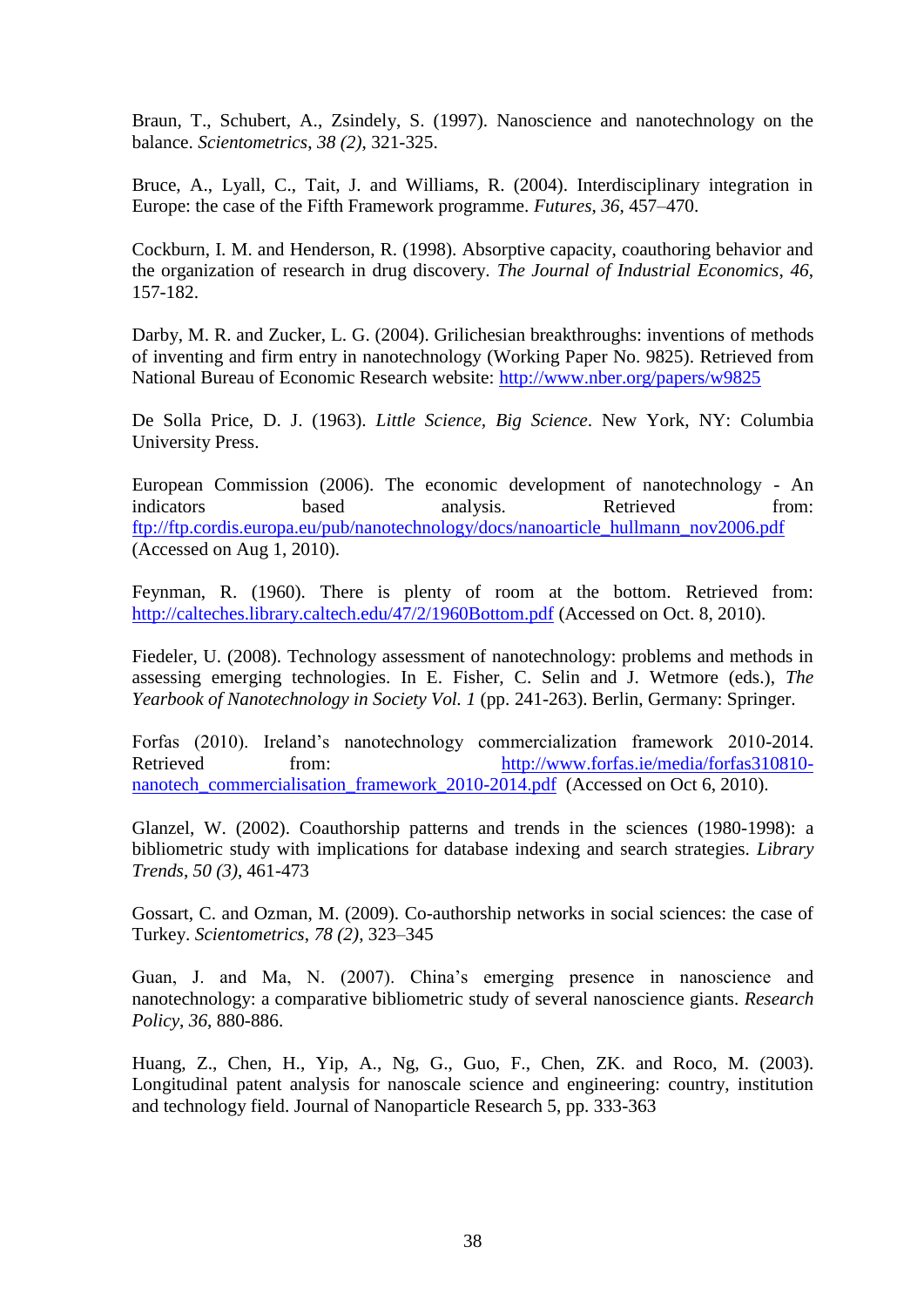Huang, Z., Chen, H., Chen, ZK. and Roco, M. (2004). International nanotechnology evelopment in 2003: Country, institution, and technology field analysis based on USPTO patent database. *Journal of Nanoparticle Research*, *6*, 325-354.

Hudson, J. (1996). Trends in multi-authored papers in economics. *The Journal of Economic Perspectives*, *10 (3)*, 153-158.

Hullman, A. (2007). Measuring and assessing the development of nanotechnology. *Scientometrics, 70 (3)*,739-758.

Hullman, A. and Meyer, M. (2003). Publications and patents in nanotechnology: an overview of previous studies and the state of the art. *Scientometrics, 58 (3)*, 507-527.

Invernizzi, N. and Foladori, G. (2005). Nanotechnology and the developing world: will nanotechnology overcome poverty or widen disparities? *Nanotechnology Law & Business Journal, 2 (3)*, Article 11.

Jacobs, J. A. and Frickel, S. (2009). Interdisciplinarity: a critical assessment. *Annual Review of Sociology*, *35*, 43–65.

Jones, R. A. L. (2004). *Soft Machines: Nanotechnology and Life*. Oxford: Oxford University Press.

Katz, J.S., and Hicks, D. (1997). How much is collaboration worth? A calibrated bibliometric analysis. *Scientometrics*, *40 (3)*, 541-554.

Katz, J. S., and Martin, B. R. (1997). What is research collaboration? *Research Policy*, *26*, 1-18.

Kay, L. (2008). Nanotechnology research networks in Brazil: structure, evaluation and policy concern. Retrieved from Georgia Tech, School of Public Policy website: <http://www.spp.gatech.edu/faculty/WOPRpapers/Kay.WOPR.pdf> (Accessed on Oct, 29, 2009).

Kay, L. and Shapira, P. (2009). Developing nanotechnology in Latin America. *Journal of Nanoparticle Research*, *11*, 259–278.

Knoke, D., and Yang, S., (2008). *Social Network Analysis*. Los Angeles: Sage Publications.

Kostoff, R. N. (2008). Comparison of China/USA science and technology performance. *Journal of Informetrics*, *2 (4)*, 354-363.

Kostoff RN, Koytcheff R, Lau CGY (2007a) Structure of the global nanoscience and nanotechnology research literature. Retrieved from Defense Technical Information Center website: <http://handle.dtic.mil/100.2/ADA461930>

Kostoff, R. N., Koytcheff, R. G. and Lau, C. G. Y.(2007b). Global nanotechnology research literature overview. *Technological Forecasting & Social Change*, *74*, 1733–1747.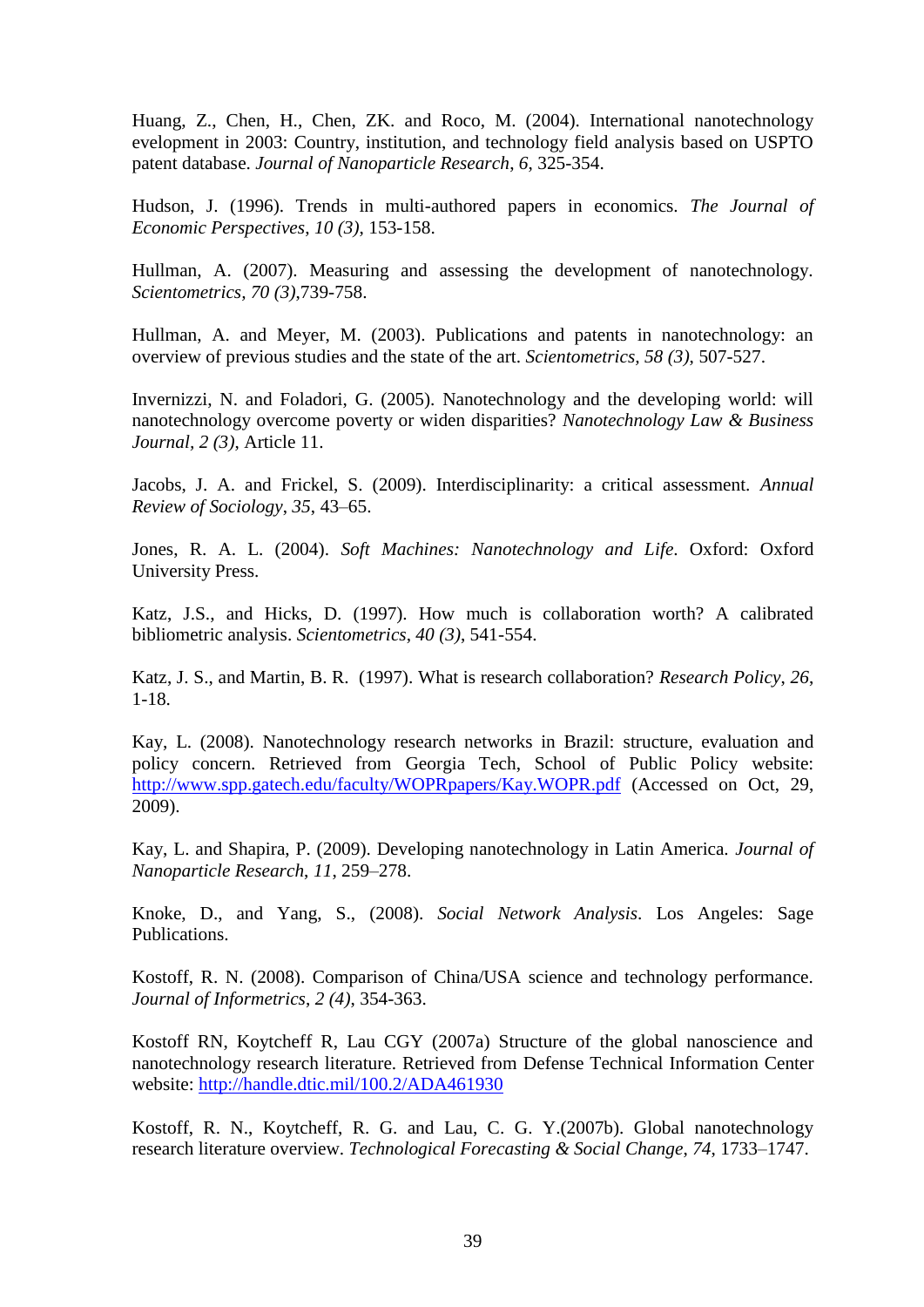Kostoff, R. N., Koytcheff, R. G. and Lau, C. G. Y.(2007c). Technical structure of the global nanoscience and nanotechnology literature. *Journal of Nanoparticle Research*, *9*, 701-724.

Kulinowski, K. (2004). Nanotechnology: from wow to 'yuck'? *Bulletin of Science Technology & Society 24 (1)*, 13-20.

Lee, S. and Bozeman, B. (2005). The impact of research collaboration on scientific productivity. *Social Studies of Science*, *35*, 703–772.

Leta, J., and Chaimovich, H. (2002). Recognition and international collaboration: the Brazilian case. *Scientometrics*, *53 (3)*, 325-335.

Li, X., Lin, Y., Chen, H. and Roco, M.C. (2007). Worldwide nanotechnology development: a comparative study of USPTO, EPO, and JPO patents (1976-2004). *Journal of Nanoparticle Research*, *9*, 977-1002.

Lux Reseach (2004). *Sizing nanotechnology's value chain*. New York: Lux Research Inc.

Lux Research (2006) *Nanotech Report* (4th Ed.). New York: Lux Research Inc.

Matsuura, J. H. (2006). *Nanotechnology regulation and policy worldwide*. Boston, MA: Artech House.

McCray, P.W. (2005). Will small be beatiful? Making policies for our nanotech future. *History and Technology, 21 (2),* 177-203.

Meyer, M. and Persson, O. (1998). Nanotechnology – interdisciplinarity, patterns of collaboration and differences in application. *Scientometrics*, *42 (2)*, 195-205

Metzer, N., and Zare, N (1999). Interdisciplinary research: From belief to reality. *Science*, *283 (5402)*, 642– 643.

Mini-IGT (2010). *Nanotechnology: a UK industry view*. Retrived from: [http://www.matuk.co.uk/docs/Nano\\_report.pdf](http://www.matuk.co.uk/docs/Nano_report.pdf) (Accessed on Oct. 6, 2010).

Niosi, J., and Reid, S. E. (2007) Biotechnology and nanotechnology: science-based enabling technologies as windows of opportunity for LDCs? *World Development, 35 (3)*, 426-438

Noyons, E.C.M., Buter, R.K., van Raan, A.F.J., Schmoch, U., Heinze, T., Hinze, S., and Rangnow, R. (2003). Mapping excellence in science and technology across Europe nanoscience and nanotechnology. Retrieved from: [ftp://ftp.cordis.lu/pub/nanotechnology/docs/ec\\_mapex\\_nano\\_final\\_report.pdf](ftp://ftp.cordis.lu/pub/nanotechnology/docs/ec_mapex_nano_final_report.pdf)

OECD (2009a). Nanotechnology: an overview based on indicators and statistics (STI Working Paper No. 2009/7). Retrieved from OECD website: [http://www.oecd.org/dataoecd/59/9 /43179651.pdf](http://www.oecd.org/dataoecd/59/9%20/43179651.pdf) (Accessed on Dec. 19, 2009).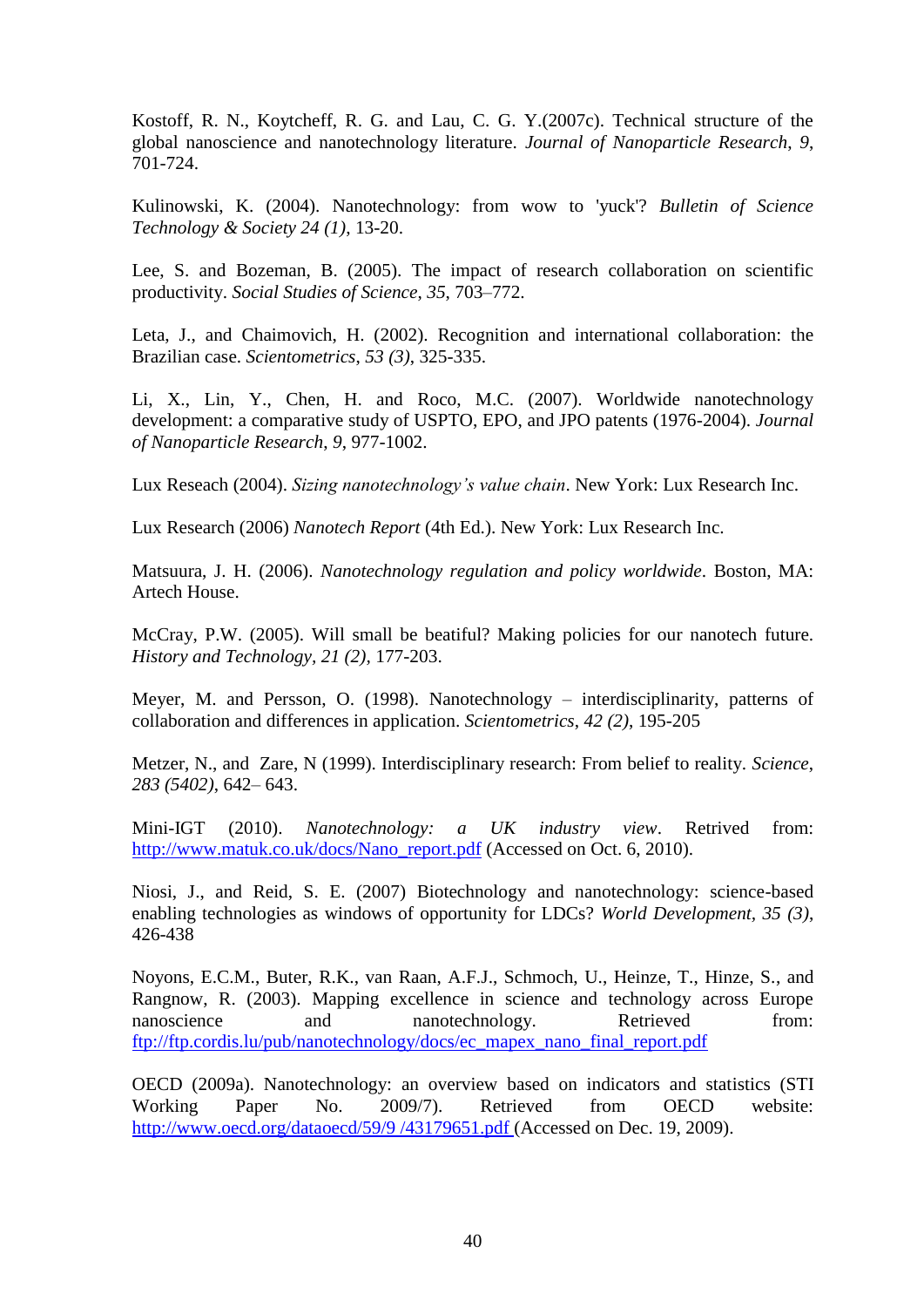OECD (2009b). Small sizes that matter: opportunities and risks of nanotechnologies. Retrieved from OECD website: <http://www.oecd.org/dataoecd/32/1/44108334.pdf> (Accessed on Dec. 19, 2009).

Porter, A.L., Youtie, J., Shapira, P., and Schoeneck, D. J. (2007). Refining search terms for nanotechnology. *Journal of Nanoparticle Research*, *10*, 715-728.

Porter, A. L., and Youtie, J. (2009). How interdisciplinary is nanotechnology. *Journal of Nanoparticle Research*, *11*, 1023-1041

Porter, A. L., and Rafols, I. (2009). Is science becoming more interdisciplinary? Measuring and mapping six research fields over time. *Scientometrics, 81 (3)*, 719-745.

Rafols, I., and Meyer, M. (2007). How cross-disciplinary is bionanotechnology? Explorations in the specialty of molecular motors. *Scientometrics, 70 (3)*, 633-650.

Rafols, I., and Meyer, M. (2010). Diversity and network coherence as indicators of interdisciplinarity: case studies in bionanoscience. *Scientometrics, 82(2)*, 263–287.

Robinson, D.K.R., Rip, A., and Mangematin, V. (2007). Technological agglomeration and the emergence of clusters and networks in nanotechnology. *Research Policy*, *36*, 871-879.

Roco, M. C. (2001). International strategy for nanotechnology research and development. *Journal of Nanoparticle Research*, *3*, 353-360.

Roco, M. C. (2004b). The US National Nanotechnology Initiative after 3 years (2001– 2003). *Journal of Nanoparticle Research*, *6*, 1-10.

Roco M. C. (2005). International perspective on government nanotechnology funding in 2005. *Journal of Nanoparticle Research*, *7*, 707-712. Schildt, H. (2005). *Sitkis—A bibliometric software tool*, Espoo, Finland

Schummer, J. (2004). Multidisciplinarity, interdisciplinarity, and patterns of research collaboration in nanoscience and nanotechnology. *Scientometrics, 59 (3)*, 425-465.

Schummer, J. (2007b). The global institutionalization of nanotechnology research: A bibliometric approach to the assessment of science policy. *Scientometrics, 70 (3),* 669-692.

Taniguchi, N. (1974). On the basic concept of "nano-technology". *Proceedings of the International Conference on Production Engineering (pp. 18-23). Tokyo: Japan Society of* Precision Engineering.

Tolles, W. (2001) National security aspects of nanotechnology, In: M. C. ROCO, W. S. BAINBRIDGE (Eds.), Societal Implications of Nanotechnology. Dordrecht, Netherlands: Kluwer Academic Publishing.

TÜBİTAK (2004). Ulusal Bilim ve Teknoloji Politikaları Strateji Belgesi 2003-2023. Retrieved from The Scientific and Technological Research Council of Turkey (TÜBİTAK) website: http://www.tubitak.gov.tr/tubitak\_content\_files//vizyon2023/ [Vizyon2023\\_Strateji\\_Belgesi.pdf](http://www.tubitak.gov.tr/tubitak_content_files/vizyon2023/%20Vizyon2023_Strateji_Belgesi.pdf)